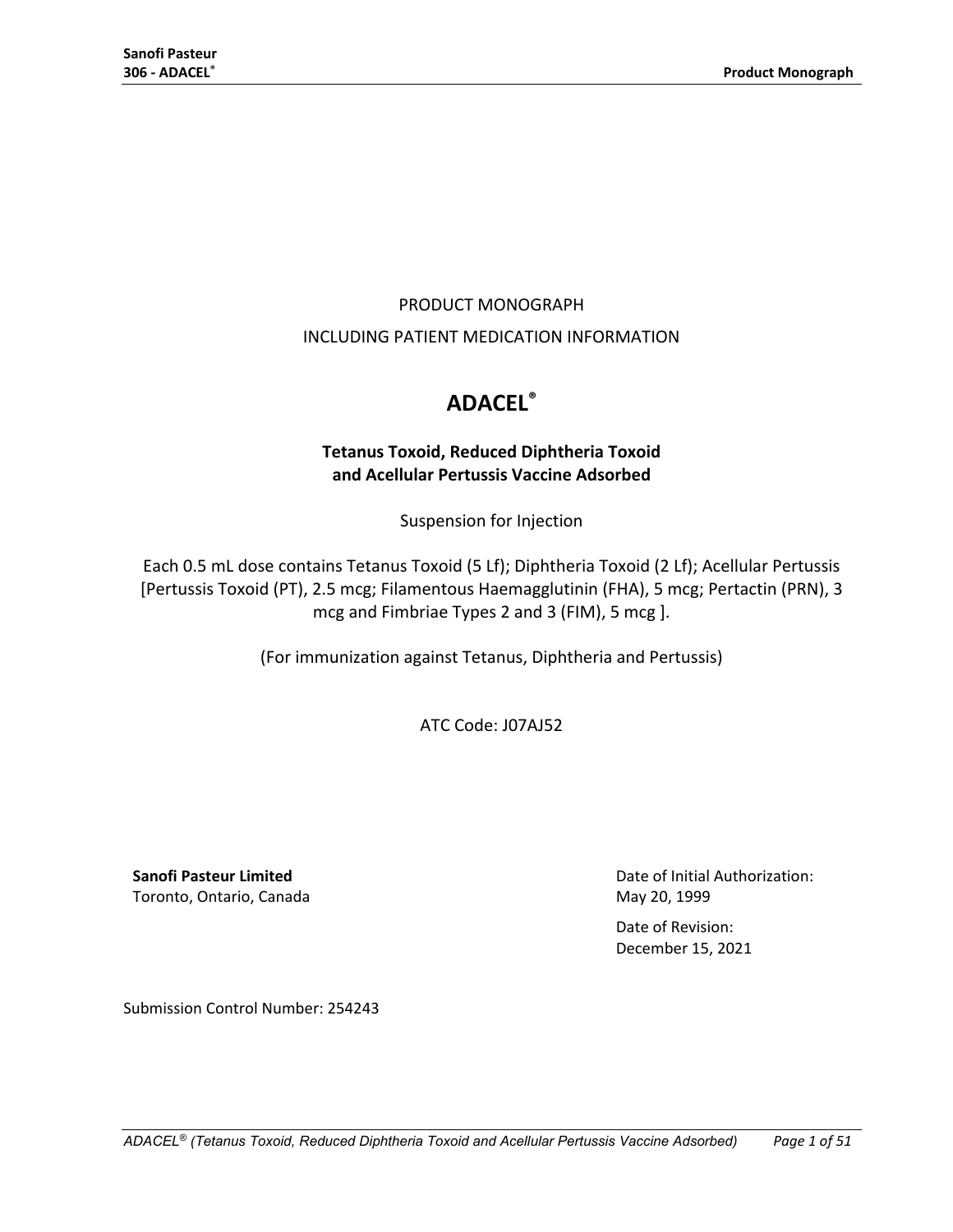## **RECENT MAJOR LABEL CHANGES**

| 1 Indications                                                                     | 09/2020 |
|-----------------------------------------------------------------------------------|---------|
|                                                                                   | 10/2021 |
| 4 Dosage and Administration, 4.2 Recommended Dose and<br><b>Dosage Adjustment</b> | 09/2020 |
| <b>7 Warnings and Precautions</b>                                                 | 09/2020 |
|                                                                                   | 10/2021 |

#### <span id="page-1-0"></span>**TABLE OF CONTENTS**

| 1  |       |  |  |  |  |  |
|----|-------|--|--|--|--|--|
| 2  |       |  |  |  |  |  |
| 4  |       |  |  |  |  |  |
|    | 4.1   |  |  |  |  |  |
|    | 4.2   |  |  |  |  |  |
|    | 4.4   |  |  |  |  |  |
| 5  |       |  |  |  |  |  |
| 6  |       |  |  |  |  |  |
| 7  |       |  |  |  |  |  |
|    | 7.1   |  |  |  |  |  |
|    | 7.1.1 |  |  |  |  |  |
|    | 7.1.2 |  |  |  |  |  |
| 8  |       |  |  |  |  |  |
|    | 8.1   |  |  |  |  |  |
|    | 8.2   |  |  |  |  |  |
|    | 8.5   |  |  |  |  |  |
| 9  |       |  |  |  |  |  |
|    | 9.4   |  |  |  |  |  |
| 10 |       |  |  |  |  |  |
|    | 10.1  |  |  |  |  |  |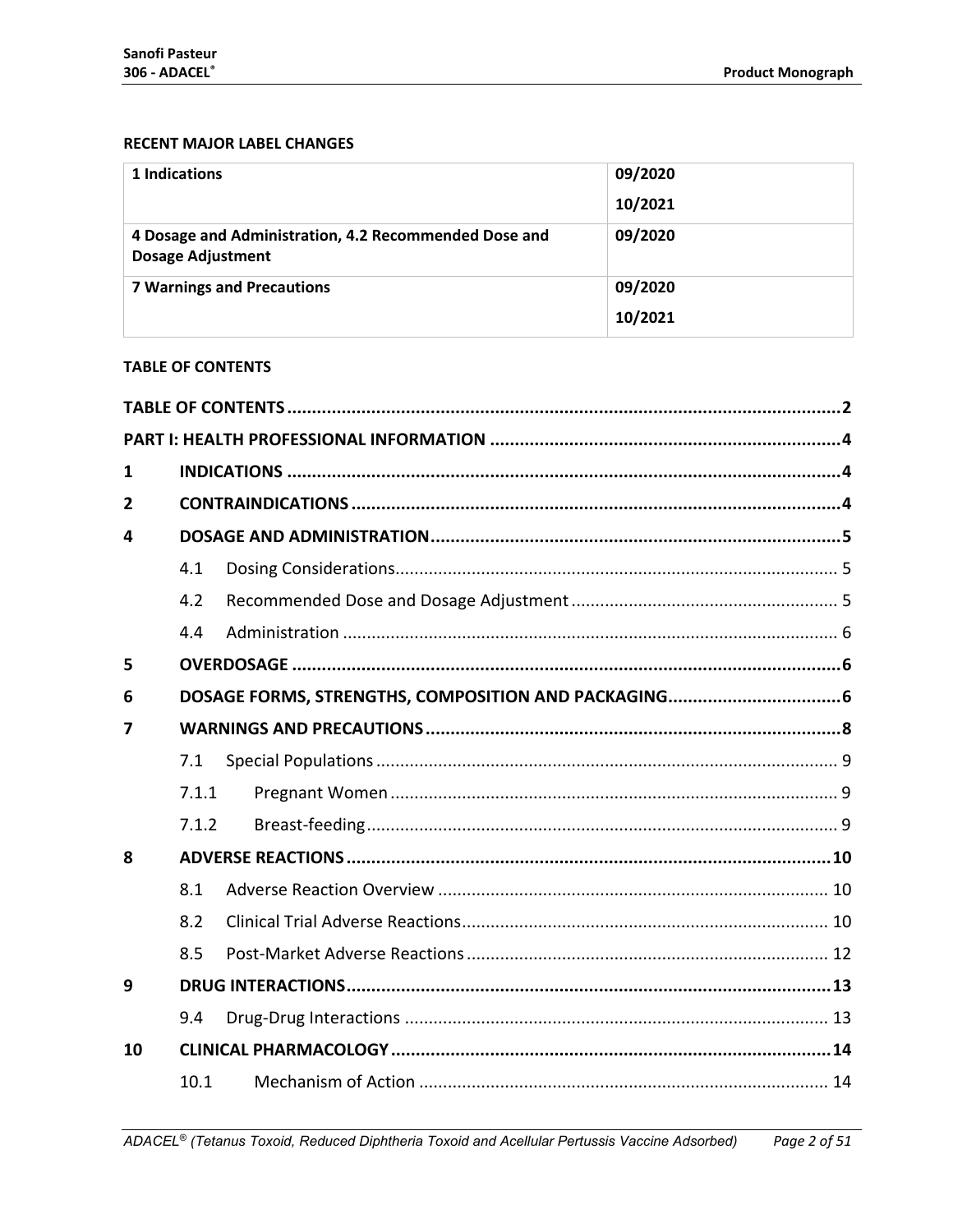|    | 10.2 |  |  |  |  |
|----|------|--|--|--|--|
|    | 10.3 |  |  |  |  |
| 11 |      |  |  |  |  |
| 12 |      |  |  |  |  |
|    |      |  |  |  |  |
| 13 |      |  |  |  |  |
| 14 |      |  |  |  |  |
|    | 14.1 |  |  |  |  |
|    | 14.2 |  |  |  |  |
|    | 14.4 |  |  |  |  |
| 15 |      |  |  |  |  |
| 16 |      |  |  |  |  |
|    |      |  |  |  |  |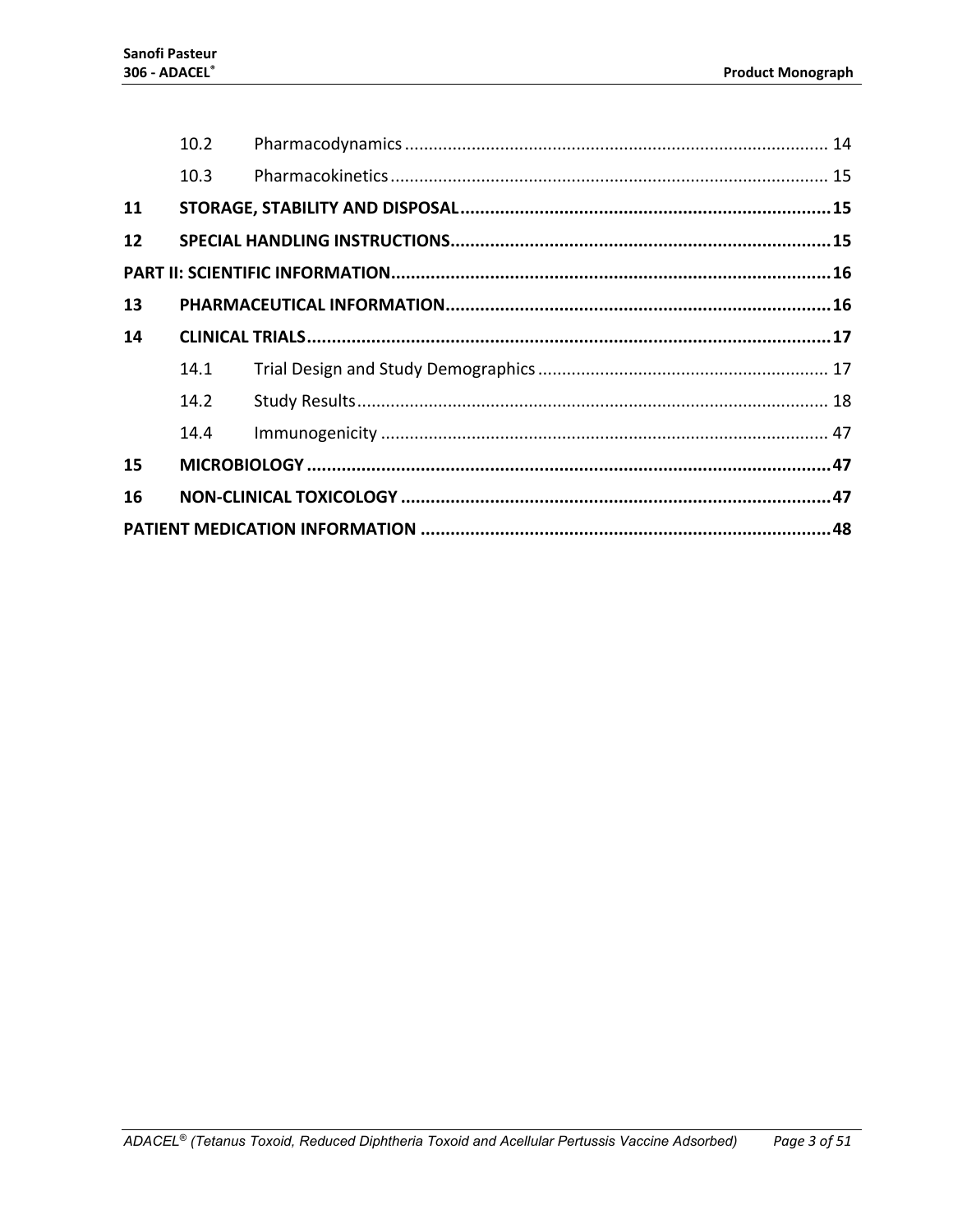## <span id="page-3-0"></span>**PART I: HEALTH PROFESSIONAL INFORMATION**

## <span id="page-3-1"></span>**1 INDICATIONS**

ADACEL® is indicated for:

- Active booster immunization for the prevention of tetanus, diphtheria and pertussis (whooping cough) in persons 4 years of age and older.
- Vaccination during pregnancy for passive immunization against pertussis disease in young infants. (See 4 DOSAGE [AND ADMINISTRATION,](#page-4-0) 4.1 [Dosing Considerations,](#page-4-1) 7 [WARNINGS AND](#page-7-0)  [PRECAUTIONS](#page-7-0) AND PRECAUTIONS, 7.1 [Special Populations](#page-8-0) , 7.1.1 [Pregnant Women](#page-8-1) , and PART II: [PART II: SCIENTIFIC INFORMATION](#page-15-0) , 14 [CLINICAL TRIALS](#page-16-0) , [Immunogenicity](#page-45-0) in pregnancy).

In children 4 through 6 years of age, ADACEL® may be considered as an alternative for the fifth dose of tetanus, diphtheria and acellular pertussis vaccine (DTaP). These children should also receive a separate booster with Inactivated Poliomyelitis Vaccine (IPV) to complete the vaccination series for this age, when indicated.

Persons who have had tetanus, diphtheria or pertussis should still be immunized since these clinical infections do not always confer immunity. Human Immunodeficiency Virus (HIV)-infected persons, both asymptomatic and symptomatic, should be immunized against tetanus, diphtheria and pertussis according to standard schedules.

#### **Tetanus Prophylaxis in Wound Management**

The need for active immunization with a tetanus toxoid-containing preparation such as Td Adsorbed vaccine or ADACEL®, with or without passive immunization with Tetanus Immune Globulin, depends on both the condition of the wound and the patient's vaccination history. (See 4 [DOSAGE](#page-4-0) AND [ADMINISTRATION\)](#page-4-0).

## <span id="page-3-2"></span>**2 CONTRAINDICATIONS**

ADACEL® is contraindicated in patients who are hypersensitive to this vaccine or to a vaccine containing one or more of the same components after previous administration (because of uncertainty as to which component of the vaccine may be responsible, none of the components should be administered) or to any ingredient in the formulation, including any non-medicinal ingredient, or component of the container. For a complete listing, see [6 DOSAGE FORMS, STRENGTHS, COMPOSITION AND PACKAGING](#page-5-2) .

#### **Acute Neurological Disorders**

Encephalopathy (e.g., coma, decreased level of consciousness, prolonged seizures) within 7 days of a previous dose of a pertussis-containing vaccine not attributable to another identifiable cause is a contraindication to vaccination with any pertussis-containing vaccine, including ADACEL<sup>®</sup>.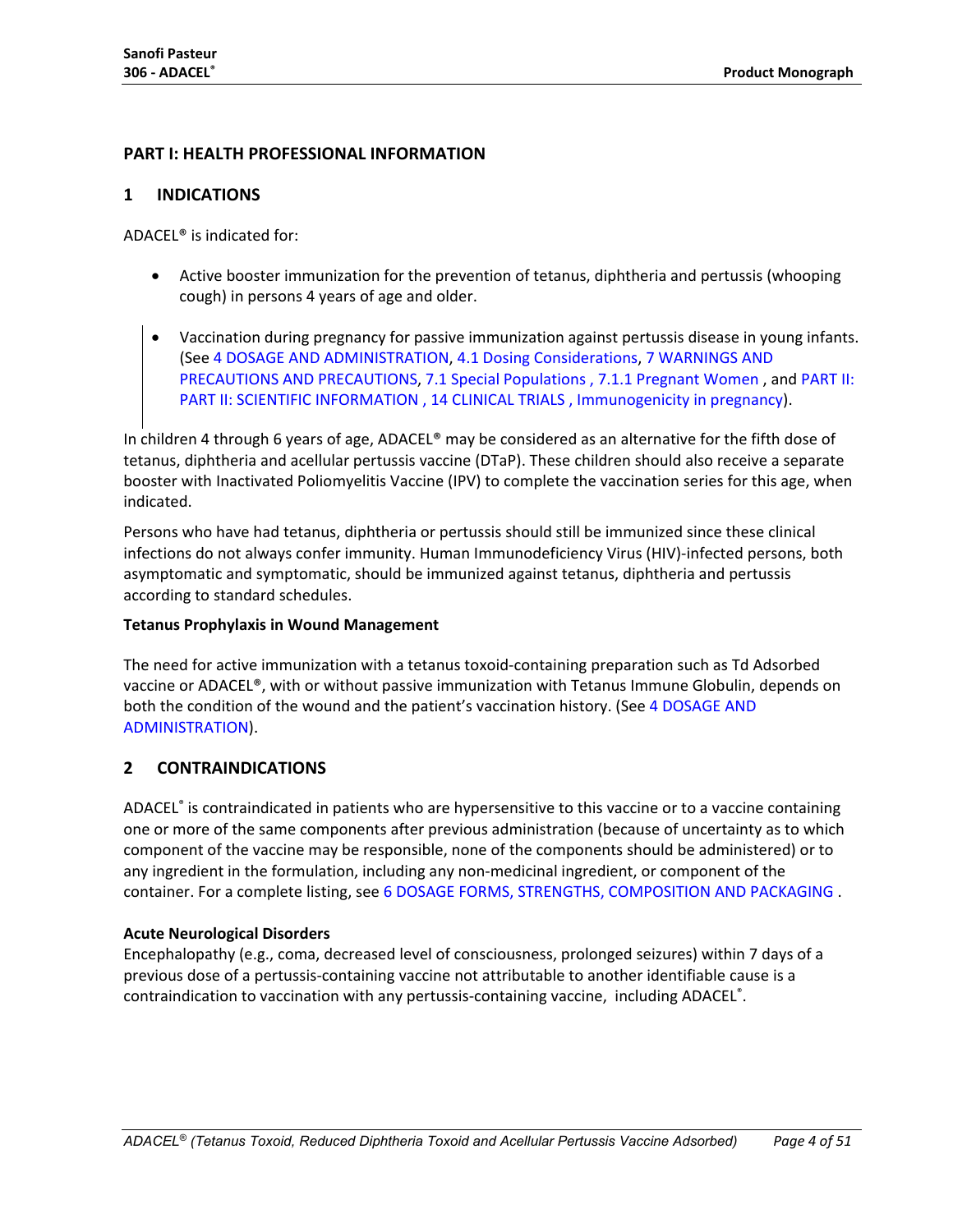## <span id="page-4-0"></span>**4 DOSAGE AND ADMINISTRATION**

#### <span id="page-4-1"></span>**4.1 Dosing Considerations**

#### **Administration Route Related Precautions:**

Do not administer ADACEL® by intravascular injection: ensure that the needle does not penetrate a blood vessel.

Intradermal or subcutaneous routes of administration are not to be utilized.

ADACEL® should not be administered into the buttocks.

## <span id="page-4-2"></span>**4.2 Recommended Dose and Dosage Adjustment**

ADACEL® (0.5 mL) should be administered as a booster injection by the intramuscular route.

Re-dosing with ADACEL® can be used to boost immunity to diphtheria, tetanus and pertussis at 5- to10year intervals. For re-dosing see [8 ADVERSE REACTIONS](#page-9-0) , [8.2 Clinical Trial Adverse Reactions](#page-9-2) for safety at 5 and 10 years and [PART II: SCIENTIFIC INFORMATION](#page-15-0) [, 14 CLINICAL TRIALS](#page-16-0) , [14.2 Study Results](#page-17-0) , Study Td526 for immunogenicity at 10 years.

The preferred site is into the deltoid muscle.

Fractional doses (doses <0.5 mL) should not be given. The effect of fractional doses on the safety and efficacy has not been determined.

If ADACEL® is administered to a pregnant woman, it should ideally be done during the third trimester of pregnancy or according to recommendations from the National Advisory Committee on Immunization (NACI).

Health-care professionals should also refer to the NACI recommendations for tetanus prophylaxis in routine wound management shown in [Table 1](#page-4-3) .

<span id="page-4-3"></span>

|                                                       | <b>Clean, Minor Wounds</b> |                             | <b>All Other Wounds</b> |                             |  |
|-------------------------------------------------------|----------------------------|-----------------------------|-------------------------|-----------------------------|--|
| <b>History of Tetanus</b><br><b>Immunization</b>      | Td*                        | TIG <sup>+</sup><br>(Human) | $Td^*$                  | TIG <sup>+</sup><br>(Human) |  |
| Uncertain or <3 doses of<br>an immunization series‡   | Yes                        | No.                         | Yes                     | Yes                         |  |
| $\geq$ 3 doses received in an<br>immunization series‡ | No§                        | No                          | $No**$                  | Nott                        |  |

\* Adult-type tetanus and diphtheria toxoid.

- † Tetanus immune globulin, given at a separate site from the Td.
- **‡** Primary immunization is at least 3 doses at age appropriate intervals.
- § Yes, if >10 years since last booster.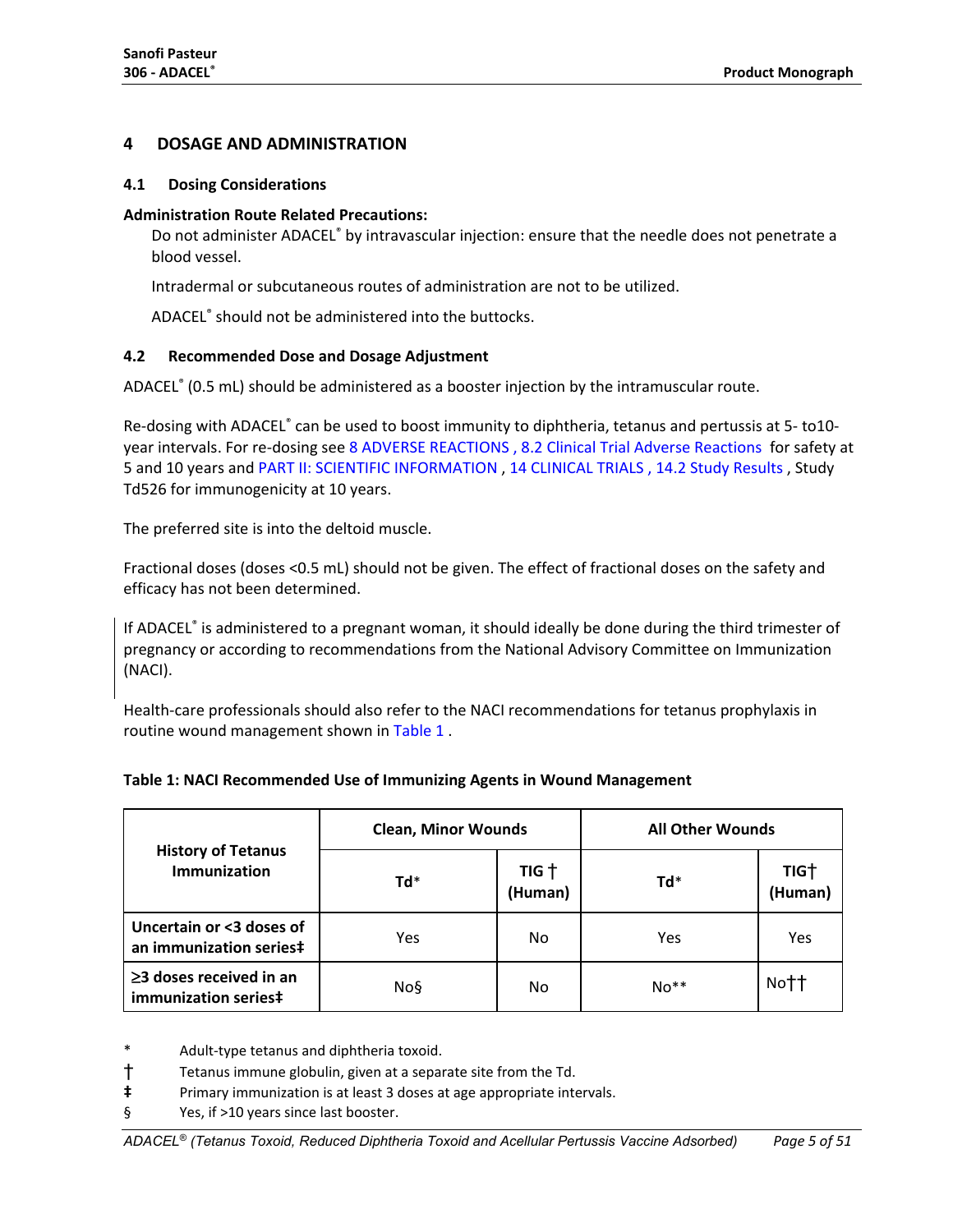\*\* Yes, if >5 years since last booster.

†† Yes, if persons are known to have a significant humoral immune deficiency state (e.g., HIV, agammaglobulinemia) since immune response to tetanus toxoid may be suboptimal.

A thorough attempt must be made to determine whether a patient has completed primary immunization. Persons who have completed primary immunization against tetanus and who sustain wounds that are minor and uncontaminated, should receive a booster dose of a tetanus toxoid-containing preparation if they have not received tetanus toxoid within the preceding 10 years. For tetanus-prone wounds (e.g., wounds contaminated with dirt, feces, soil and saliva, puncture wounds, avulsions and wounds resulting from missiles, crushing, burns or frostbite), a booster is appropriate if the patient has not received a tetanus toxoid-containing preparation within the preceding 5 years.

## <span id="page-5-0"></span>**4.4 Administration**

Inspect for extraneous particulate matter and/or discolouration before use. (See 6 DOSAGE [FORMS,](#page-5-2)  [STRENGTHS, COMPOSITION AND PACKAGING](#page-5-2) , Description). If these conditions exist, the product should not be administered.

**Shake the vial well** until a uniform, cloudy, suspension results. Cleanse the vial stopper with a suitable germicide prior to withdrawing the dose. Do not remove either the stopper or the metal seal holding it in place. Aseptic technique must be used. Use a separate sterile needle and syringe, or a sterile disposable unit for each individual recipient, to prevent disease transmission. Needles should not be recapped but should be disposed of according to biohazard waste guidelines. (Se[e 7 WARNINGS AND PRECAUTIONS](#page-7-0) ).

Before injection, the skin over the site to be injected should be cleansed with a suitable germicide. Administer the total volume of 0.5 mL **intramuscularly** (I.M.). The preferred site of injection is the deltoid muscle.

Give the patient a permanent personal immunization record. In addition, it is essential that the physician or nurse record the immunization history in the permanent medical record of each patient. This permanent office record should contain the name of the vaccine, date given, dose, manufacturer and lot number.

## <span id="page-5-1"></span>**5 OVERDOSAGE**

For management of a suspected drug overdose, contact your regional poison control centre.

## <span id="page-5-2"></span>**6 DOSAGE FORMS, STRENGTHS, COMPOSITION AND PACKAGING**

To help ensure the traceability of vaccines for patient immunization record-keeping as well as safety monitoring, health professionals should record the time and date of administration, quantity of administered dose (if applicable), anatomical site and route of administration, brand name and generic name of the vaccine, the product lot number and expiry date.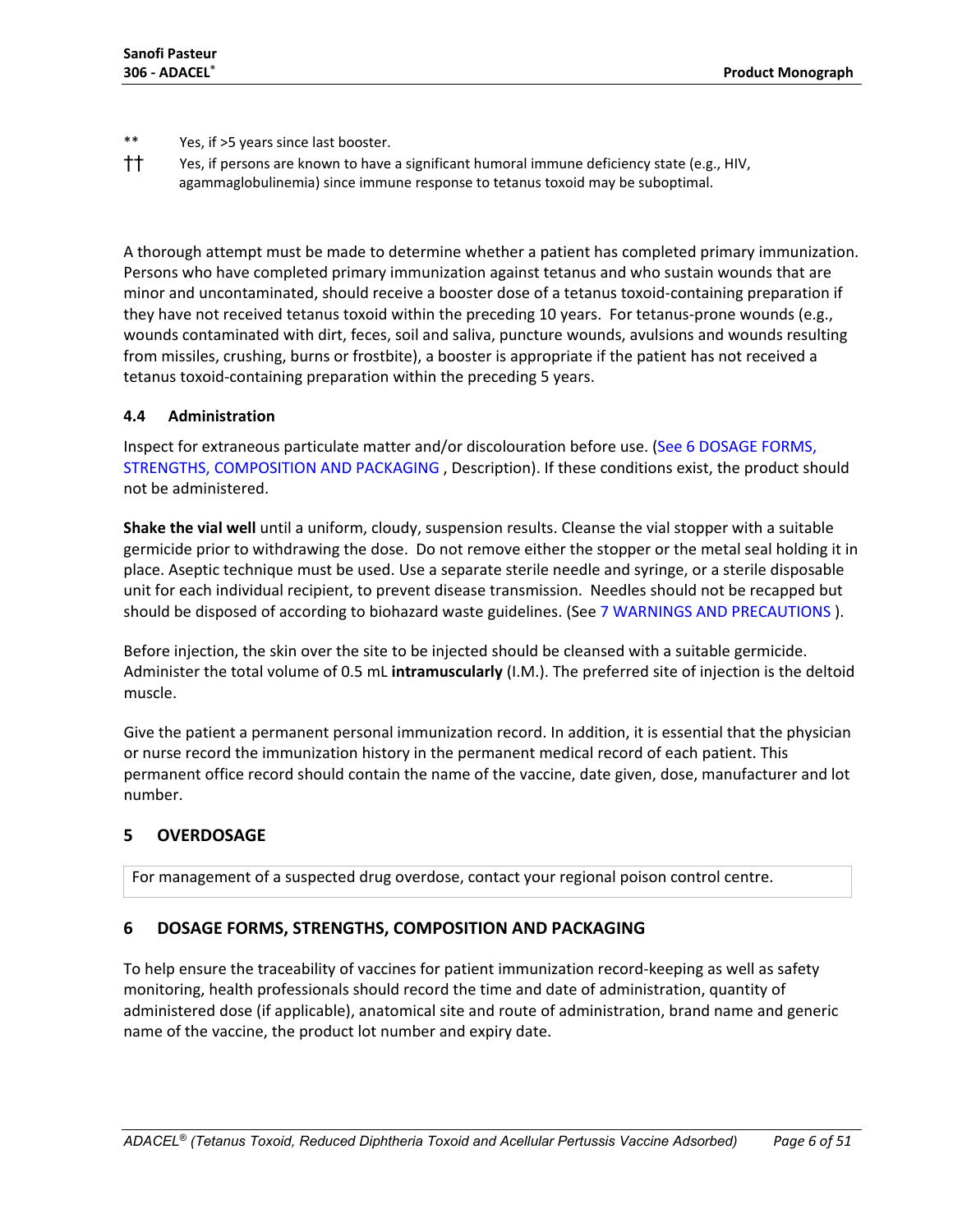#### **Table 2: Dosage Forms, Strengths, Composition and Packaging**

| <b>Route of</b><br>Administration | Dosage Form /<br><b>Strength/Composition</b>                                                                                                                                                                | <b>Non-medicinal Ingredients</b>                                                                            |
|-----------------------------------|-------------------------------------------------------------------------------------------------------------------------------------------------------------------------------------------------------------|-------------------------------------------------------------------------------------------------------------|
| Intramuscular<br>injection        | Suspension for injection<br>Each 0.5 mL dose is formulated to<br>contain:                                                                                                                                   | 2-phenoxyethanol, Aluminum<br>Phosphate (adjuvant),                                                         |
|                                   | <b>Active Ingredient:</b><br>Tetanus Toxoid, Diphtheria Toxoid<br>and Acellular Pertussis [Pertussis<br>Toxoid (PT), Filamentous<br>Haemagglutinin (FHA), Pertactin<br>(PRN), Fimbriae Types 2 and 3 (FIM)] | <b>Manufacturing Process Residuals:</b><br>Formaldehyde and glutaraldehyde are<br>present in trace amounts. |

#### **Description**

ADACEL® is supplied as a sterile uniform, cloudy, white suspension in a vial.

Each dose (0.5 mL) is formulated to contain: Tetanus Toxoid (5 Lf); Diphtheria Toxoid (2 Lf); Acellular Pertussis [Pertussis Toxoid (PT), 2.5 mcg; Filamentous Haemagglutinin (FHA), 5 mcg; Pertactin (PRN), 3 mcg and Fimbriae Types 2 and 3 (FIM), 5 mcg].

The non-medicinal ingredients are as follows: Aluminum Phosphate (1.5 mg) and 2-phenoxyethanol  $(0.6\% \text{ v/v}).$ 

#### **Packaging**

ADACEL® is supplied in 0.5 mL single dose glass vials.

The vials are made of Type 1 glass. The container closure system of ADACEL® is free of latex (natural rubber).

ADACEL® is available in a package of: 1 single dose vial 5 single dose vials 10 single dose vials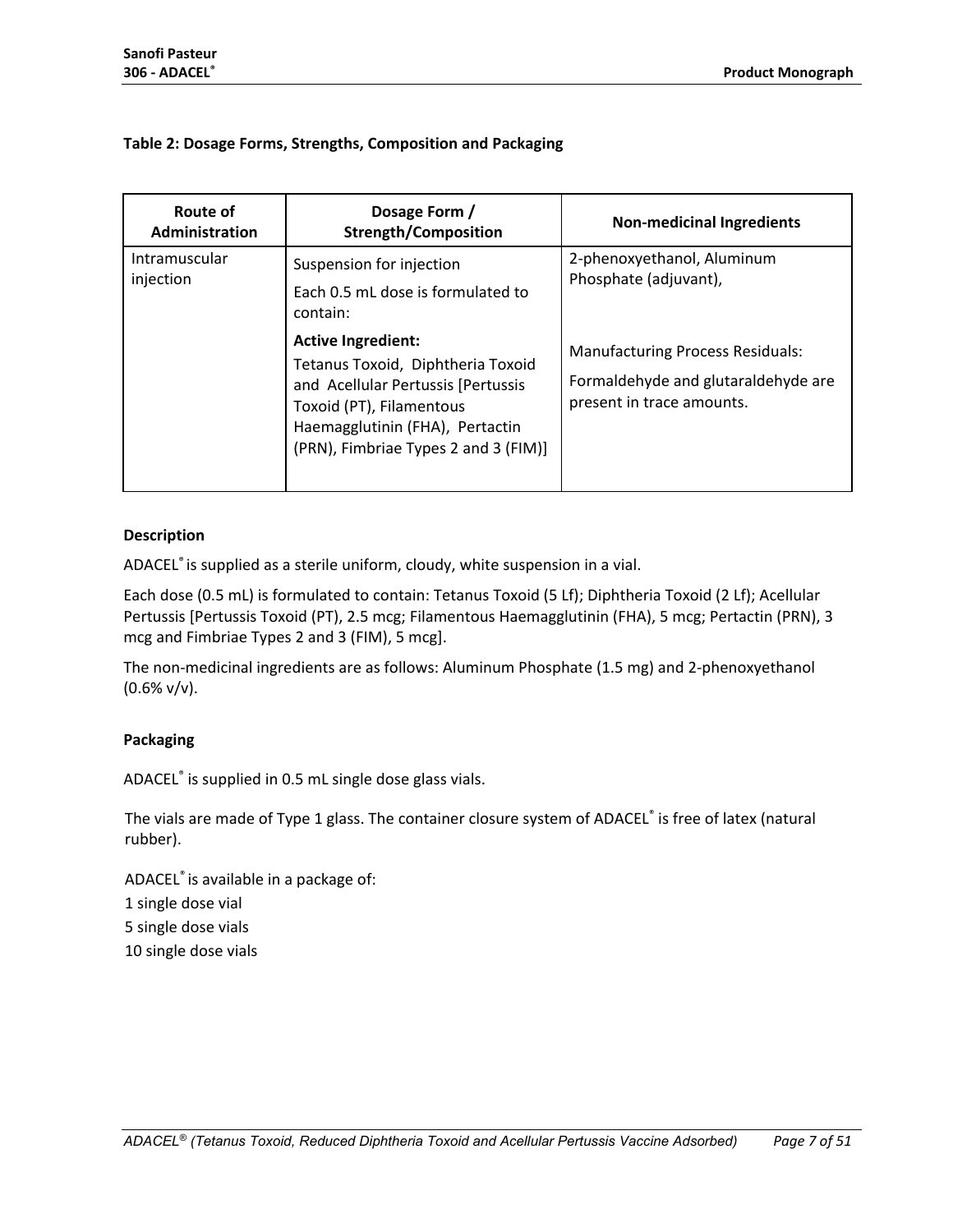## <span id="page-7-0"></span>**7 WARNINGS AND PRECAUTIONS**

#### **General**

ADACEL® is not to be used for the treatment of disease caused by *Bordetella pertussis*, *Corynebacterium diphtheriae* or *Clostridium tetani* infections.

Before administration of ADACEL®, health-care providers should inform the recipient or the parent or guardian of the recipient of the benefits and risks of immunization, inquire about the recent health status of the recipient, review the recipient's history concerning possible hypersensitivity to the vaccine or similar vaccine, previous immunization history, the presence of any contraindications to immunization and comply with any local requirements regarding information to be provided to the recipient/guardian before immunization.

It is extremely important that the recipient, parent or guardian be questioned concerning any signs or symptoms of an adverse reaction after a previous dose of vaccine. (See 2 [CONTRAINDICATIONS](#page-3-2) and 8 [ADVERSE REACTIONS\)](#page-9-0).

The rates and severity of adverse events in recipients of tetanus toxoid are influenced by the number of prior doses and level of pre-existing antitoxins.

Syncope (fainting) can occur following, or even before, administration of injectable vaccines, including ADACEL® . Procedures should be in place to prevent falling injury and manage syncopal reactions.

As with any vaccine, ADACEL<sup>®</sup> may not protect 100% of vaccinated persons.

**Febrile and Acute Disease:** Vaccination should be postponed in cases of an acute or febrile disease. However, a disease with low-grade fever should not usually be a reason to postpone vaccination.

#### **Hematologic**

Because any intramuscular injection can cause an injection site hematoma in persons with any bleeding disorders, such as hemophilia or thrombocytopenia, or in persons on anticoagulant therapy, intramuscular injections with ADACEL® should not be administered to such persons unless the potential benefits outweigh the risk of administration. If the decision is made to administer any product by intramuscular injection to such persons, it should be given with caution, with steps taken to avoid the risk of hematoma formation following injection.

#### **Immune**

The possibility of allergic reactions in persons sensitive to components of the vaccine should be evaluated. Hypersensitivity reactions may occur following the use of ADACEL® even in persons with no prior history of hypersensitivity to the product components.

As with all other products, epinephrine hydrochloride solution (1:1,000) and other appropriate agents should be available for immediate use in case an anaphylactic or acute hypersensitivity reaction occurs. Health-care providers should be familiar with current recommendations for the initial management of anaphylaxis in non-hospital settings, including proper airway management.

Immunocompromised persons (whether from disease or treatment) may not achieve the expected immune response. If possible, consideration should be given to delaying vaccination until after the completion of any immunosuppressive treatment. Nevertheless, vaccination of persons with chronic immunodeficiency such as HIV infection is recommended even if the immune response might be limited.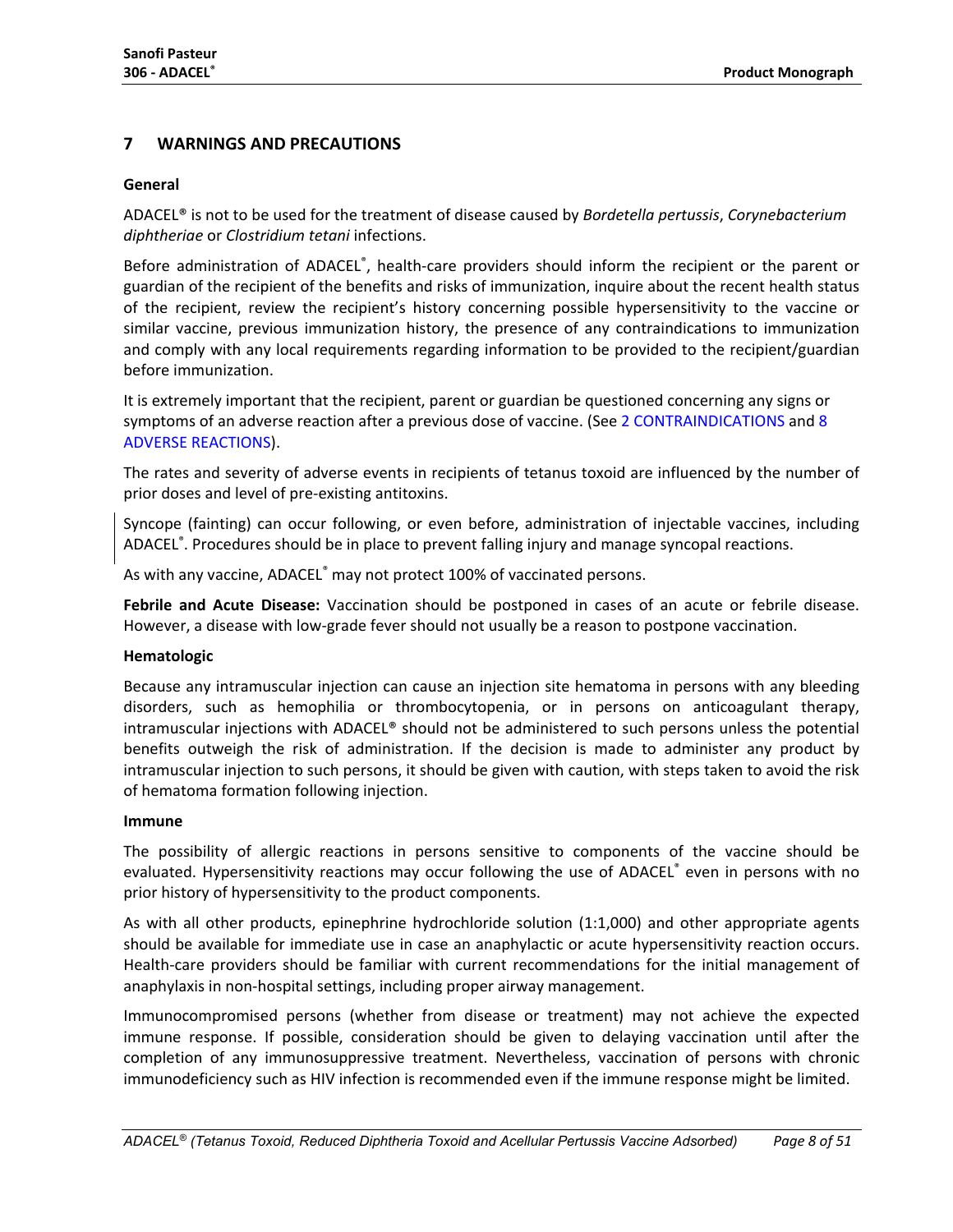## **Neurologic**

ADACEL® should not be administered to individuals with progressive or unstable neurological disorders, uncontrolled epilepsy or progressive encephalopathy until a treatment regimen has been established, the condition has stabilized and the benefit clearly outweighs the risk.

If Guillain-Barré syndrome (GBS) occurred within 6 weeks of receipt of prior vaccine containing tetanus toxoid, the decision to give ADACEL® or any vaccine containing tetanus toxoid should be based on careful consideration of the potential benefits and possible risks.

#### **Skin**

Local reactions at injection site such as pain, swelling and erythema/redness may occur. See 8 ADVERSE REACTIONS.

#### <span id="page-8-0"></span>**7.1 Special Populations**

## <span id="page-8-1"></span>**7.1.1 Pregnant Women**

ADACEL® vaccination during pregnancy for passive immunization against pertussis in early infancy has been evaluated in published studies. Safety data from 4 randomized controlled trials (outcomes for 310 pregnancies) and 6 observational studies (outcomes for 125,356 pregnancies) of women who received ADACEL<sup>®</sup> or ADACEL<sup>®</sup>-POLIO during pregnancy (the majority in the 3rd trimester) have shown no vaccinerelated adverse effect on pregnancy or on the health of the fetus/newborn child. These studies support the administration of ADACEL<sup>®</sup> during pregnancy (See 14 [CLINICAL](#page-16-0) TRIALS, [Immunogencity](#page-45-0) in pregnancy).

#### <span id="page-8-2"></span>**7.1.2 Breast-feeding**

The effect of administration of ADACEL® during lactation has not been assessed. As ADACEL® is inactivated, any risk to the mother or the infant is improbable. However, the effect on breast-fed infants of the administration of ADACEL<sup>®</sup> to their mothers has not been studied. The risks and benefits of vaccination should be assessed before making the decision to immunize a nursing woman.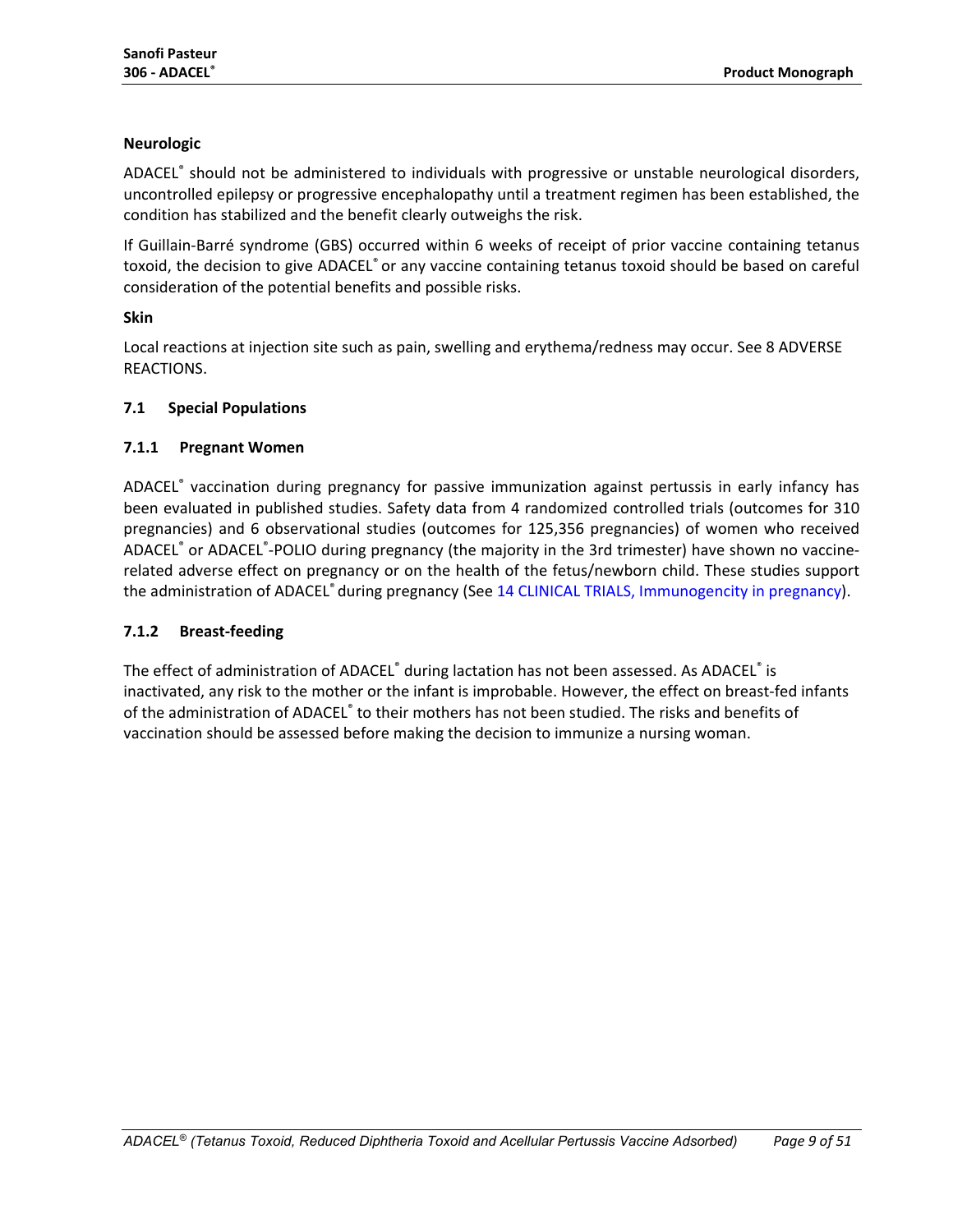## <span id="page-9-0"></span>**8 ADVERSE REACTIONS**

#### <span id="page-9-1"></span>**8.1 Adverse Reaction Overview**

The safety of ADACEL® was evaluated in a total of 5,818 participants who received a single dose of ADACEL® in 6 clinical trials (298 children ≥4 years of age, 1,508 adolescents, 2,842 adults <65 years of age and 1,170 adults ≥65 years of age).

Pain at the injection site was the most common solicited injection site reaction. Most injection site reactions occurred within 3 days following vaccination and their mean duration was less than 3 days. The most frequent systemic reaction was tiredness in children and headache in adolescents and adults (18 - 64 years). Myalgia was the most frequently reported systemic reaction among older adults ≥65 years of age. Fever was reported in less than 10% of vaccinees. These reactions were usually transient and of mild to moderate intensity. In addition, in adolescents and all adults the incidence of injection site and systemic reactions following ADACEL® was comparable to those observed with a Td vaccine booster. In children the observed frequencies of injection site reactions and fever following ADACEL® were significantly lower than those observed with QUADRACEL® (DTaP IPV) when administered as a booster at 4 to 6 years of age. Except for fever, the observed rates for the systemic reactions were comparable between the two vaccines.

## <span id="page-9-2"></span>**8.2 Clinical Trial Adverse Reactions**

Clinical trials are conducted under very specific conditions. The adverse reaction rates observed in the clinical trials; therefore, may not reflect the rates observed in practice and should not be compared to the rates in the clinical trials of another drug. Adverse reaction information from clinical trials may be useful in identifying and approximating rates of adverse drug reactions in real-world use.

The frequency of the solicited injection site and systemic reactions reported in three clinical trials are shown in [Table 3](#page-10-0) .

Two serious adverse events were reported during Study Td506 which were considered related to the vaccination: a case of severe migraine with unilateral facial paralysis, and a diagnosis of nerve compression in the neck and left arm. Both of these conditions resolved spontaneously or with treatment.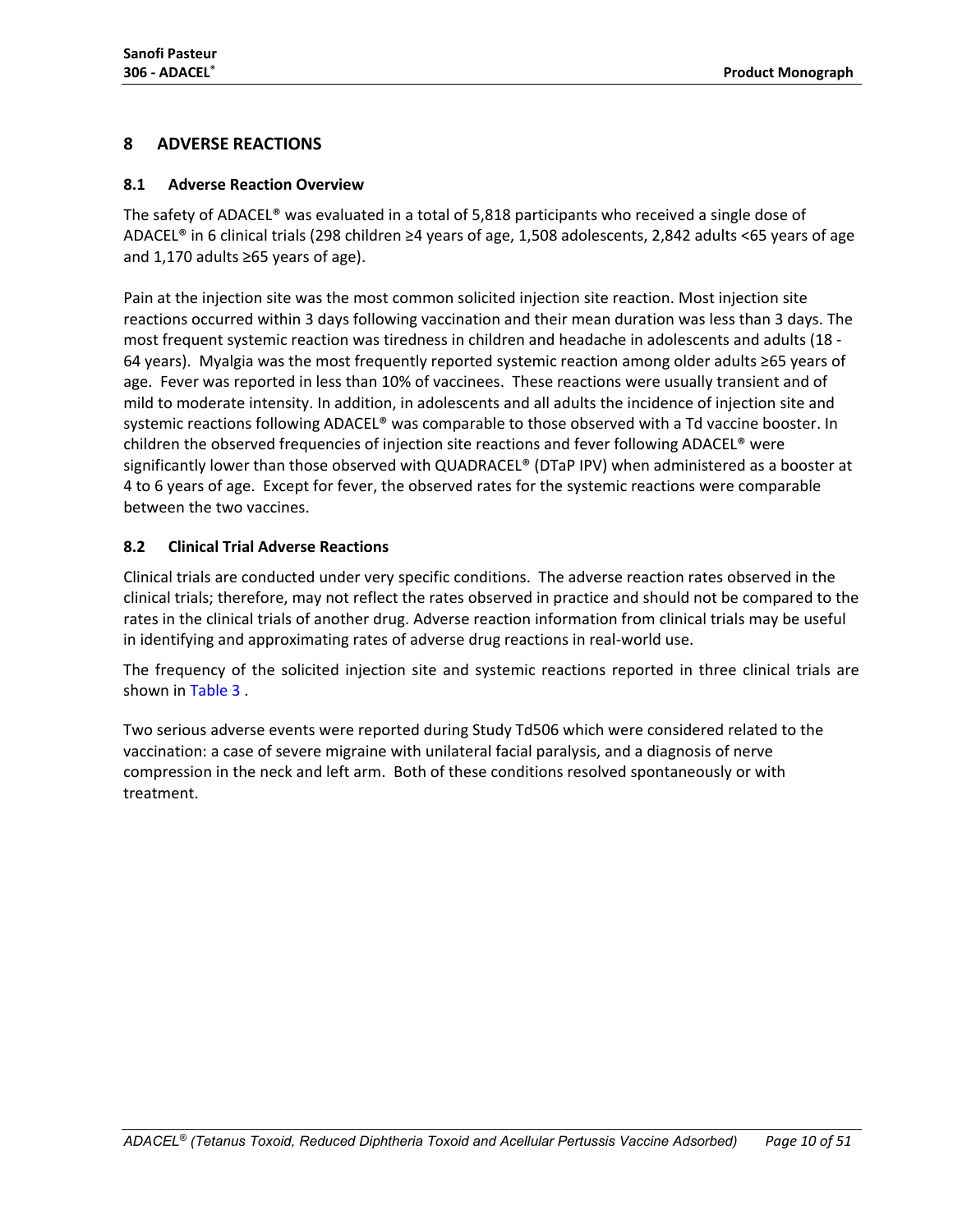## <span id="page-10-0"></span>**Table 3: Frequency (%) of Solicited Reactions Observed Within 0 to 14 Days in Clinical Trials in Children, Adolescents and Adults, Following a Single Dose With ADACEL®**

|                                             | Children      | <b>Adolescents</b> | <b>Adults</b> | <b>Adults</b>  |
|---------------------------------------------|---------------|--------------------|---------------|----------------|
| <b>Solicited Reactions</b>                  | $4 - 6$ years | 11 - 17 years      | 18 - 64 years | $≥65$ years    |
|                                             | $(N = 298)$   | $(N = 1, 184)$     | $(N = 1,752)$ | $(N = 1, 153)$ |
| <b>Injection Site Reactions</b>             |               |                    |               |                |
| Pain                                        | 39.6          | 77.8               | 65.7          | 43.0           |
| Swelling                                    | 24.2          | 20.9               | 21.0          | 18.1           |
| Erythema                                    | 34.6          | 20.8               | 24.7          | 24.3           |
| <b>Systemic Reactions</b>                   |               |                    |               |                |
| Fever (≥38.0°C)                             | 8.7           | 5.0                | 1.4           | 0.5            |
| Headache                                    | 16.4          | 43.7               | 33.9          | 18.2           |
| Nausea                                      | 9.4           | 13.3               | 9.2           | $N.S.*$        |
| Diarrhea                                    | 14.4          | 10.3               | 10.3          | $N.S.*$        |
| Vomiting                                    | 8.1           | 4.6                | 3.0           | $N.S.*$        |
| Anorexia                                    | 21.5          | $N.S.*$            | $N.S.*$       | $N.S.*$        |
| Rash                                        | 8.4           | 2.7                | 2.0           | $N.S.*$        |
| Body Ache or Muscle Weakness +/<br>Myalgia‡ | 6.4           | 30.4               | 21.9          | 28.4           |
| Sore or Swollen Joints                      | 4.0           | 11.3               | 9.1           | $N.S.*$        |
| Tiredness§ / Malaise**                      | 31.5          | 30.2               | 24.3          | 17.2           |
| Chills                                      | 7.1           | 15.1               | 8.1           | $N.S.*$        |
| Axillary Lymph Node Swelling                | 5.4           | 6.6                | 6.5           | $N.S.*$        |

- \* Not Solicited
- † Body ache or muscle weakness was the solicited term in the trials in children, adolescents and adults 18 64 years of age.
- ‡ Myalgia was the solicited term in the trial in adults ≥65 years of age.
- § Tiredness was the solicited term in the trials in children, adolescents and adults 18 64 years of age.
- \*\* Malaise was the solicited term in the trial in adults ≥65 years of age.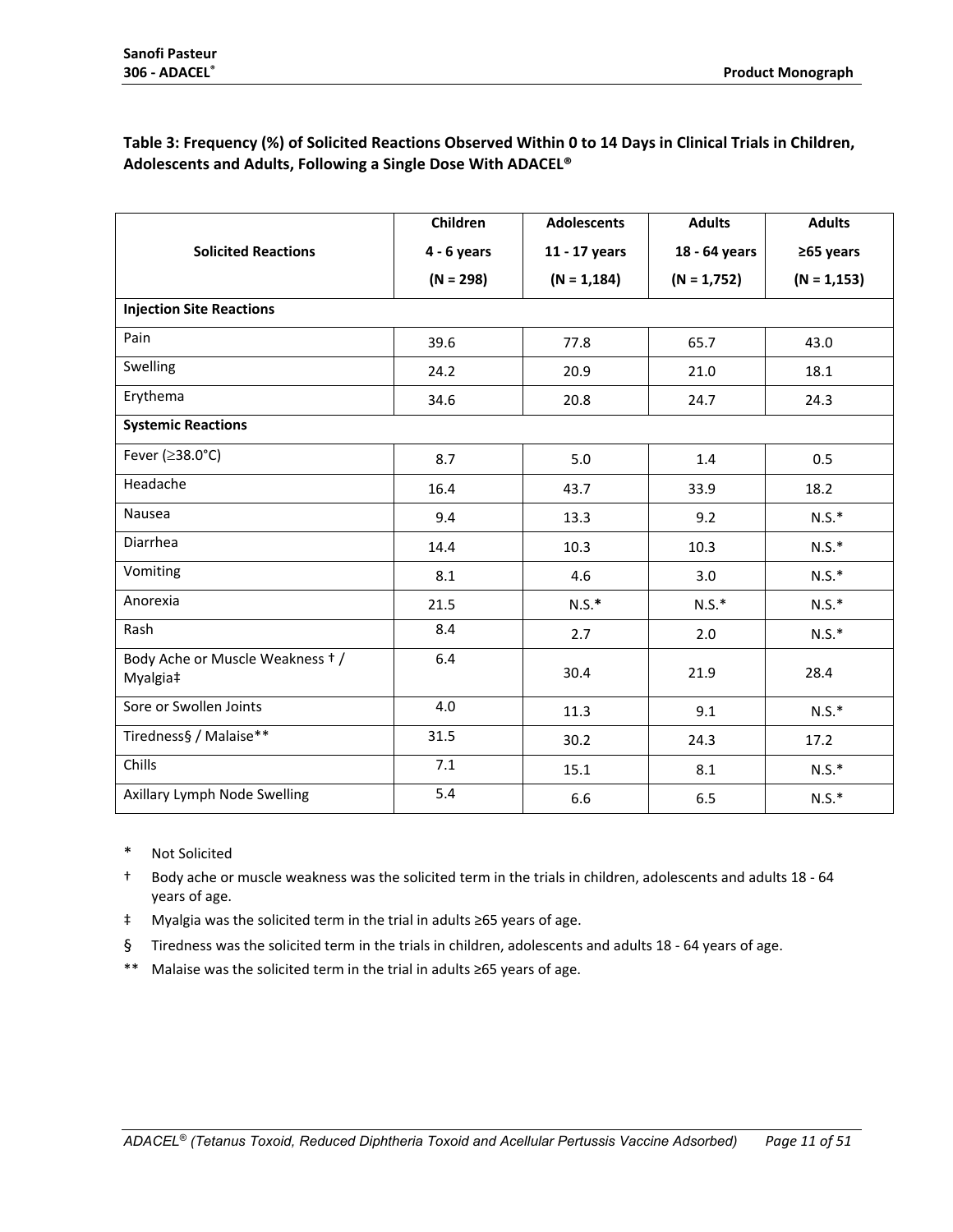## **Table 4: Frequency (%) of Solicited Reactions Observed in Adolescents and Adults Following Readministration of ADACEL® at 5 and 10 years Respectively**

|                                 | <b>Re-administration of ADACEL</b> |                 |  |  |  |  |
|---------------------------------|------------------------------------|-----------------|--|--|--|--|
|                                 | After 5 years*                     | After 10 years§ |  |  |  |  |
| <b>Solicited Reactions</b>      | <b>Adolescents and Adults</b>      | <b>Adults</b>   |  |  |  |  |
|                                 | 16-69 years                        | $20 - 72$ years |  |  |  |  |
|                                 | $(N= 544)$                         | $(N = 361)$     |  |  |  |  |
| <b>Injection Site Reactions</b> |                                    |                 |  |  |  |  |
| Pain                            | 87.6                               | 87.8            |  |  |  |  |
| Erythema/Redness                | 28.6                               | 23.1            |  |  |  |  |
| Swelling                        | 25.6                               | 20.5            |  |  |  |  |
| <b>Systemic Reactions</b>       |                                    |                 |  |  |  |  |
| Fever                           | 6.5                                | 4.2             |  |  |  |  |
| Headache                        | 53.2                               | 40.6            |  |  |  |  |
| Myalgia                         | 61.0                               | 60.1            |  |  |  |  |
| Malaise                         | 38.2                               | 29.4            |  |  |  |  |

\* Adverse reactions observed within 0 to 14 days after vaccination

§ Adverse reactions observed within 0 to 7 days after vaccination

#### <span id="page-11-0"></span>**8.5 Post-Market Adverse Reactions**

The following additional adverse events have been spontaneously reported during the post-marketing use of ADACEL<sup>®</sup>. Because these events are reported voluntarily from a population of uncertain size, it is not always possible to reliably estimate their frequency or establish a causal relationship to vaccine exposure. Decisions to include these events in labelling were based on one or more of the following factors: 1) severity of the event, 2) frequency of reporting, or 3) strength of causal connection to ADACEL® .

#### *Immune System Disorders*

Hypersensitivity (anaphylactic) reaction (angioedema, edema, rash, hypotension)

#### *Nervous System Disorders*

Paraesthesia, hypoesthesia, Guillain-Barré syndrome, brachial neuritis, facial palsy, convulsion, syncope, myelitis

#### *Cardiac Disorders*

Myocarditis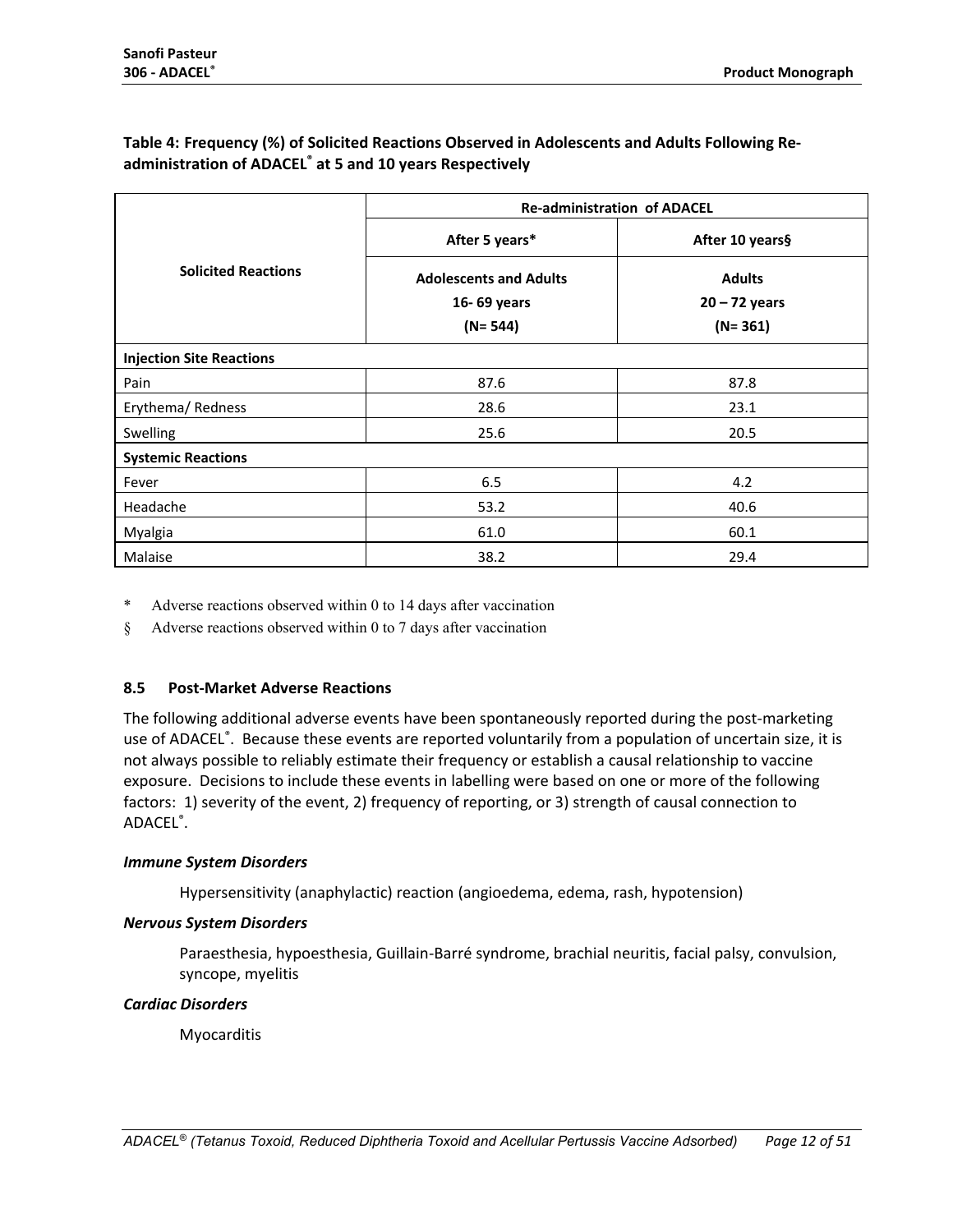#### *Skin and Subcutaneous Tissue Disorders*

Pruritus, urticaria

#### *Musculoskeletal and Connective Tissue Disorders*

Myositis, muscle spasm

#### *General Disorders and Administration Site Conditions*

Large injection site reactions (>50 mm) and extensive limb swelling from the injection site beyond one or both joints have been reported after administration of ADACEL® in adolescents and adults. These reactions usually start within 24 - 72 hours after vaccination, may be associated with erythema, warmth, tenderness or pain at the injection site and resolve spontaneously within 3 - 5 days. The risk appears to be dependent on the number of prior doses of acellular pertussis containing vaccine.

Injection site bruising, sterile abscess

#### <span id="page-12-0"></span>**9 DRUG INTERACTIONS**

#### <span id="page-12-1"></span>**9.4 Drug-Drug Interactions**

#### **Vaccine-Drugs Interactions:**

Immunosuppressive treatments may interfere with the development of the expected immune response. (See 7 [WARNINGS AND PRECAUTIONS](#page-7-0) ).

#### **Concomitant Vaccine Administration:**

ADACEL® may be administered concurrently with a dose of trivalent inactivated influenza vaccine and with a dose of hepatitis B vaccine in 11 to 12 year-olds.

The concomitant use of ADACEL® and trivalent inactivated influenza vaccine was evaluated in a clinical trial involving 696 adults 19 to 64 years of age. The safety and immunogenicity profiles in adults that received the vaccines concomitantly were comparable to those observed when the vaccines were given on separate occasions one month apart.

The concomitant use of ADACEL® and hepatitis B vaccine was evaluated in a clinical trial involving 269 adolescents 11 to 12 years of age. The safety and immunogenicity profiles in adolescents that received the vaccines concomitantly were comparable to those observed when the vaccines were given on separate occasions one month apart. No interference was observed in the immune responses to any of the vaccine antigens when ADACEL<sup>®</sup> and hepatitis B vaccines were given concurrently or separately.

Vaccines administered simultaneously should be given using separate syringes at separate injection sites and preferably in separate limbs. ADACEL® should not be mixed in the same syringe with other parenterals.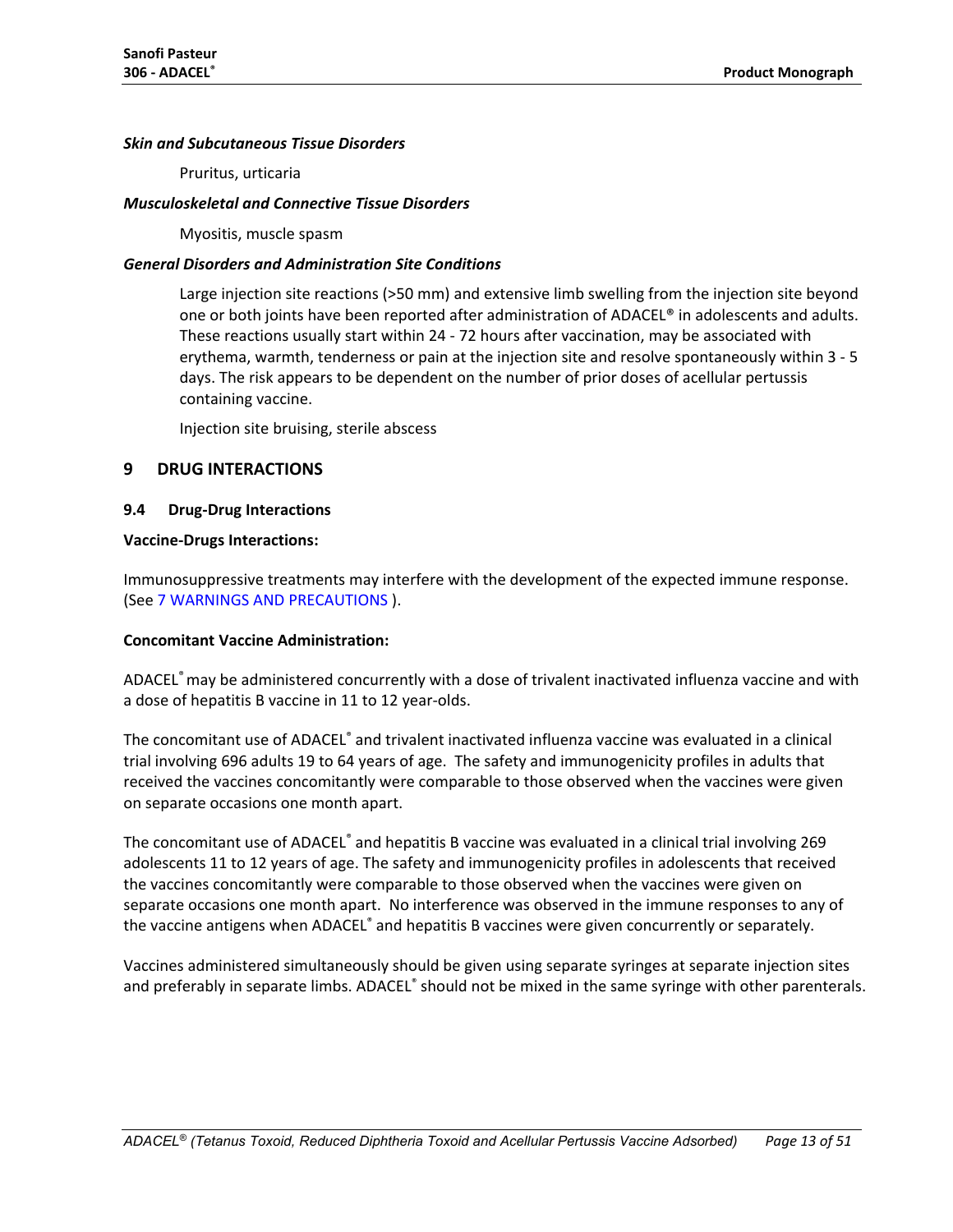## <span id="page-13-0"></span>**10 CLINICAL PHARMACOLOGY**

#### <span id="page-13-1"></span>**10.1 Mechanism of Action**

**Tetanus and Diphtheria:** Tetanus is an acute and often fatal disease caused by an extremely potent neurotoxin produced by *C. tetani*. The toxin causes neuromuscular dysfunction, with rigidity and spasms of skeletal muscles. Protection against disease attributable to *C. tetani* is due to the development of neutralizing antibodies to tetanus toxin.

Strains of *C. diphtheriae* that produce diphtheria toxin can cause severe or fatal illness characterized by membranous inflammation of the upper respiratory tract and toxin-induced damage to the myocardium and nervous system. Protection against disease attributable to *C. diphtheriae* is due to the development of neutralizing antibodies to diphtheria toxin.

**Pertussis:** Pertussis (whooping cough) is a respiratory disease caused by *B. pertussis*. This Gram-negative coccobacillus produces a variety of biologically active components, though their role in either the pathogenesis of, or immunity to, pertussis has not been clearly defined. The mechanism of protection from *B. pertussis* disease is not well understood.

## <span id="page-13-2"></span>**10.2 Pharmacodynamics**

## **Tetanus and Diphtheria:**

A serum tetanus antitoxin level of at least 0.01 IU/mL, measured by neutralization assay, is considered the minimum protective level. A tetanus antitoxin level of at least 0.1 IU/mL as measured by the ELISA used in clinical studies of ADACEL® is considered as protective for tetanus. Levels of 1.0 IU/mL have been associated with long-term protection.

A serum diphtheria antitoxin level of 0.01 IU/mL is the lowest level giving some degree of protection. Antitoxin levels of at least 0.1 IU/mL are generally regarded as protective. Levels of 1.0 IU/mL have been associated with long-term protection.

## **Pertussis:**

In a clinical trial in Sweden (Sweden I Efficacy Trial), the same pertussis components as in ADACEL<sup>®</sup> (i.e., PT, FHA, PRN and FIM) have been shown to prevent pertussis in infants with a protective efficacy of 85.2% using the World Health Organization (WHO) case definition (≥21 consecutive days of paroxysmal cough with culture or serologic confirmation or epidemiological link to a confirmed case). In the same study, the protective efficacy against mild disease was 77.9%. A household contact study that was nested in this efficacy trial demonstrated that there were statistically significant correlations between clinical protection and the presence of antibodies against PT, PRN and FIM in pre-exposure sera.

Minimum serum antibody levels to specific pertussis vaccine components that confer protection against the development of clinical pertussis have not been identified. Nevertheless, a number of studies have demonstrated a correlation between the presence of serum antibody responses to pertussis vaccine components and protection against clinical disease. In ADACEL® clinical trials, in children, adolescents and adults <65 years of age, post-vaccination Geometric Mean Concentrations (GMCs) for all pertussis antibodies were consistently above those of TRIPACEL® in the Sweden I Efficacy Trial. Older adults (≥65 years of age) vaccinated with a single dose of ADACEL® achieved lower GMCs for some of the pertussis antibodies than did infants who had received 3 or 4 doses of TRIPACEL®. Nevertheless, their post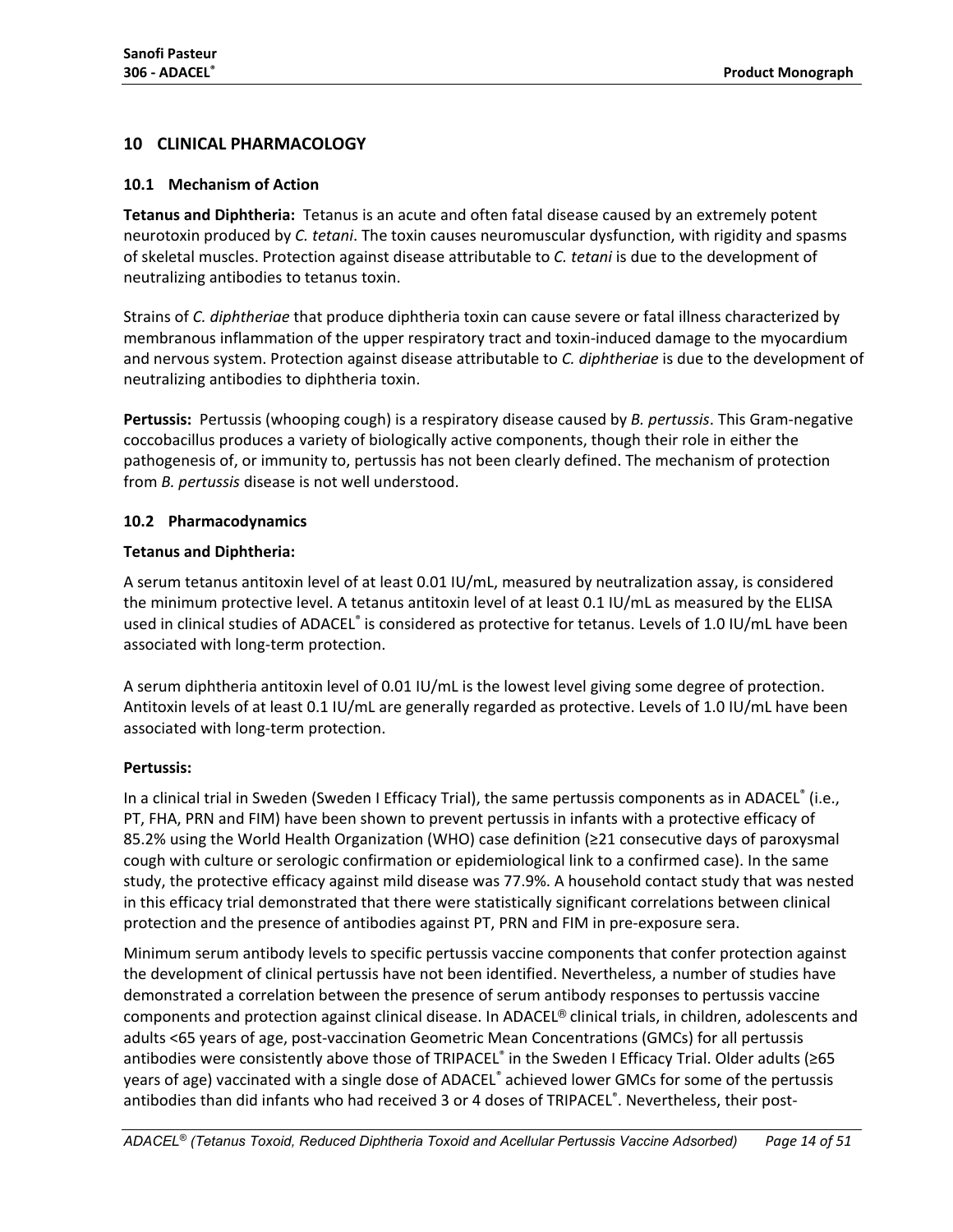immunization anti-pertussis antibody levels were 4.4- to 15.1-fold higher than pre-immunization levels, suggested an improved degree of protection against pertussis.

#### <span id="page-14-0"></span>**10.3 Pharmacokinetics**

#### **Duration of Effect**

Long-term follow-up of serum antibody levels in adolescents and adults who received a single dose of ADACEL® show that protective levels for tetanus antitoxin ( $\geq$ 0.01 EU/mL) and diphtheria antitoxin ( $\geq$ 0.01 IU/mL) persist in 99.2% and 92.6% of participants, respectively, 10 years post-vaccination. While protective levels against pertussis have not yet been clearly defined, pertussis antibody levels remain 2 to 9 fold higher than pre-immunization levels after 5 years. However at 10 years post-vaccination pertussis antibody levels were observed to decline towards pre-vaccination levels.

Tetanus and diphtheria toxoid boosters are recommended every 10 years. The serology follow-up and redosing data for ADACEL® suggest that it can be used instead of tetanus and diphtheria toxoid vaccine for boosting at 10-year intervals in adults.

## <span id="page-14-1"></span>**11 STORAGE, STABILITY AND DISPOSAL**

Store at 2° to 8°C (35° to 46°F). **Do not freeze**. Discard product if exposed to freezing (≤ 0°C).

ADACEL® has been shown to remain stable at temperature above 8°C and up to 25°C, for a maximum of 3 days (72 hours). These data are not recommendations for shipping or storage, but may guide decision for use in case of temporary temperature excursions.

## <span id="page-14-2"></span>**12 SPECIAL HANDLING INSTRUCTIONS**

Do not use after expiration date.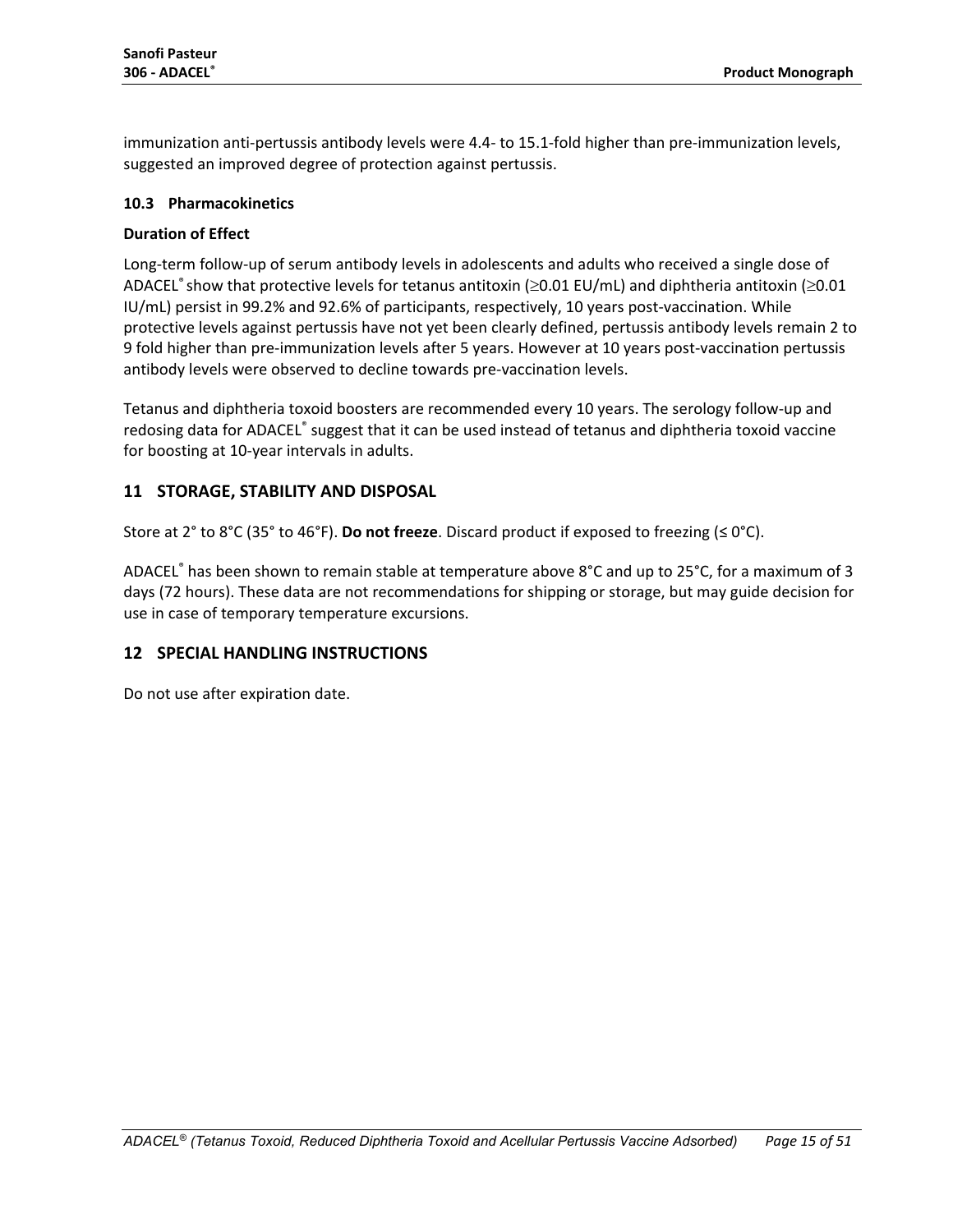#### <span id="page-15-0"></span>**PART II: SCIENTIFIC INFORMATION**

#### <span id="page-15-1"></span>**13 PHARMACEUTICAL INFORMATION**

#### **Drug Substance**

Proper name: Tetanus Toxoid, Reduced Diphtheria Toxoid and Acellular Pertussis Vaccine Adsorbed

#### **Product Characteristics:**

ADACEL® is a sterile, uniform, cloudy, white suspension of tetanus and diphtheria toxoids adsorbed on aluminum phosphate, combined with acellular pertussis vaccine and suspended in water for injection. This acellular pertussis vaccine is composed of five purified pertussis antigens (PT, FHA, PRN, FIM).

*C. diphtheriae* is grown in modified Mueller's growth medium. After purification by ammonium sulfate fractionation, diphtheria toxin is detoxified with formaldehyde and diafiltered. *C. tetani* is grown in modified Mueller-Miller casamino acid medium without beef heart infusion. Tetanus toxin is detoxified with formaldehyde and purified by ammonium sulfate fractionation and diafiltration. Diphtheria and tetanus toxoids are individually adsorbed onto aluminum phosphate.

The 5 acellular pertussis vaccine components are obtained from *B. pertussis* cultures grown in Stainer-Scholte medium modified by the addition of casamino acids and dimethyl-beta-cyclodextrin. Pertussis toxoid (PT), filamentous haemagglutinin (FHA) and pertactin (PRN) are isolated separately from the supernatant culture medium. Fimbriae types 2 and 3 (FIM) are extracted from the bacterial cells. These antigens are purified by sequential filtration, salt-precipitation, ultrafiltration and chromatography. PT is detoxified with glutaraldehyde and FHA is treated with formaldehyde and the residual aldehydes are removed by diafiltration. The individual antigens are adsorbed separately onto aluminum phosphate.

The adsorbed diphtheria, tetanus and acellular pertussis components are combined with aluminum phosphate (as adjuvant), 2-phenoxyethanol (as excipient) and water for injection.

When tested in guinea pigs, the tetanus component induces at least 2 neutralizing units/mL of serum and the diphtheria component induces at least 0.5 neutralizing units/mL of serum. The potency of the acellular pertussis vaccine components is evaluated by the antibody response of immunized guinea pigs to PT, FHA, PRN and FIM as measured by enzyme-linked immunosorbent assay (ELISA)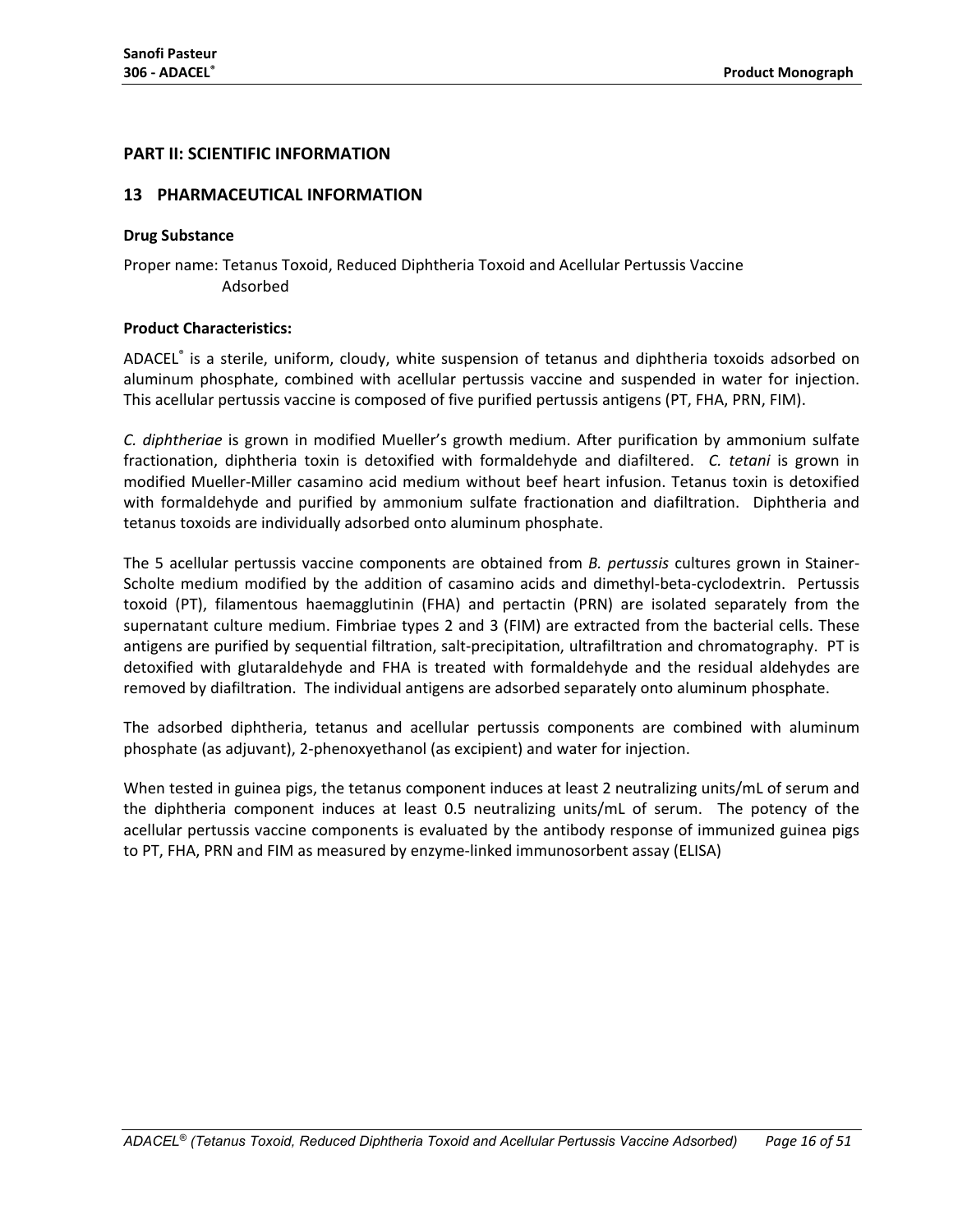## <span id="page-16-0"></span>**14 CLINICAL TRIALS**

#### <span id="page-16-1"></span>**14.1 Trial Design and Study Demographics**

## **Table 5: Summary of Demographics and Study Design of the Trials with ADACEL®**

| Study#        | <b>Trial Design</b>                                                                                                                                                               | Dosage, Route of<br>Administration<br>and Duration | <b>Study Subjects*</b><br>$(N = ITT^+)$                         | <b>Age Range</b>       | Gender                                                    |
|---------------|-----------------------------------------------------------------------------------------------------------------------------------------------------------------------------------|----------------------------------------------------|-----------------------------------------------------------------|------------------------|-----------------------------------------------------------|
| <b>TC9704</b> | Randomized, controlled, double-<br>blind, multicentre comparative<br>trial with Td used as control.                                                                               | 1 Dose<br>$0.5$ mL I.M.                            | Adolescents<br>$(N = 55)$<br><b>Adults</b><br>$(N = 394)$       | $12.6 - 54.7$<br>years | Males<br>$(N = 145)$<br>Females<br>$(N = 304)$            |
| <b>Td508</b>  | Randomized, controlled, modified<br>double-blind, multicentre<br>comparative trial with DTaP-IPV<br>used as control.                                                              | 1 Dose<br>$0.5$ mL $1.M$ .                         | Children<br>$(N = 298)$                                         | $4.0 - 6.6$ years      | Males<br>$(N = 144)$<br>Females<br>$(N = 154)$            |
| Td506         | Randomized, controlled, double-<br>blind, multicentre comparative<br>trial with Td used as control.                                                                               | 1 Dose<br>$0.5$ mL $1.M$ .                         | Adolescents<br>$(N = 1, 184)$<br><b>Adults</b><br>$(N = 1,752)$ | $11.0 - 64.9$<br>years | <b>Males</b><br>$(N = 1,202)$<br>Females<br>$(N = 1,734)$ |
| Td515         | Randomized, controlled, modified<br>double-blind, multicentre safety<br>and immunogenicity trial in<br>persons ≥65 years of age.                                                  | 1 Dose<br>0.5 mL I.M.                              | <b>Adults</b><br>$(N = 1, 170)$                                 | 65 - 95 years          | <b>Males</b><br>$(N = 591)$<br>Females<br>$(N = 579)$     |
| <b>TD9805</b> | Randomized, controlled, open-<br>label, single centre trial with<br>concomitant Hepatitis B Vaccine.                                                                              | 1 Dose<br>$0.5$ mL $1.M$ .                         | Adolescents<br>$(N = 269)$                                      | $11.0 - 11.8$<br>years | <b>Males</b><br>$(N = 145)$<br>Females<br>$(N = 124)$     |
| <b>Td502</b>  | Randomized, controlled, open-<br>label, multicentre trial with<br>concomitant Influenza Vaccine.                                                                                  | 1 Dose<br>0.5 mL I.M.                              | <b>Adults</b><br>$(N = 696)$                                    | $19.1 - 64.7$<br>years | <b>Males</b><br>$(N = 281)$<br>Females<br>$(N = 415)$     |
| <b>Td526</b>  | Phase IV, open-label, multicenter<br>study assessing immunogenicity<br>and safety in adults following re-<br>dosing 10 years after a previous<br>dose of Tdap or Tdap-IPV vaccine | 0.5 mL I.M.                                        | <b>Adults</b><br>$(N=743)$                                      | $20.0 - 72.0$<br>years | Males<br>$(N=297)$<br>Females<br>$(N=446)$                |

All studies required participants to be in good health and not have been vaccinated against diphtheria, tetanus, or pertussis within the last 5 years.

† Intent-to-Treat (ITT) population includes all participants who were randomized and received ADACEL®.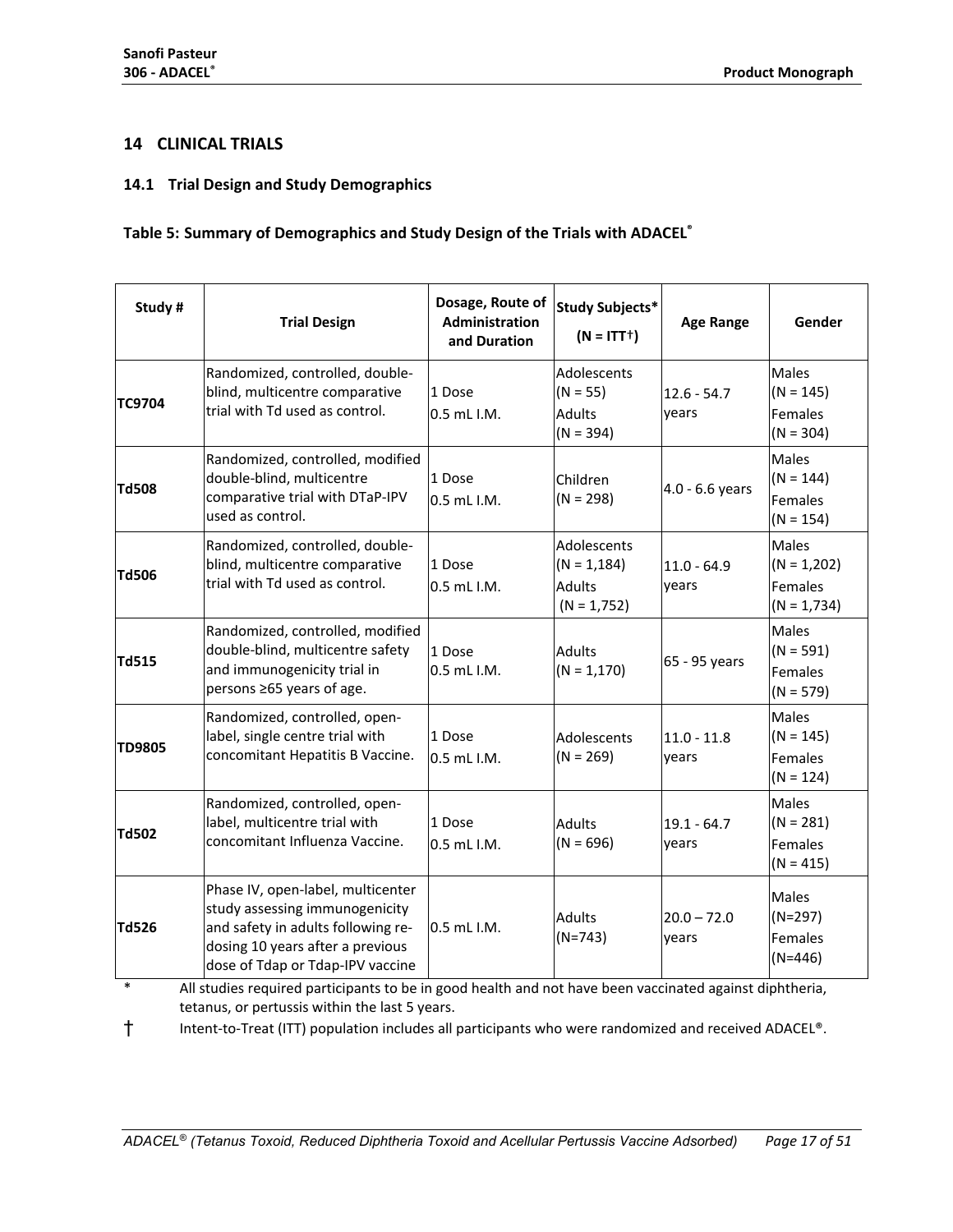## <span id="page-17-0"></span>**14.2 Study Results**

#### **Efficacy**

Serological correlates of protection have been defined for diphtheria and tetanus. The efficacy of the tetanus toxoid and diphtheria toxoid used in ADACEL® was inferred by the demonstration that the immune responses to these antigens attain levels previously established as protective (≥0.1 IU/mL). Evidence of efficacy was also measured by demonstrating that the diphtheria and tetanus seroresponses for ADACEL® were non-inferior to those observed in Td506 with Td vaccines.

The efficacy of the pertussis antigens used in ADACEL<sup>®</sup> was inferred based on a comparison of pertussis antibody levels achieved in recipients of a single booster dose of ADACEL® with those obtained in infants after a 3-dose primary series with TRIPACEL® [Diphtheria and Tetanus Toxoids and Acellular Pertussis Vaccine Adsorbed - DTaP]. In the Sweden I Efficacy Trial, TRIPACEL® was shown to confer a protective efficacy of 85.2% (95% CI: 80.6%, 88.8%) against WHO-defined pertussis (21 days of paroxysmal cough with laboratory-confirmed *B. pertussis* infection). The protective efficacy against mild pertussis (defined as at least one day of cough with laboratory-confirmed *B. pertussis* infection) was 77.9% (95% CI: 72.6%, 82.2%). The acellular pertussis formulations for ADACEL<sup>®</sup> and TRIPACEL<sup>®</sup> differ only in the amount of PT (2.5 mcg in ADACEL<sup>®</sup> versus 10 mcg in TRIPACEL<sup>®</sup>). The pertussis antibody responses in the 5 clinical studies conducted in children, adolescents and adults 19 - 64 years of age, demonstrate that a booster dose of ADACEL® results in robust antibody responses to all pertussis antigens and post-immunization antibody levels that are several-fold higher than those found to be protective in the Sweden I Efficacy Trial (i.e., >86.6 EU/mL for anti-PT, >40.0 EU/mL for anti-FHA, >108 EU/mL for anti-PRN and >341 EU/mL for anti-FIM as measured in a subset of sera from the Sweden I Efficacy Trial tested contemporaneously with samples from Clinical Trial Td506 in the same laboratory using the same validated assay). Older adults (≥65 years of age) vaccinated with a single dose of ADACEL® achieved lower GMCs for some of the pertussis antibodies than did infants who had received 3 or 4 doses of TRIPACEL®. Nevertheless, their post-immunization anti-pertussis antibody levels were 4.4- to 15.1-fold higher than pre-immunization levels, suggested an improved degree of protection against pertussis.

#### **Evaluation of Safety**

Safety was evaluated by comparing the rates of solicited injection site and systemic reactions, as well as unsolicited adverse events between vaccine groups. Participants were monitored for clinical safety immediately after the immunization and for 1 to 6 months post-immunization. Comparability of the safety profiles was evaluated using the rates of solicited injection site and systemic reactions that occurred within designated intervals post-vaccination. In TC9704 and TD9805 these intervals were 0 to 24 hours, 24 to 72 hours (3 days), and >72 hours (3 days) to 14 days post-vaccination (8 days in TC9704). For Td506, Td502 and Td508 the intervals consisted of 0 to 3 days, 4 to 14 days and 0 to 14 days. For Td515 the intervals consisted of 0 to 3 days, 0 to 7 days and 0 to 14 days. Each type of adverse event was classified according to the degree of severity.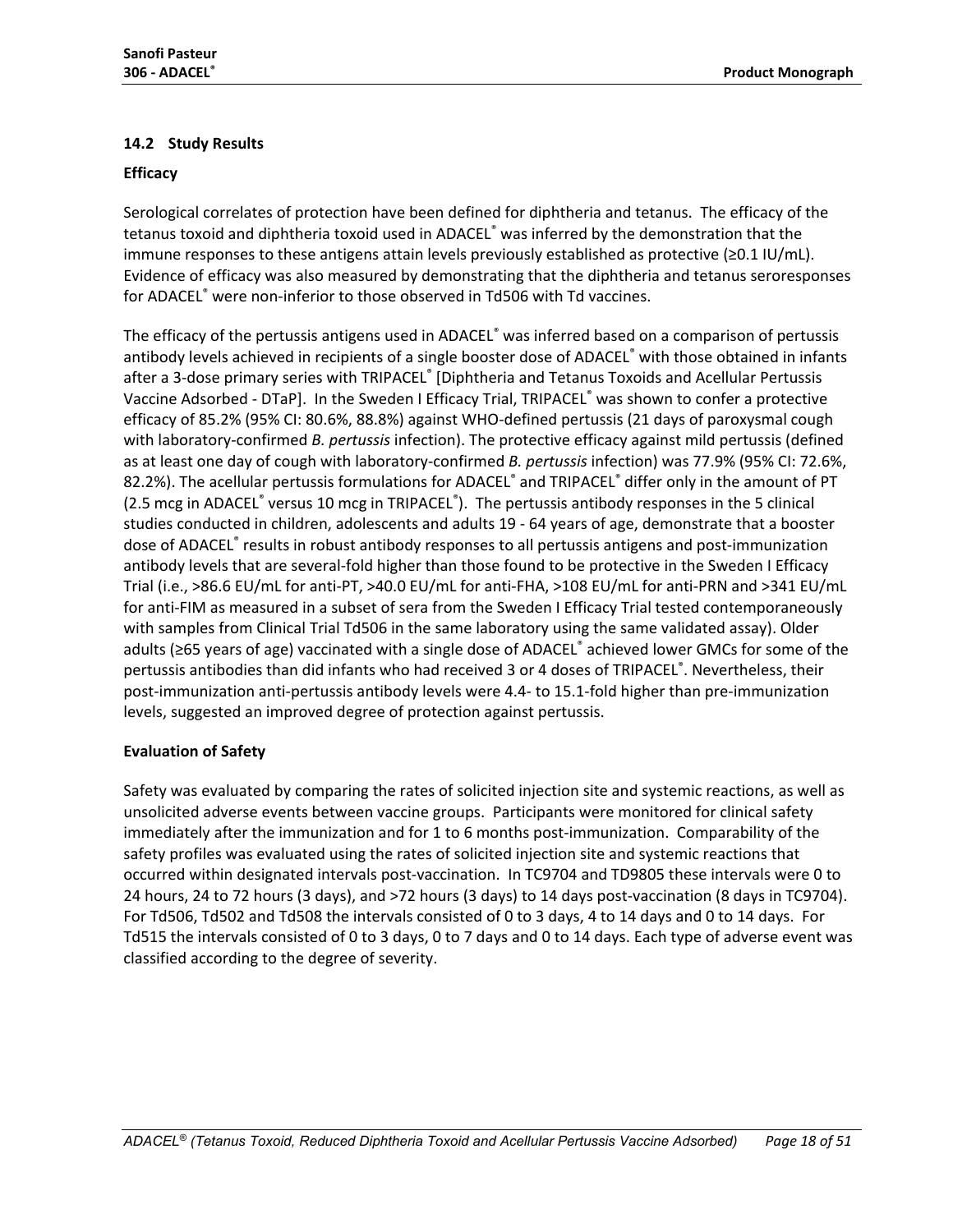## **TC9704: Comparison of ADACEL® with Td Vaccine**

In TC9704, a total of 749 persons were randomized to 5 treatment groups: 449 (55 adolescents 12 to 17 years of age and 394 adults 18 to 54 years of age) received a single dose of 1 to 3 clinical trial lots of ADACEL<sup>®</sup>; 151 (20 adolescents and 131 adults) were given a single dose of Td Adsorbed (manufactured by Sanofi Pasteur Limited) at Day 0 and monovalent Acellular Pertussis given separately 1 month later; while 149 (17 adolescents and 132 adults) received the Acellular Pertussis and Td in the reverse order. A subset of adult and adolescent vaccines were followed-up at  $1$  (N = 200),  $3$  (N = 208), 5 years (N = 189), 8 ( $N=162$ ) and 10 years ( $N=144$ ) after receiving a single dose of ADACEL®, for assessment of antibody persistence.

#### **Immunogenicity and Antibody Persistence**

All ADACEL® recipients (100%) achieved tetanus antitoxin levels ≥0.1 IU/mL, whereas over 85% had diphtheria antitoxin levels ≥0.1 IU/mL. No differences were observed in immune responses to Tetanus or Diphtheria Toxoids between Td and ADACEL® vaccine groups. The long-term antibody profile suggested that protection against diphtheria and tetanus is maintained for at least 10 years following a booster ADACEL® administration in both adolescents and adults. The pertussis response to ADACEL® was also robust, and antibodies persisted at detectable levels higher than pre-immunization levels for 10 years. [Table 6](#page-18-0) summarizes the findings for diphtheria and tetanus and [Table 7](#page-19-0) the findings for pertussis.

<span id="page-18-1"></span>

|                |                      |       | ≥0.01 (IU/mL)* |       | % ≥0.10 (IU/mL)* |  |
|----------------|----------------------|-------|----------------|-------|------------------|--|
| Antigen        | <b>Visit</b>         | $N^*$ | %              | $N^*$ | %                |  |
|                | Pre-                 | 449   | 81.1           | 449   | 28.3             |  |
|                | 1 Month Post         | 446   | 98.0           | 446   | 85.0             |  |
|                | 1 Year Post          | 198   | 97.0           | 198   | 67.7             |  |
| Diphtheria     | 3 Years Post         | 203   | 97.0           | 203   | 60.1             |  |
|                | <b>5 Years Post</b>  | 178   | 93.3           | 178   | 52.2             |  |
|                | 8 Years Post         | 151   | 94.7           | 151   | 53.0             |  |
|                | 10 Years Post        | 135   | 92.6           | 135   | 48.9             |  |
|                | Pre-                 | 448   | 98.9           | 448   | 96.9             |  |
|                | 1 Month Post         | 446   | 100.0          | 446   | 100.0            |  |
|                | 1 Year Post          | 196   | 100.0          | 196   | 100.0            |  |
| <b>Tetanus</b> | 3 Years Post         | 201   | 100.0          | 201   | 100.0            |  |
|                | <b>5 Years Post</b>  | 174   | 100.0          | 174   | 99.4             |  |
|                | 8 Years Post         | 146   | 99.3           | 146   | 98.6             |  |
|                | <b>10 Years Post</b> | 131   | 99.2           | 131   | 99.2             |  |

## <span id="page-18-0"></span>**Table 6: Diphtheria and Tetanus - Persistence of Seroprotection Rates at Levels ≥0.01 UI/mL and ≥0.10 IU/mL, in Study TC9704**

IU/mL for diphtheria; EU/mL for tetanus

† Per-Protocol population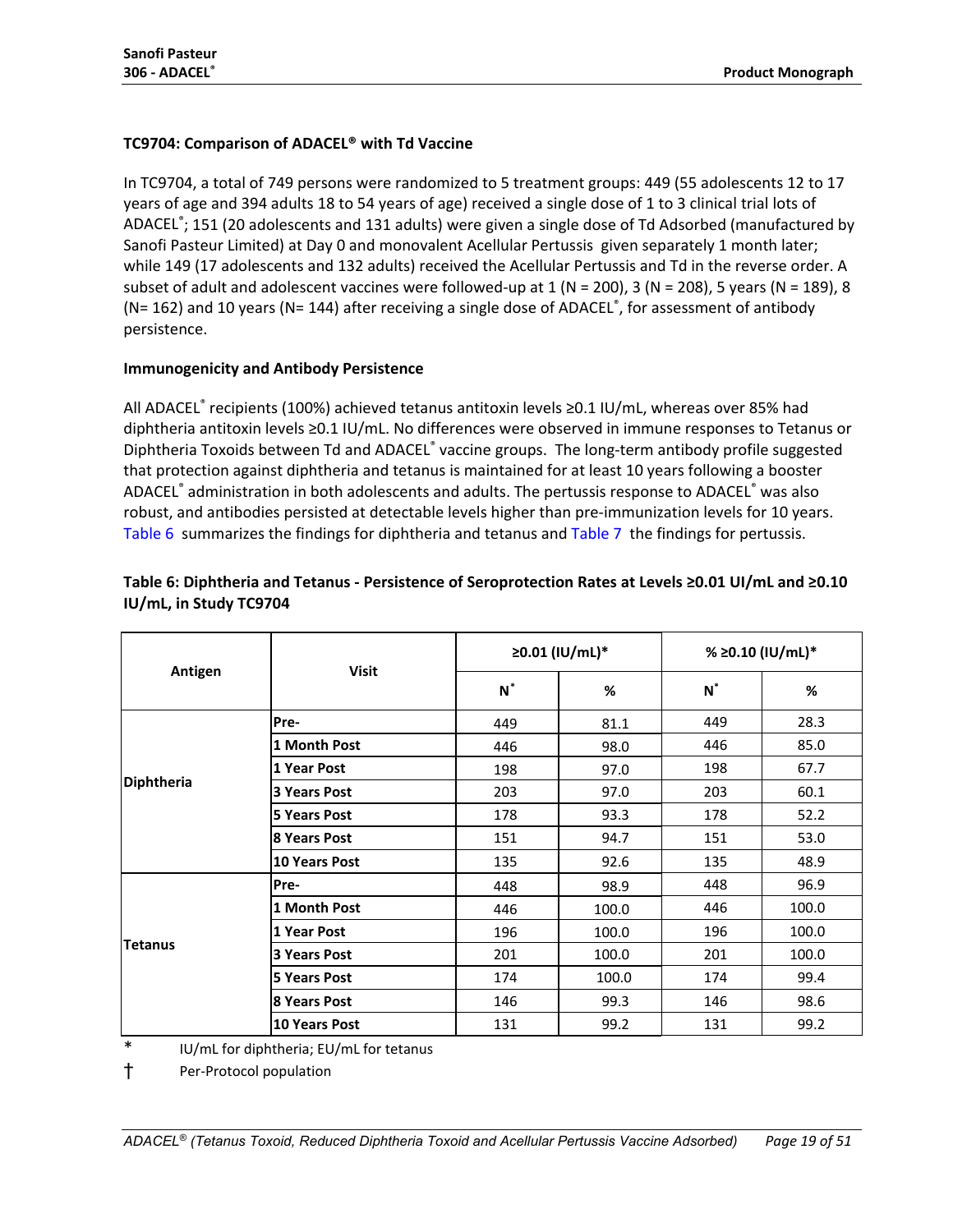| Antigen     | <b>Visit</b>         | $\boldsymbol{\mathsf{N}}^*$ | <b>GMC</b> |
|-------------|----------------------|-----------------------------|------------|
|             | Pre-                 | 439                         | 8.92       |
|             | 1 Month Post         | 445                         | 144.02     |
|             | 1 Year Post          | 200                         | 55.14      |
| PT (EU/mL)  | <b>3 Years Post</b>  | 208                         | 49.12      |
|             | <b>5 Years Post</b>  | 189                         | 43.85      |
|             | <b>8 Years Post</b>  | 150                         | 23.47      |
|             | 10 Years Post        | 123                         | 20.60      |
|             | Pre-                 | 449                         | 23.68      |
|             | 1 Month Post         | 446                         | 332.62     |
|             | 1 Year Post          | 200                         | 112.44     |
| FHA (EU/mL) | <b>3 Years Post</b>  | 208                         | 63.70      |
|             | <b>5 Years Post</b>  | 189                         | 47.46      |
|             | <b>8 Years Post</b>  | 161                         | 60.37      |
|             | <b>10 Years Post</b> | 142                         | 39.63      |
|             | Pre-                 | 449                         | 5.09       |
|             | 1 Month Post         | 446                         | 278.58     |
|             | 1 Year Post          | 200                         | 78.45      |
| PRN (EU/mL) | 3 Years Post         | 207                         | 78.56      |
|             | <b>5 Years Post</b>  | 189                         | 38.17      |
|             | <b>8 Years Post</b>  | 159                         | 42.59      |
|             | <b>10 Years Post</b> | 144                         | 40.38      |
|             | Pre-                 | 449                         | 20.09      |
|             | 1 Month Post         | 446                         | 985.27     |
|             | 1 Year Post          | 200                         | 300.08     |
| FIM (EU/mL) | 3 Years Post         | 207                         | 229.44     |
|             | <b>5 Years Post</b>  | 189                         | 194.90     |
|             | 8 Years Post         | 161                         | 152.45     |
|             | <b>10 Years Post</b> | 143                         | 128.43     |

## <span id="page-19-0"></span>**Table 7: Pertussis Antigens - Geometric Mean Concentrations (GMCs) Persistence in ADACEL® Recipients in Study TC9704**

\* Per-Protocol population – pooled groups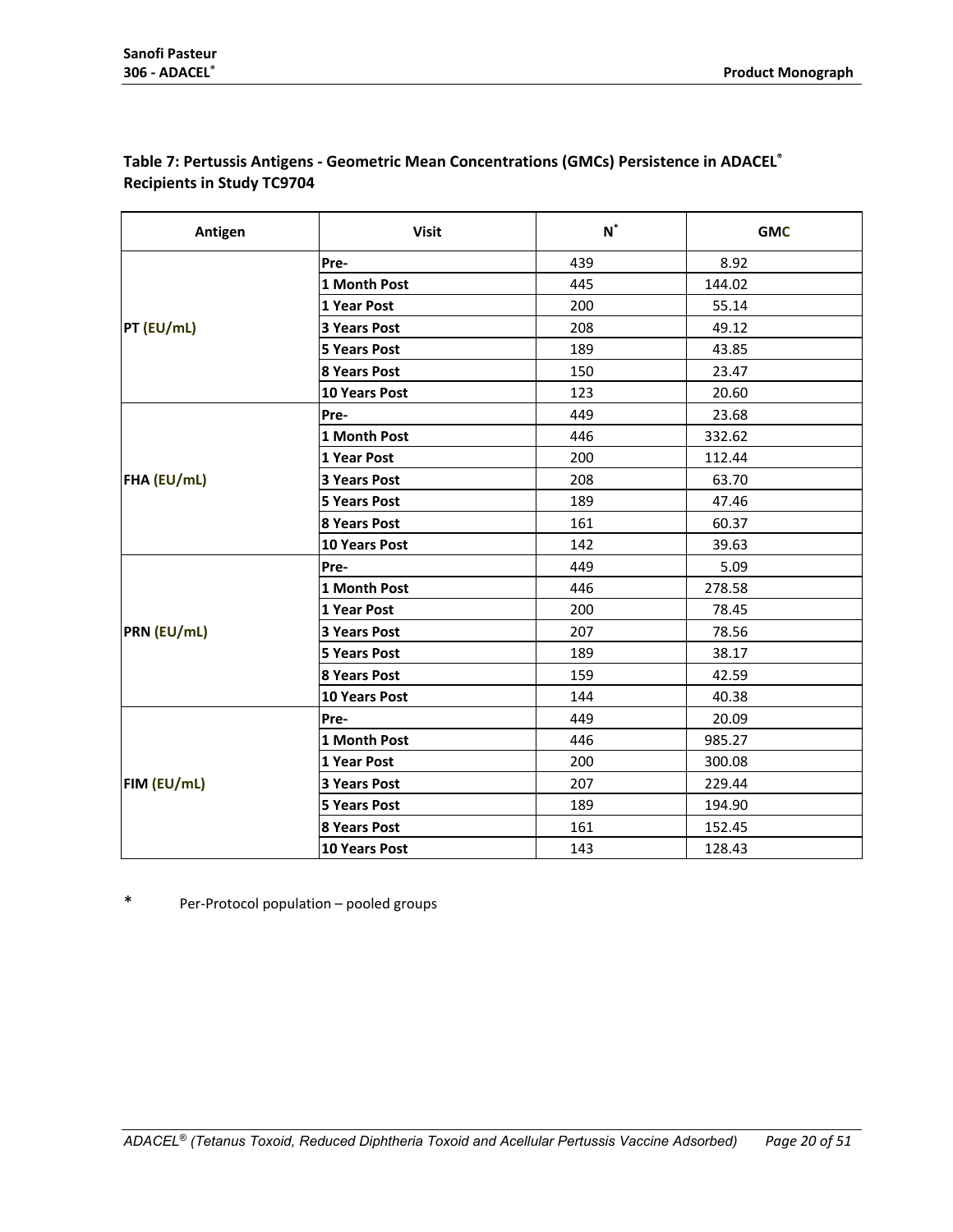## **Td506: Comparison of ADACEL® with Td Vaccine in a large scale trial**

In Td506, 4,480 participants were stratified into 5 age ranges (11 to 13, 14 to 17, 18 to 28, 29 to 48, 49 to 64 years) and then randomized to receive ADACEL® or Td Adsorbed (manufactured by Sanofi Pasteur Limited) licensed in the U.S. A modified double-blind ("observer blind") design was used in Td506, as ADACEL® is supplied in single dose vials while Td Adsorbed was supplied in multidose vials. A total of 4,301 participants were vaccinated in 2 treatment groups: 2,936 (1,184 adolescents 11 to 17 years of age and 1,752 adults 18 to 64 years of age) received a single dose of ADACEL<sup>®</sup>; and, 1,365 (792 adolescents 11 to 17 years of age and 573 adults 18 to 64 years of age) received a single dose of Td vaccine.

## **Immunogenicity**

For both the adolescent and adult population, diphtheria and tetanus post-vaccination seroprotection rates (% ≥0.1 IU/mL) achieved with ADACEL® were demonstrated to be non-inferior to those with Td vaccine (i.e., the lower limits of the two-sided 95% CIs for differences in seroconversion rates at >0.1 IU/mL, ADACEL® minus Td vaccine, within each age group are

>-10%). All (100%) adolescent and adult ADACEL® vaccinees achieved tetanus antitoxin seroprotective levels, while diphtheria seroprotection rates were 99.8% and 94.1%, in adolescents and adults, respectively. (See [Table 8](#page-20-0) and [Table 9\)](#page-21-0).

## <span id="page-20-0"></span>**Table 8: Tetanus Antitoxin Levels and Booster Response Rates for Adolescents and Adults in Study Td506**

|                         |                 | <b>Tetanus Antitoxin (IU/mL)</b> |                        |                      |                                 |                        |                         |
|-------------------------|-----------------|----------------------------------|------------------------|----------------------|---------------------------------|------------------------|-------------------------|
|                         |                 |                                  | <b>Pre-Vaccination</b> |                      | <b>1 Month Post-Vaccination</b> |                        |                         |
| Age<br>Group<br>(years) | <b>Vaccine</b>  | $N^*$                            | % ≥0.10<br>(95% CI)    | % ≥ 1.0<br>(95% CI)  | % ≥0.10<br>(95% CI)             | % > 1.0<br>(95% CI)    | % Booster †<br>(95% CI) |
| $11 - 17$               | <b>ADACEL®</b>  | 527                              | 99.6<br>(98.6, 100.0)  | 44.6<br>(40.3, 49.0) | 100.0‡<br>(99.3, 100.0)         | 99.6§<br>(98.6, 100.0) | 91.7<br>(89.0, 93.9)    |
|                         | Td              | 516                              | 99.2<br>(98.0, 99.8)   | 43.8<br>(39.5, 48.2) | 100.0<br>(99.3, 100.0)          | 99.4<br>(98.3, 99.9)   | 91.3<br>(88.5, 93.6)    |
| 18-64                   | <b>ADACEL</b> ® | 742-743                          | 97.3<br>(95.9, 98.3)   | 72.9<br>(69.6, 76.1) | 100.0‡<br>(99.5, 100.0)         | 97.86<br>(96.5, 98.8)  | 63.1<br>(59.5, 66.6)    |
|                         | Td              | 509                              | 95.9<br>(93.8, 97.4)   | 70.3<br>(66.2, 74.3) | 99.8<br>(98.9, 100.0)           | 98.2<br>(96.7, 99.2)   | 66.8<br>(62.5, 70.9)    |

 $N$  = number of participants in the per-protocol population with available data.

† Booster response is defined as: A four-fold rise in antibody concentration, if the pre-vaccination concentration was equal to or below the cut-off value and a two-fold rise in antibody concentration if the pre-vaccination concentration was above the cut-off value. The cut-off value for tetanus was 2.7 IU/mL.

‡ Seroprotection rates at ≥0.10 IU/mL and booster response rates to ADACEL® were non-inferior to Td vaccine (the lower limits of the two-sided 95% CIs for differences in seroconversion rates at >0.1 IU/mL, ADACEL® minus Td vaccine, within each age group are >-10%).

§ Seroprotection rates at  $\geq$ 1.0 IU/mL were not prospectively defined as a primary endpoint.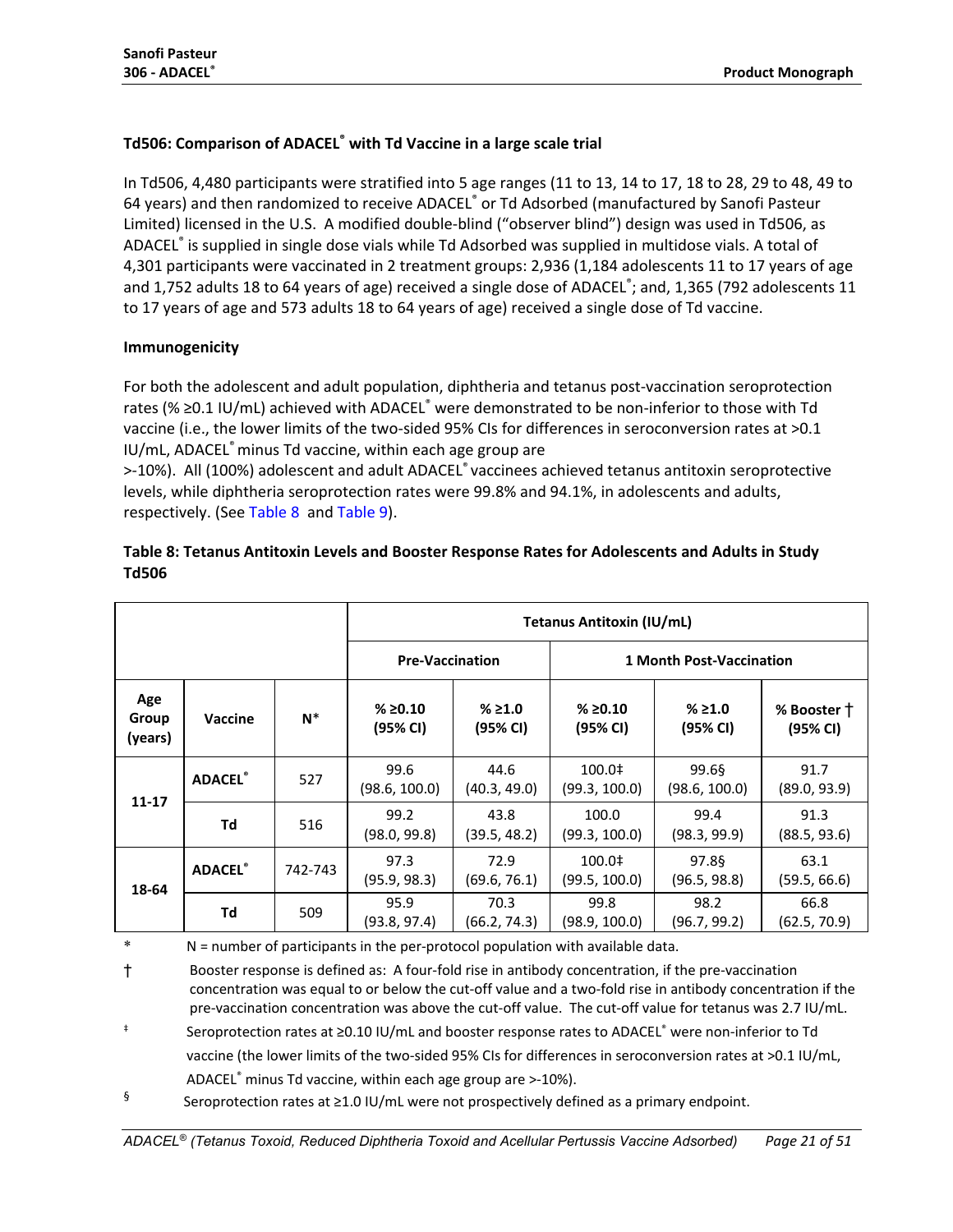|                         |                 |         | Diphtheria Antitoxin (IU/mL) |                      |                                   |                       |                                    |  |  |
|-------------------------|-----------------|---------|------------------------------|----------------------|-----------------------------------|-----------------------|------------------------------------|--|--|
|                         |                 |         | <b>Pre-Vaccination</b>       |                      | 1 Month Post-Vaccination          |                       |                                    |  |  |
| Age<br>Group<br>(years) | Vaccine         | $N^*$   | % ≥0.10<br>(95% CI)          | % ≥ 1.0<br>(95% CI)  | % ≥ 0.10<br>(95% CI)              | % ≥ 1.0<br>(95% CI)   | % Booster <sup>+</sup><br>(95% CI) |  |  |
| $11 - 17$               | <b>ADACEL</b> ® | 527     | 72.5<br>(68.5, 76.3)         | 15.7<br>(12.7, 19.1) | 99.8‡<br>(98.9, 100.0)            | 98.7§<br>(97.3, 99.5) | 95.1 <sup>‡</sup><br>(92.9, 96.8)  |  |  |
|                         | Td              | 515-516 | 70.7<br>(66.5, 74.6)         | 17.3<br>(14.1, 20.8) | 99.8<br>(98.9, 100.0)             | 98.4<br>(97.0, 99.3)  | 95.0<br>(92.7, 96.7)               |  |  |
| 18-64                   | <b>ADACEL</b> ® | 739-741 | 62.6<br>(59.0, 66.1)         | 14.3<br>(11.9, 17.0) | 94.1 <sup>‡</sup><br>(92.1, 95.7) | 78.0§<br>(74.8, 80.9) | 87.4 <sup>‡</sup><br>(84.8, 89.7)  |  |  |
|                         | Td              | 506-507 | 63.3<br>(59.0, 67.5)         | 16.0<br>(12.9, 19.5) | 95.1<br>(92.8, 96.8)              | 79.9<br>(76.1, 83.3)  | 83.4<br>(79.9, 86.5)               |  |  |

#### <span id="page-21-0"></span>**Table 9**: **Diphtheria Antitoxin Levels and Booster Response Rates for Adolescents and Adults in Study Td506**

 $N$  = number of participants in the per-protocol population with available data.

† Booster response is defined as: A four-fold rise in antibody concentration, if the pre-vaccination concentration was equal to or below the cut-off value and a two-fold rise in antibody concentration if the prevaccination concentration was above the cut-off value. The cut-off value for diphtheria was 2.56 IU/mL.

- ‡ Seroprotection rates at ≥0.10 IU/mL and booster response rates to ADACEL® were non-inferior to Td vaccine (the lower limits of the two-sided 95% CIs for differences in seroconversion rates at >0.1 IU/mL, ADACEL® minus Td vaccine, within each age group are >-10%).
- § Seroprotection rates at ≥1.0 IU/mL were not prospectively defined as a primary endpoint.

Seroepidemiological studies have shown a clear effect of increasing age on decreasing antibody levels to diphtheria and tetanus. This age-related trend was observed for diphtheria using pre- and postvaccination seroprotection rates ( $\geq 0.1$  IU/mL) and GMCs and was similar for both ADACEL® and Td vaccine recipients. For tetanus, seroprotection rates did not decrease with increasing age. All participants who received ADACEL® and all but 1 participant who received Td vaccine achieved tetanus seroprotective levels (≥0.1 IU/mL) post-vaccination.

GMCs for the pertussis antigens PT, FHA, PRN and FIM, before vaccination and at 1-month postvaccination are presented i[n Table 10](#page-22-0) . Adolescents achieved somewhat higher post-vaccination GMCs and booster response rates than adults. Younger adults (18 - 48 years) tended to achieve higher postvaccination GMCs and booster response rates than older adults (49 - 64 years). However, for the entire 11 to 64 year-old population, pertussis GMCs for each antigen showed robust rises following vaccination with ADACEL<sup>®</sup>.

Pertussis antibody GMCs for ADACEL<sup>®</sup> were consistently higher than Sweden I Efficacy Trial levels for all pertussis antigens, both for adults and adolescents, as well as for the entire study population, 11 to 64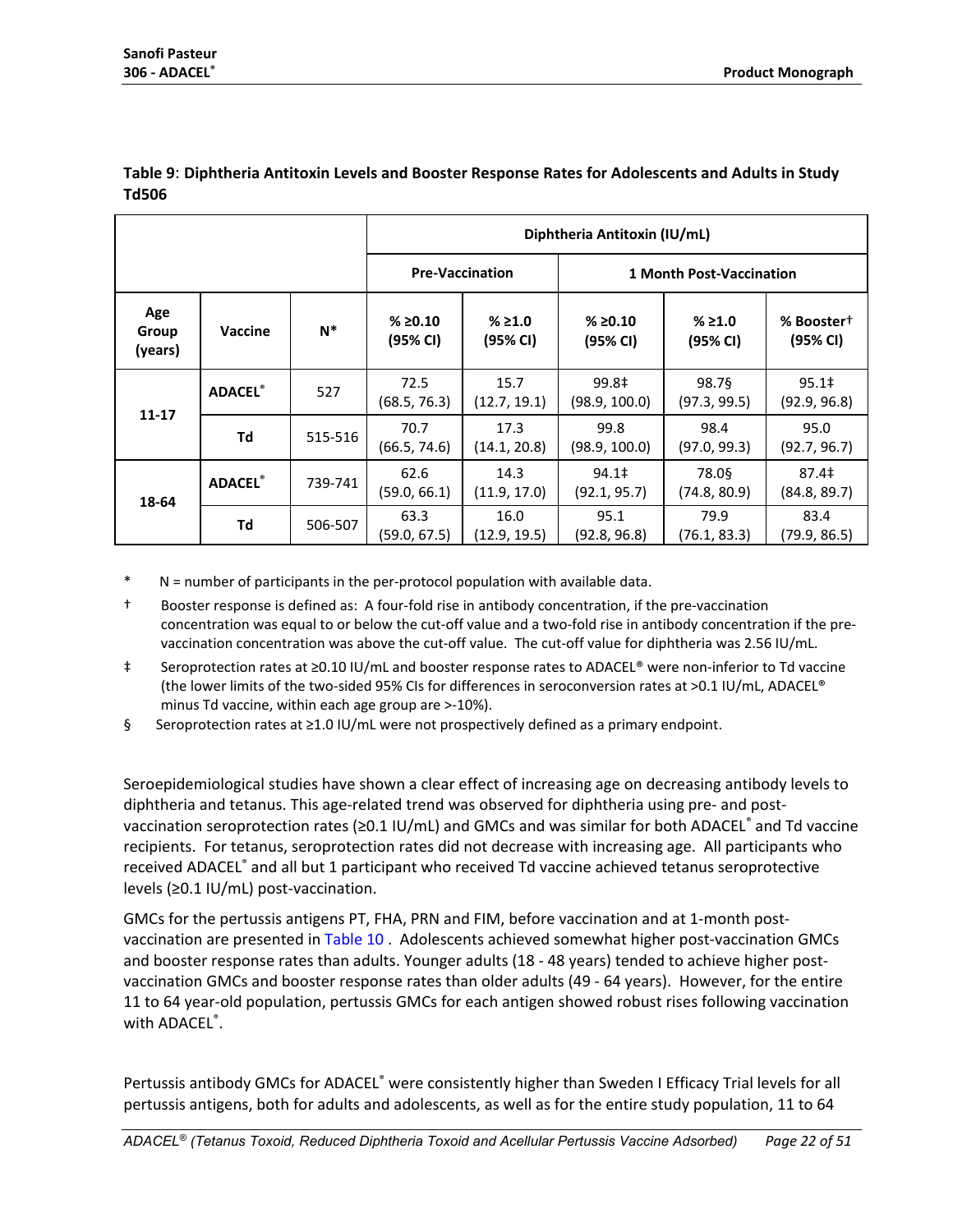#### years. (See [Table 11](#page-22-1) ).

|                 |                    |     | <b>Pre-Vaccination</b> | <b>Post-Vaccination</b> |              |  |
|-----------------|--------------------|-----|------------------------|-------------------------|--------------|--|
|                 | Age Group (Years)  |     | GMCs (EU/mL)           | N                       | GMCs (EU/mL) |  |
| Anti-PT         | <b>Adolescents</b> | 527 | 14.5                   | 524                     | 309          |  |
|                 | <b>Adults</b>      | 741 | 12.5                   | 741                     | 179          |  |
|                 | <b>Adolescents</b> | 527 | 19.5                   | 526                     | 215          |  |
| Anti-FHA        | <b>Adults</b>      | 741 | 18.1                   | 741                     | 193          |  |
|                 | <b>Adolescents</b> | 526 | 10.0                   | 526                     | 345          |  |
| <b>Anti-PRN</b> | <b>Adults</b>      | 741 | 8.5                    | 741                     | 342          |  |
| Anti-FIM        | <b>Adolescents</b> | 527 | 25.8                   | 526                     | 1,792        |  |
|                 | <b>Adults</b>      | 741 | 28.6                   | 741                     | 853          |  |

## <span id="page-22-0"></span>**Table 10: Pertussis Antibody GMCs in Adolescents and Adults Receiving ADACEL® in Study Td506**

<span id="page-22-1"></span>**Table 11: Ratio of Pertussis Antibody GMCs¥ Observed One Month After a Dose of ADACEL® in Adolescents and Adults Compared with Those Observed in Infants One Month Following Vaccination at 2, 4 and 6 Months of Age in the Efficacy Trial with TRIPACEL®**

|                 | <b>Adolescents</b>                            | <b>Adults</b>                                            |
|-----------------|-----------------------------------------------|----------------------------------------------------------|
|                 | ADACEL <sup>®</sup> */TRIPACEL <sup>®</sup> + | ADACEL <sup>®‡</sup> /TRIPACEL <sup>®</sup> <sup>†</sup> |
|                 | <b>GMCs Ratio</b><br>(95% CIs)                | <b>GMCs Ratio</b><br>(95% CIs)                           |
| Anti-PT         | 3.6<br>$(2.8, 4.5)$ §                         | 2.1<br>$(1.6, 2.7)\$                                     |
| Anti-FHA        | 5.4<br>$(4.5, 6.5)$ §                         | 4.8<br>$(3.9, 5.9)$ §                                    |
| <b>Anti-PRN</b> | 3.2<br>$(2.5, 4.1)$ §                         | 3.2<br>$(2.3, 4.4)$ §                                    |
| Anti-FIM        | 5.3<br>$(3.9, 7.1)$ §                         | 2.5<br>$(1.8, 3.5)\$                                     |

¥ Antibody GMCs, measured in ELISA units were calculated separately for infants, adolescents and adults.

\* N = 524 to 526, number of adolescents in the per-protocol population with available data for ADACEL®.

- † N = 80, number of infants who received TRIPACEL® with available data post-dose 3 (sera from the Sweden I Efficacy Trial tested contemporaneously with samples from Clinical Trial Td506).
- ‡ N = 741, number of adults in the per-protocol population with available data for ADACEL® .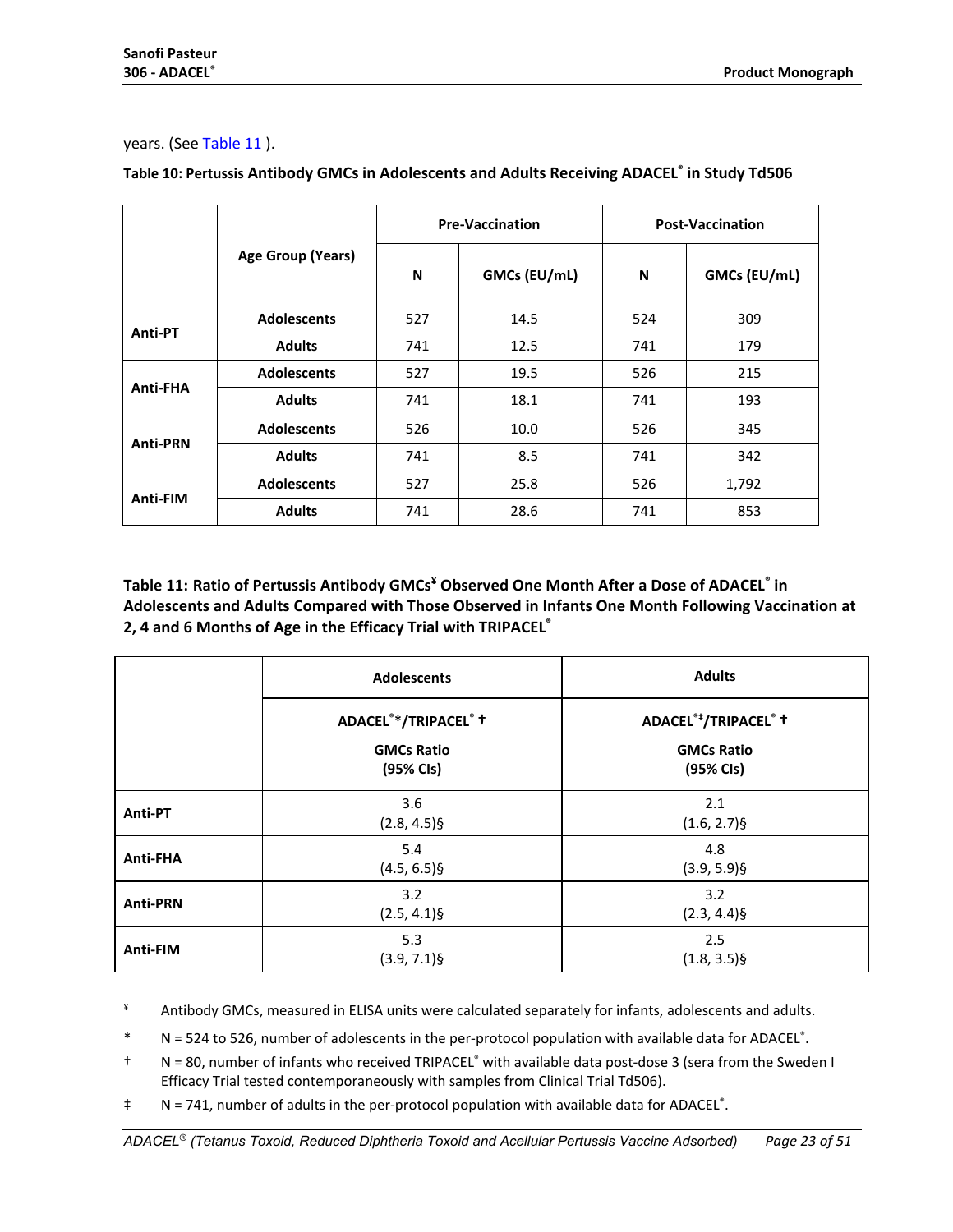§ GMCs following ADACEL vaccine were non-inferior to GMCs following TRIPACEL® (lower limit of 95% CI on the ratio of GMCs for ADACEL<sup>®</sup> divided by TRIPACEL<sup>®</sup> >0.67).

|                 | <b>Adolescents</b> |                      |      | <b>Adults</b>        | Pre-defined<br><b>Acceptable Rates*</b> |  |
|-----------------|--------------------|----------------------|------|----------------------|-----------------------------------------|--|
|                 | N‡                 | % (95% CI)           | $N+$ | % (95% CI)           | %†                                      |  |
| Anti-PT         | 524                | 92.0<br>(89.3, 94.2) | 739  | 84.4<br>(81.6, 87.0) | 81.2                                    |  |
| Anti-FHA        | 526                | 85.6<br>(82.3, 88.4) | 739  | 82.7<br>(79.8, 85.3) | 77.6                                    |  |
| <b>Anti-PRN</b> | 525                | 94.5<br>(92.2, 96.3) | 739  | 93.8<br>(91.8, 95.4) | 86.4                                    |  |
| <b>Anti-FIM</b> | 526                | 94.9<br>(92.6, 96.6) | 739  | 85.9<br>(83.2, 88.4) | 82.4                                    |  |

## **Table 12: Booster Responses to the Pertussis Antigens Observed One Month After a Dose of ADACEL® in Adolescents and Adults**

- \* The acceptable response rate for each antigen was defined as the lower limit of the 95% CI for the rate being no more than 10% lower than the response rate observed in previous clinical trials.
- † A booster response for each antigen was defined as a four-fold rise in antibody concentration if the pre-vaccination concentration was equal to or below the cut-off value and a two-fold rise in antibody concentration if the pre-vaccination concentration was above the cut-off value. The cut-off values for pertussis antigens were established based on antibody data from both adolescents and adults in previous clinical trials. The cut-off values were 85 EU/mL for PT, 170 EU/mL for FHA, 115 EU/mL for PRN and 285 EU/mL for FIM.
- ‡ N = number of subjects in the per-protocol population with available data.

## **Antibody Persistence**

In Study Td506, 299 adolescents (aged 11 - 17 years) and 349 adults (aged 18 - 64 years) vaccinated with ADACEL® and 282 adolescents and 287 adults vaccinated with Td Vaccine were followed for 1 year and 3 years post-vaccination to measure the persistence of antibody levels against the vaccine antigens. At 1 year post-vaccination, seroprotection rates for tetanus and diphtheria remained very high, almost 100% for all age groups. For pertussis antibodies, levels are also consistently high, exceeding pre-vaccination titres, and are suggestive of continued protective effectiveness. Although there continued to be a decline for all antibodies between 1- and 3-years post-vaccination, seroprotection rates for tetanus and diphtheria remained high (>95% at a level of antibodies ≥0.01 IU/mL for all age groups) at 3-years postvaccination. For pertussis, antibody levels at 3-years post-vaccination are still substantially higher than pre-vaccination levels. The long-term antibody profile observed in this study indicates that protection against diphtheria, tetanus, and pertussis is maintained at 1- and 3-years following the administration of a single booster dose to adolescents (11 - 17 years old) and adults (18 - 64 years old) of ADACEL<sup>®</sup>. [Table 13](#page-24-0) summarizes the findings for diphtheria and tetanus. [Table 14](#page-25-0) summarizes the findings for pertussis antigens.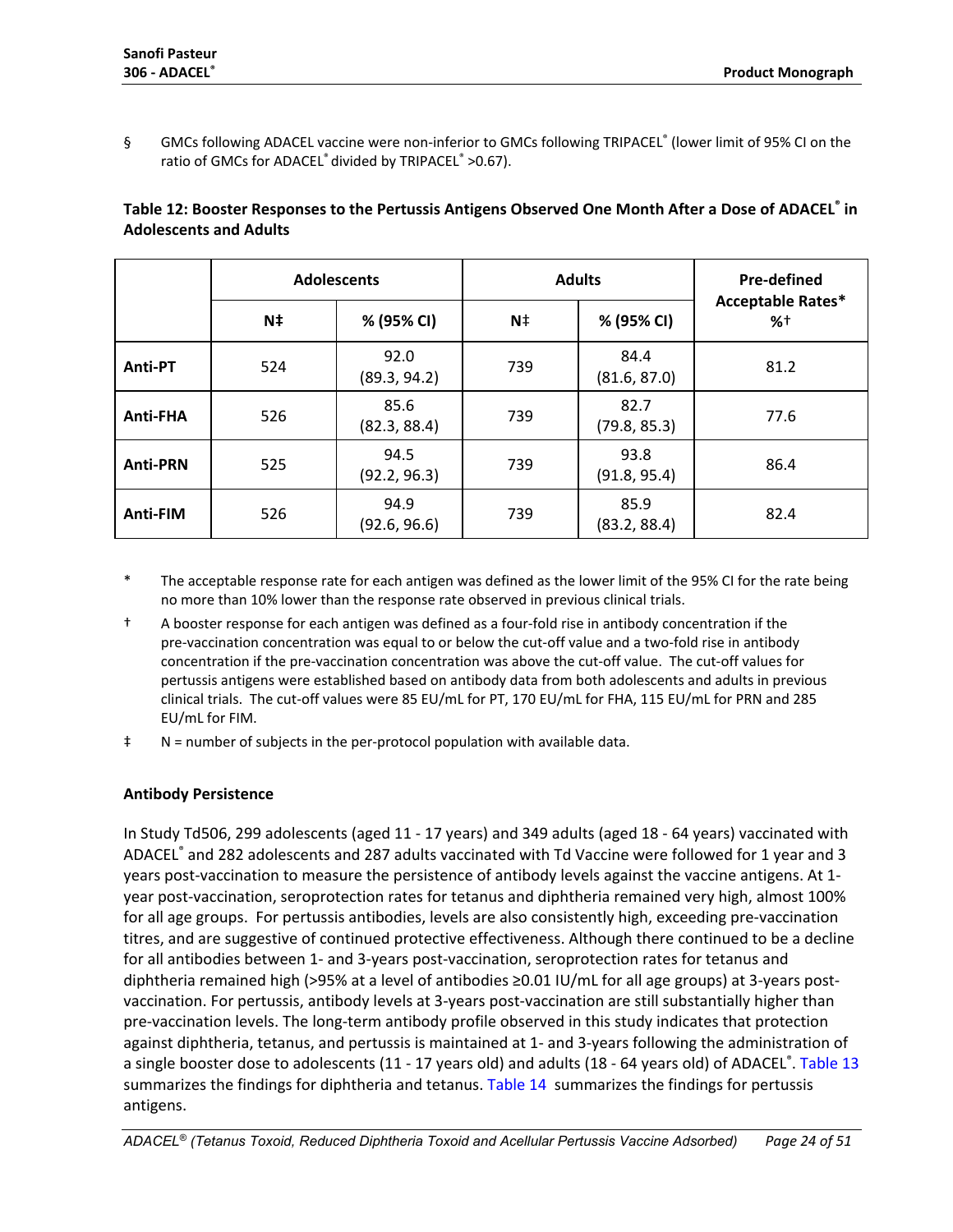|                |             |           | <b>ADACEL®</b> |                      |                     | <b>Td Vaccine</b> |                      |                     |
|----------------|-------------|-----------|----------------|----------------------|---------------------|-------------------|----------------------|---------------------|
| Antigen        | <b>Time</b> | Age in    |                | %                    | %                   |                   | %                    | %                   |
|                |             | Years     | $N^*$          | $\geq 0.01$<br>IU/mL | $\geq 0.1$<br>IU/mL | $N^*$             | $\geq 0.01$<br>IU/mL | $\geq 0.1$<br>IU/mL |
|                | Pre-        | $11 - 17$ | 227            | 100.0                | 70.5                | 186               | 100.0                | 76.3                |
|                |             | $18 - 64$ | 225            | 89.3                 | 60.9                | 182               | 91.2                 | 59.3                |
|                | 1-Month     | $11 - 17$ | 227            | 100.0                | 100.0               | 186               | 100.0                | 100.0               |
|                |             | $18 - 64$ | 225            | 97.8                 | 93.3                | 182               | 98.4                 | 91.8                |
| Diphtheria     | 1-Year      | $11 - 17$ | 227            | 100.0                | 99.6                | 186               | 100.0                | 100.0               |
|                |             | $18 - 64$ | 225            | 96.9                 | 88.4                | 182               | 98.4                 | 90.7                |
|                | 3-Year      | $11 - 17$ | 227            | 100.0                | 96.9                | 186               | 100.0                | 97.8                |
|                |             | $18 - 64$ | 225            | 95.6                 | 81.3                | 182               | 97.3                 | 84.1                |
|                | Pre-        | $11 - 17$ | 227            | 100.0                | 99.6                | 186               | 100.0                | 98.9                |
|                |             | $18 - 64$ | 225            | 100.0                | 97.3                | 182               | 99.5                 | 95.1                |
|                | 1-Month     | $11 - 17$ | 227            | 100.0                | 100.0               | 186               | 100.0                | 100.0               |
| <b>Tetanus</b> |             | $18 - 64$ | 225            | 100.0                | 100.0               | 182               | 100.0                | 100.0               |
|                | 1-Year      | $11 - 17$ | 227            | 100.0                | 100.0               | 186               | 100.0                | 100.0               |
|                |             | $18 - 64$ | 224            | 100.0                | 100.0               | 182               | 100.0                | 100.0               |
|                | 3-Year      | $11 - 17$ | 227            | 100.0                | 100.0               | 186               | 100.0                | 100.0               |
|                |             | $18 - 64$ | 225            | 100.0                | 98.7                | 182               | 100.0                | 100.0               |

## <span id="page-24-0"></span>**Table 13: Diphtheria and Tetanus – Persistence of Seroprotection Rates at Levels** ≥**0.01 IU/mL and** ≥**0.1 IU/mL, in Study Td506**

\* Per-Protocol population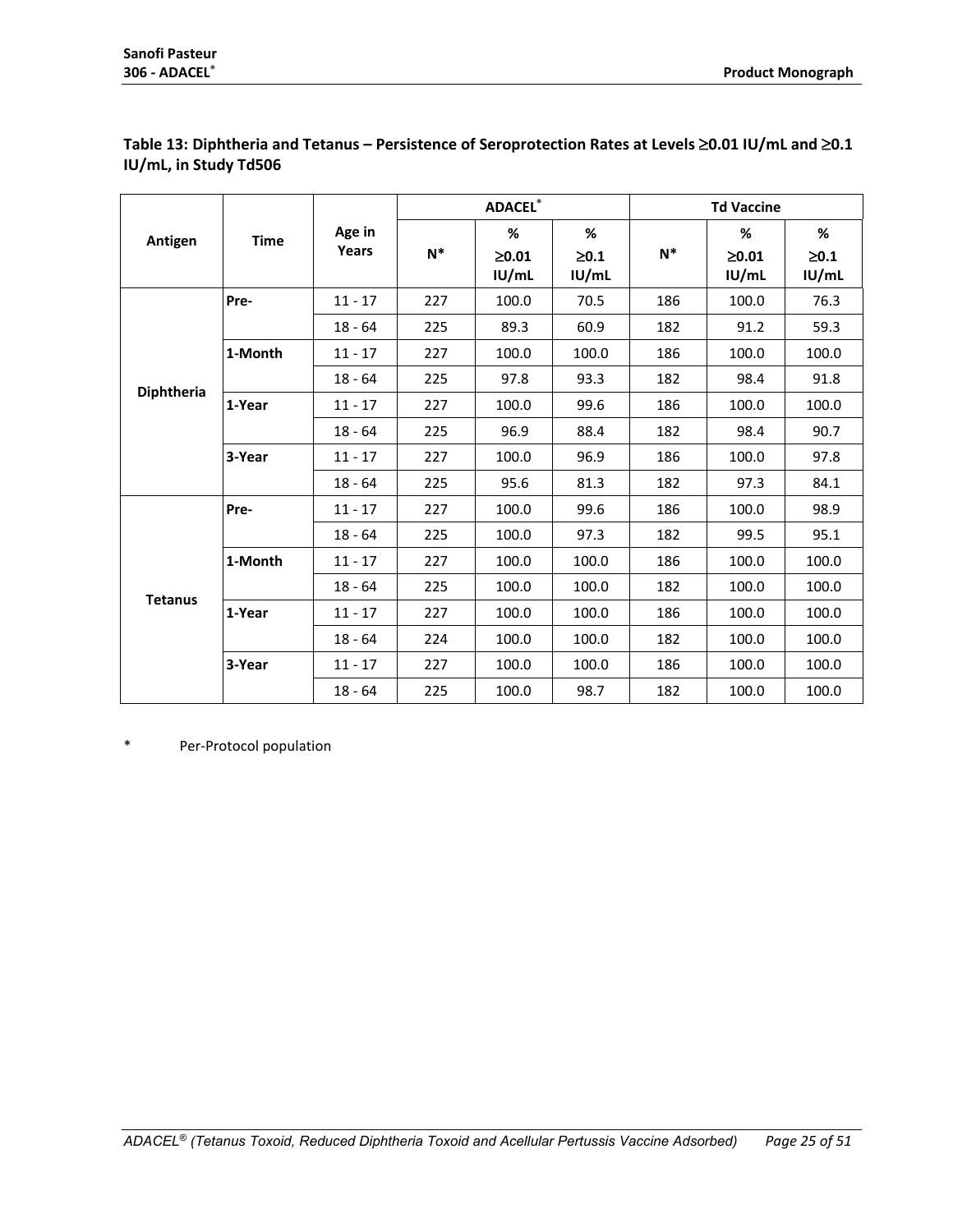<span id="page-25-0"></span>

| Table 14: Pertussis Antigens - Geometric Mean Concentrations (GMCs) Persistence in ADACEL® |
|--------------------------------------------------------------------------------------------|
| <b>Recipients in Study Td506</b>                                                           |

| Antigen     | <b>Time</b> | <b>Age in Years</b> | $N^*$ | <b>GMC</b> |
|-------------|-------------|---------------------|-------|------------|
|             | Pre-        | $11 - 17$           | 227   | 13.53      |
|             |             | $18 - 64$           | 225   | 11.39      |
|             | 1-Month     | $11 - 17$           | 227   | 303.93     |
|             |             | $18 - 64$           | 225   | 151.92     |
| PT (EU/mL)  | 1-Year      | $11 - 17$           | 227   | 115.28     |
|             |             | $18 - 64$           | 224   | 64.88      |
|             | 3-Year      | $11 - 17$           | 227   | 65.87      |
|             |             | $18 - 64$           | 225   | 48.29      |
|             | Pre-        | $11 - 17$           | 227   | 19.59      |
|             |             | $18 - 64$           | 225   | 18.61      |
|             | 1-Month     | $11 - 17$           | 227   | 196.38     |
| FHA (EU/mL) |             | $18 - 64$           | 225   | 184.60     |
|             | 1-Year      | $11 - 17$           | 227   | 95.32      |
|             |             | $18 - 64$           | 225   | 87.07      |
|             | 3-Year      | $11 - 17$           | 227   | 52.22      |
|             |             | $18 - 64$           | 225   | 59.15      |
|             | Pre-        | $11 - 17$           | 226   | 9.50       |
|             |             | $18 - 64$           | 225   | 8.68       |
|             | 1-Month     | $11 - 17$           | 227   | 322.27     |
| PRN (EU/mL) |             | $18 - 64$           | 225   | 357.99     |
|             | 1-Year      | $11 - 17$           | 227   | 131.94     |
|             |             | $18 - 64$           | 225   | 163.02     |
|             | 3-Year      | $11 - 17$           | 227   | 82.70      |
|             |             | $18 - 64$           | 225   | 113.05     |
|             | Pre-        | $11 - 17$           | 227   | 24.76      |
|             |             | $18 - 64$           | 225   | 26.05      |
|             | 1-Month     | $11 - 17$           | 227   | 1,818.85   |
| FIM (EU/mL) |             | $18 - 64$           | 225   | 698.07     |
|             | 1-Year      | $11 - 17$           | 227   | 706.99     |
|             |             | $18 - 64$           | 225   | 309.36     |
|             | 3-Year      | $11 - 17$           | 227   | 352.77     |
|             |             | $18 - 64$           | 225   | 184.64     |

\* Per-Protocol population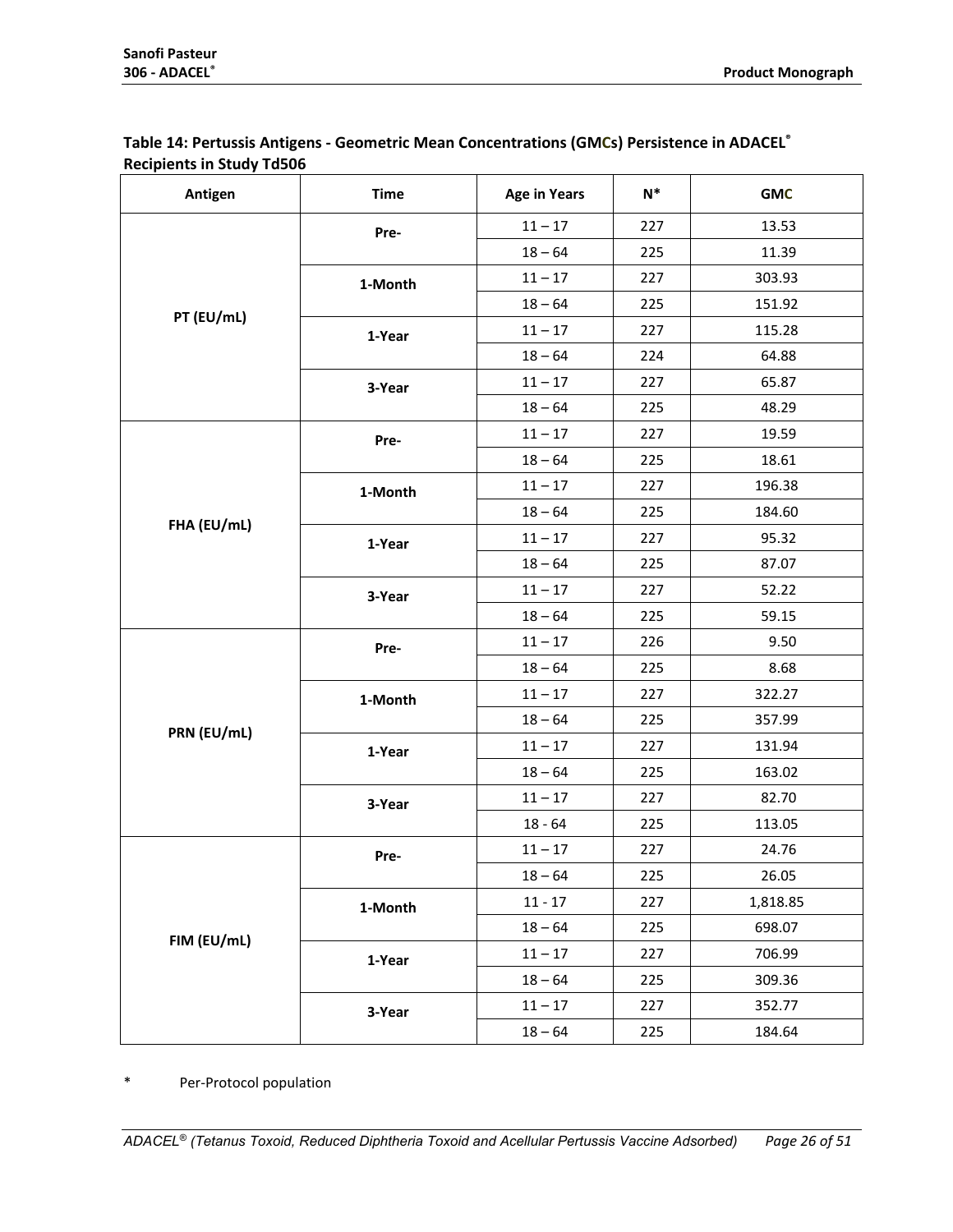## **Safety**

Solicited injection site and systemic reactions were monitored for 14 days post-vaccination using a diary card. Participants were monitored for 28 days for unsolicited adverse events and for 6 months postvaccination for visits to an emergency room, unexpected visits to an office physician, hospitalization and serious adverse events.

The rates of solicited injection site and systemic reactions following ADACEL® were comparable to those observed with Td. The frequency of solicited reactions occurring at Days 0 to 14 following one dose of ADACEL® or Td are presented in [Table 15.](#page-26-0)

Most of these reactions were reported at a similar frequency in recipients of both ADACEL® and Td. Few participants (<1%) sought medical attention for these reactions. Pain at the injection site was the most common adverse reaction occurring in 63-78% of all vaccinees. The overall rates of pain were statistically different between adolescent recipients of ADACEL® and Td vaccines but rates of moderate and severe pain did not significantly differ. Rates did not significantly differ for adults. Most injection site reactions occurred within the first 3 days after vaccination and were of short duration (mean duration was less than 3 days). Headache was the most frequent systemic reaction and was usually transient and of mild to moderate intensity.

|                            |                 | <b>Adolescents</b>               |                   | <b>Adults</b>                   |                   |  |
|----------------------------|-----------------|----------------------------------|-------------------|---------------------------------|-------------------|--|
| <b>Solicited Reactions</b> | <b>Severity</b> | <b>ADACEL®</b><br>$(N = 1, 184)$ | Td<br>$(N = 792)$ | <b>ADACEL®</b><br>$(N = 1,752)$ | Td<br>$(N = 573)$ |  |
| <b>Injection Site*</b>     |                 |                                  |                   |                                 |                   |  |
| Pain                       | Any             | 77.8                             | 71.0              | 65.7                            | 62.9              |  |
|                            | Severet         | 1.5                              | 0.6               | 1.1                             | 0.9               |  |
|                            | Any             | 20.9                             | 18.3              | 21.0                            | 17.3              |  |
| Swelling                   | $\geq$ 35 mm    | 6.4                              | 5.5               | 5.7                             | 5.5               |  |
|                            | Any             | 20.8                             | 19.7              | 24.7                            | 21.6              |  |
| Erythema                   | $\geq$ 35 mm    | 6.0                              | 5.3               | 6.2                             | 4.8               |  |
| Systemic#                  |                 |                                  |                   |                                 |                   |  |
| Headache                   | Any             | 43.7                             | 40.4              | 33.9                            | 34.1              |  |
|                            | Severe          | 2.0                              | 1.5               | 2.8                             | 2.1               |  |
| Body Ache or Muscle        | Any             | 30.4                             | 29.9              | 21.9                            | 18.8              |  |
| Weakness                   | Severe          | 1.3                              | 0.9               | 1.2                             | 0.9               |  |
| <b>Tiredness</b>           | Any             | 30.2                             | 27.3              | 24.3                            | 20.7              |  |
|                            | Severe          | 1.2                              | 1.0               | 1.3                             | 0.5               |  |
| Chills                     | Any             | 15.1                             | 12.6              | 8.1                             | 6.6               |  |
|                            | Severe          | 0.5                              | 0.1               | 0.7                             | 0.5               |  |

## <span id="page-26-0"></span>**Table 15: Frequency (%) of Solicited Reactions Reported in Adolescents and Adults in Study Td506 From Day 0 to 14 After a Single Dose with ADACEL® or Td Vaccine**

*ADACEL® (Tetanus Toxoid, Reduced Diphtheria Toxoid and Acellular Pertussis Vaccine Adsorbed) Page 27 of 51*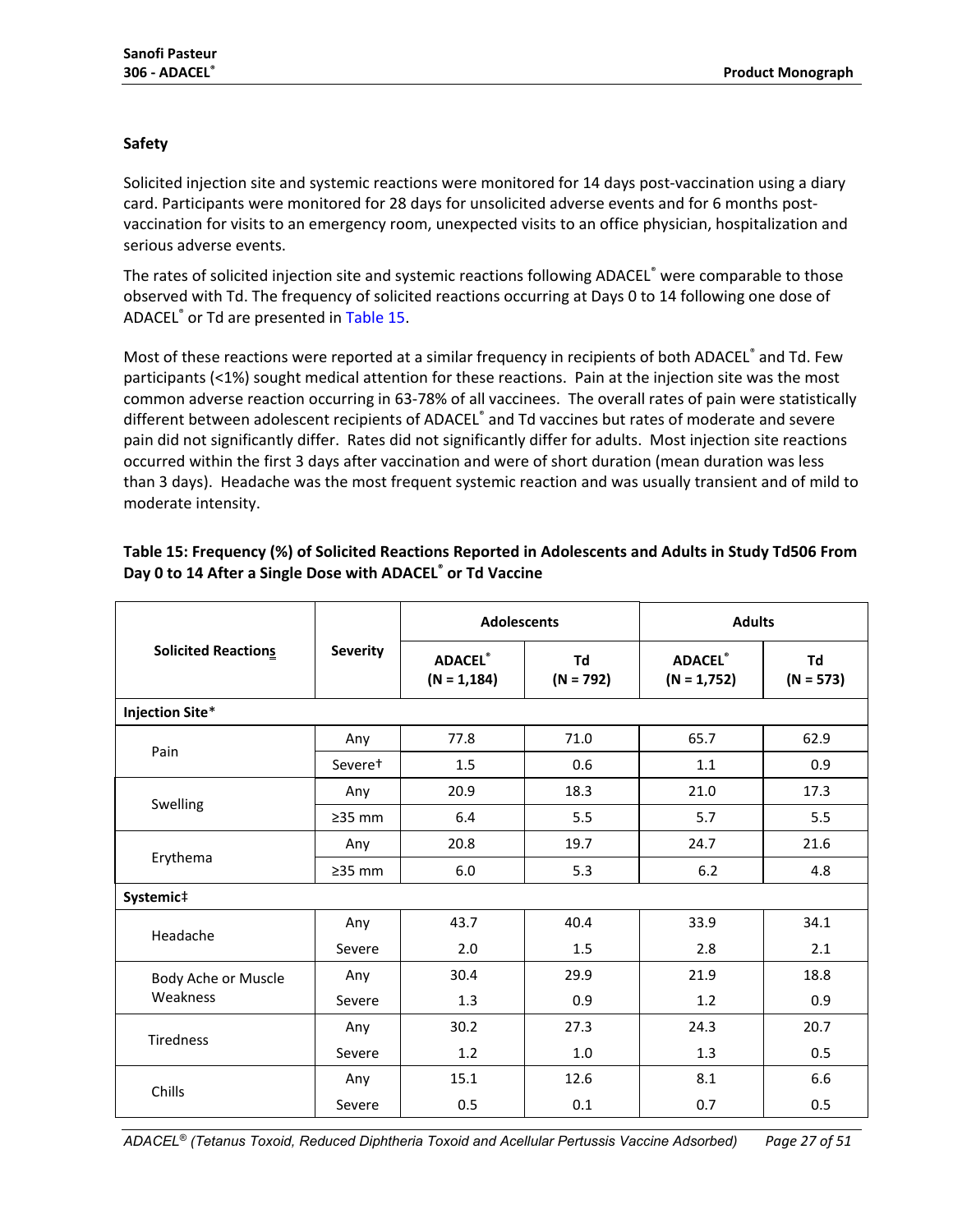|                            |                 | <b>Adolescents</b>               |                   | <b>Adults</b>                   |                   |  |
|----------------------------|-----------------|----------------------------------|-------------------|---------------------------------|-------------------|--|
| <b>Solicited Reactions</b> | <b>Severity</b> | <b>ADACEL®</b><br>$(N = 1, 184)$ | Td<br>$(N = 792)$ | <b>ADACEL®</b><br>$(N = 1,752)$ | Td<br>$(N = 573)$ |  |
| Nausea                     | Any             | 13.3                             | 12.3              | 9.2                             | 7.9               |  |
|                            | Severe          | 1.0                              | 0.6               | 0.8                             | 0.5               |  |
| Sore or Swollen Joints     | Any             | 11.3                             | 11.7              | 9.1                             | 7.0               |  |
|                            | Severe          | 0.3                              | 0.1               | 0.5                             | 0.5               |  |
| Diarrhea                   | Any             | 10.3                             | 10.2              | 10.3                            | 11.3              |  |
|                            | Severe          | 0.3                              | 0.0               | 0.5                             | 0.5               |  |
|                            | Any             | 6.6                              | 5.3               | 6.5                             | 4.1               |  |
| Lymph Node Swelling        | Severe          | 0.1                              | 0.0               | 0.1                             | 0.0               |  |
|                            | $\geq$ 38.0°C   | 5.0                              | 2.7               | 1.4                             | 1.1               |  |
| Fever                      | $\geq$ 39.5°C   | 0.2                              | 0.1               | 0.0                             | 0.2               |  |
|                            | Any             | 4.6                              | 2.8               | 3.0                             | 1.8               |  |
| Vomiting                   | Severe          | 0.5                              | 0.3               | 0.5                             | 0.2               |  |
| Rash                       | Any             | 2.7                              | 2.0               | 2.0                             | 2.3               |  |

\* All reaction rates (except for 'Any' pain in adolescents) following ADACEL® were non-inferior to rates following Td Vaccine (upper limited of the 95% CI on the difference for ADACEL® minus Td vaccine was 10.7% whereas the criterion was <10%).

† Incapacitating, prevented the performance of usual activities, may have or did necessitate medical care or absenteeism.

‡ All solicited systemic reaction rates following ADACEL® were non-inferior to rates following Td Vaccine (upper limit of the 95% CI for the difference in rates of ADACEL® minus Td vaccine <10%).

Two serious adverse events were reported during Study Td506 which were considered related to the vaccination: a case of severe migraine with unilateral facial paralysis, and a diagnosis of nerve compression in the neck and left arm. Both of these conditions resolved spontaneously or with treatment.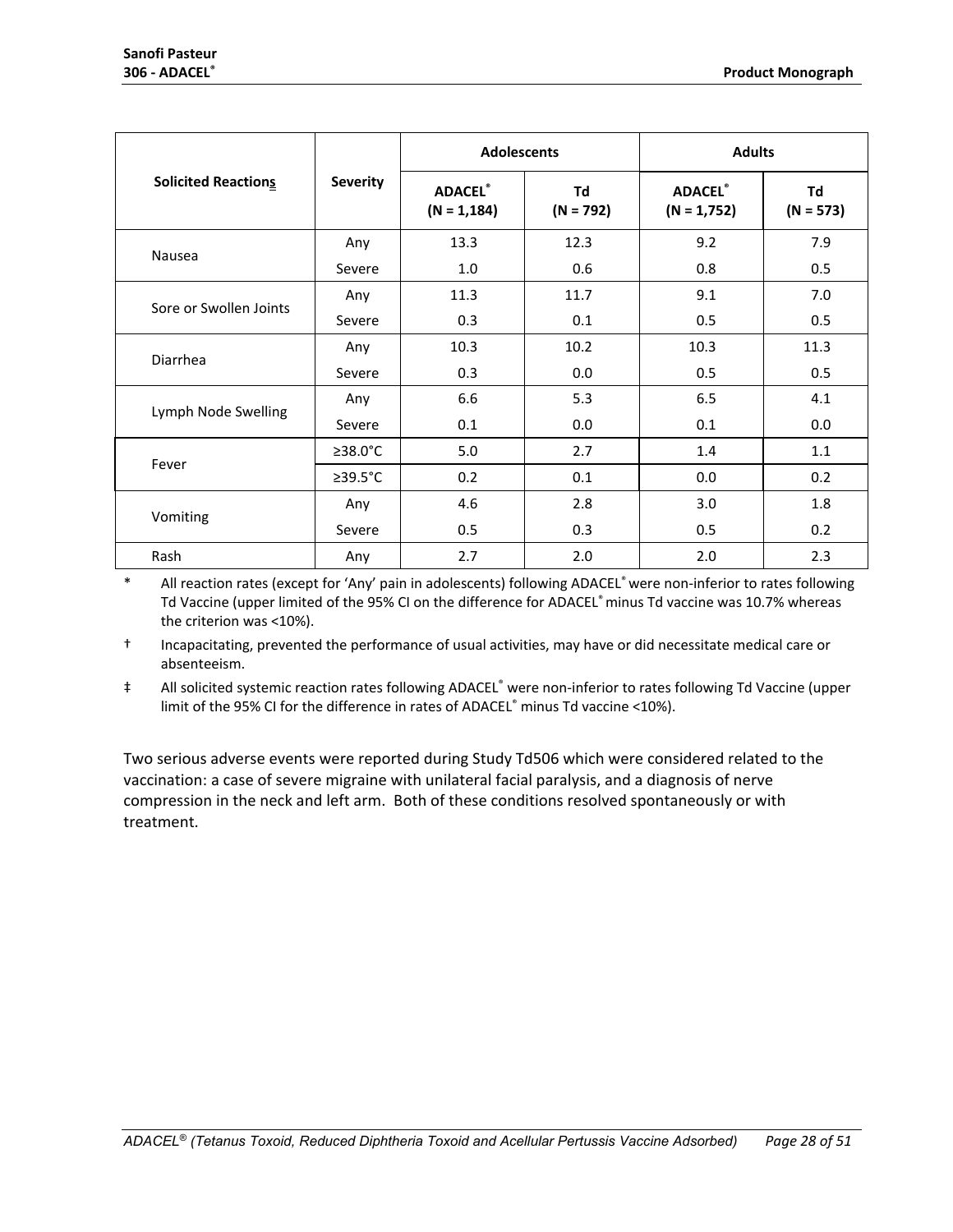## **Td508: Comparison of ADACEL® with QUADRACEL® [Diphtheria and Tetanus Toxoids and Acellular Pertussis Vaccine Adsorbed Combined with Inactivated Poliomyelitis Vaccine]**

In Td508, 593 children 4 to 6 years of age who had previously received a total of 4 doses, including primary immunization, with PENTACEL® [Haemophilus b Conjugate Vaccine (Tetanus Protein Conjugate) Reconstituted with Diphtheria and Tetanus Toxoids and Acellular Pertussis Vaccine Adsorbed Combined with Inactivated Poliomyelitis Vaccine - DTaP-IPV combined with Hib] at approximately 2, 4, 6 and 18 months of age, were randomized to receive ADACEL® or QUADRACEL® (DTaP-IPV). A modified double-blind ("observer blind") design was used in Td508, as ADACEL® is supplied in single dose vials while QUADRACEL® was supplied in ampoules. A total of 590 participants were vaccinated in the 2 treatment groups: 298 received a single dose of ADACEL<sup>®</sup>; and 292 received a single dose of QUADRACEL<sup>®</sup>.

## **Immunogenicity**

The diphtheria and tetanus post-vaccination seroprotection rates following vaccination with ADACEL<sup>®</sup> were shown to be non-inferior to those obtained with QUADRACEL®. All vaccinees (100%) achieved diphtheria and tetanus antitoxin levels of ≥0.1 IU/mL. Post-vaccination GMCs for diphtheria were lower in the ADACEL® group compared to the QUADRACEL® group, consistent with the lower diphtheria content in ADACEL<sup>®</sup>. (See [Table 16\)](#page-28-0).

|                   |                   | <b>Pre-Vaccination</b> |                    |                    | <b>Post-Vaccination</b> |                     |                    |
|-------------------|-------------------|------------------------|--------------------|--------------------|-------------------------|---------------------|--------------------|
| <b>Antitoxin</b>  | <b>Vaccine</b>    | N                      | % ≥0.10<br>(IU/mL) | % ≥ 1.0<br>(IU/mL) | N                       | % ≥ 0.10<br>(IU/mL) | % ≥ 1.0<br>(IU/mL) |
| <b>Tetanus</b>    | <b>ADACEL®</b>    | 265                    | 95.5               | 26.4               | 265                     | 100.0               | 100.0              |
|                   | <b>QUADRACEL®</b> | 252                    | 96.4               | 23.8               | 254                     | 100.0               | 99.6               |
| <b>Diphtheria</b> | <b>ADACEL®</b>    | 265                    | 86.0               | 34.7               | 265                     | 100.0               | 97.7               |
|                   | <b>QUADRACEL®</b> | 253                    | 87.4               | 33.2               | 253                     | 100.0               | 98.0               |

## <span id="page-28-0"></span>**Table 16: Tetanus and Diphtheria Seroprotection Rates Observed in Children 4 to 6 Years of Age Following a Single Dose of ADACEL® or QUADRACEL® in Study Td508**

GMCs for the pertussis antigens PT, FHA, PRN and FIM, before vaccination and at 1-month postvaccination are presented in [Table 17.](#page-29-0) Post-vaccination pertussis antibody GMCs for each antigen showed robust rises following vaccination for each antigen in all vaccinees. The post-vaccination GMCs and four-fold rise rates were generally comparable between both vaccine groups, although anti-PT and anti-FHA were slightly higher in QUADRACEL® vaccinees consistent with higher PT and FHA content of QUADRACEL®, while anti-PRN and anti-FIM were slightly higher in those that received ADACEL®. Pertussis antibody GMCs following ADACEL<sup>®</sup> were consistently higher than those observed in the Sweden I Efficacy Trial.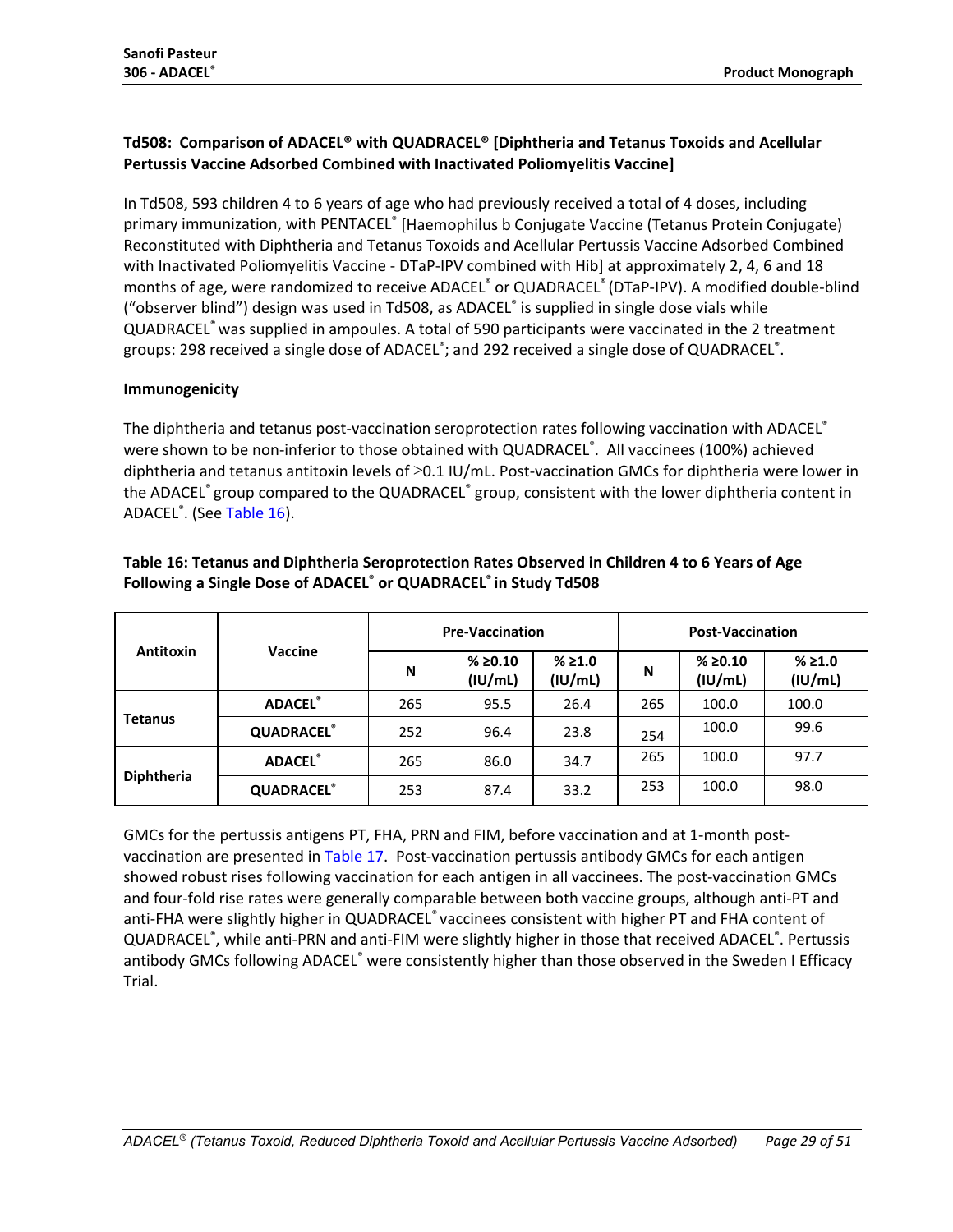|                 |                   | <b>Pre-Vaccination</b> |              | <b>Post-Vaccination</b> |              |  |
|-----------------|-------------------|------------------------|--------------|-------------------------|--------------|--|
|                 | Vaccine           | N                      | GMCs (EU/mL) | N                       | GMCs (EU/mL) |  |
|                 | <b>ADACEL®</b>    | 263                    | 19.9         | 262                     | 297          |  |
| Anti-PT         | <b>QUADRACEL®</b> | 251                    | 19.3         | 254                     | 331          |  |
|                 | <b>ADACEL®</b>    | 263                    | 15.1         | 263                     | 198          |  |
| Anti-FHA        | <b>QUADRACEL®</b> | 251                    | 15.4         | 254                     | 258          |  |
|                 | <b>ADACEL®</b>    | 263                    | 16.3         | 263                     | 304          |  |
| <b>Anti-PRN</b> | <b>QUADRACEL®</b> | 251                    | 16.3         | 254                     | 243          |  |
|                 | <b>ADACEL®</b>    | 263                    | 52.3         | 263                     | 1,177        |  |
| Anti-FIM        | <b>QUADRACEL®</b> | 251                    | 52.6         | 254                     | 738          |  |

## <span id="page-29-0"></span>**Table 17: Pertussis Antibody GMCs Observed in Children 4 to 6 Years of Age Following a Single Dose of ADACEL® or QUADRACEL® in Study Td508**

#### **Safety**

Solicited injection site and systemic reactions were monitored for 14 days post-vaccination using a diary card. Participants were monitored for 28-42 days for unsolicited adverse events, for visits to an emergency room, unexpected visits to an office physician, hospitalization and serious adverse events.

The rates of injection site reactions and fever following the administration of ADACEL® were shown to be non-inferior to those observed after QUADRACEL® and significantly lower in ADACEL® recipients compared to QUADRACEL® recipients. Except for fever, the observed rates for the systemic reactions were comparable between the two vaccines. (See [Table 18](#page-30-0) ). There were no unsolicited reports of whole-limb swelling in either vaccine group.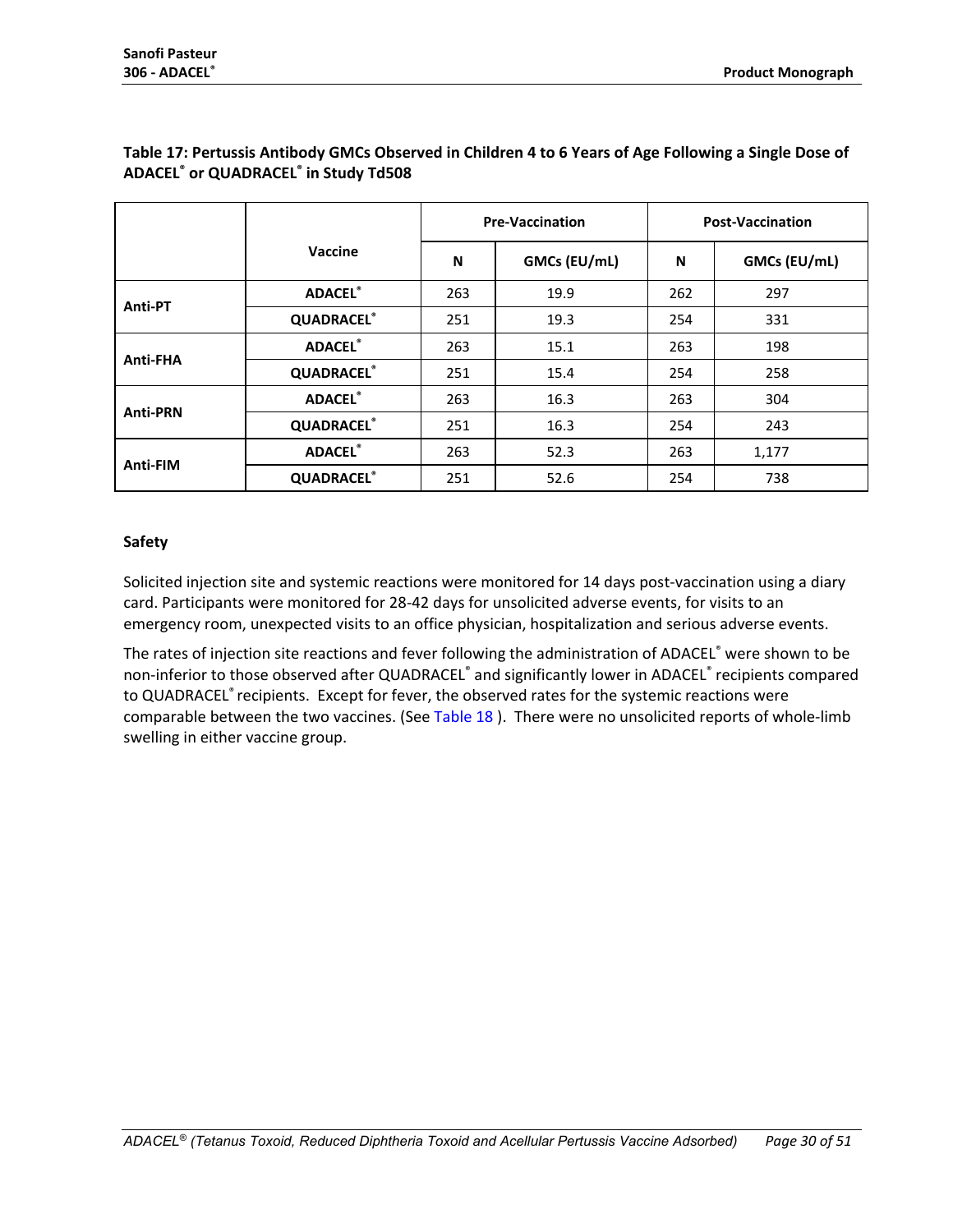## <span id="page-30-0"></span>**Table 18: Frequency (%) of Solicited Reactions Reported in Children 4 to 6 Years of Age From Day 0 to 14 After a Single Dose with ADACEL® or QUADRACEL® in Study Td508**

|                              |                     | <b>ADACEL®</b> | <b>QUADRACEL®</b> |  |
|------------------------------|---------------------|----------------|-------------------|--|
| <b>Solicited Reactions</b>   | <b>Severity</b>     | $(N = 298)$    | $(N = 290)$       |  |
| <b>Injection Site*</b>       |                     |                |                   |  |
| Pain                         | Any                 | 39.6           | 67.2              |  |
|                              | Severe <sup>+</sup> | 0.3            | 1.0               |  |
|                              | Any                 | 24.2           | 33.8              |  |
| Swelling                     | $235$ mm            | 10.1           | 17.2              |  |
|                              | Any                 | 34.6           | 51.7              |  |
| Erythema                     | $\geq$ 35 mm        | 11.7           | 29.0              |  |
| Systemic                     |                     |                |                   |  |
|                              | Any                 | 16.4           | 16.9              |  |
| Headache                     | Severe              | 0.0            | 0.7               |  |
|                              | Any                 | 6.4            | 8.3               |  |
| Body Ache or Muscle Weakness | Severe              | 0.0            | 0.7               |  |
|                              | Any                 | 31.5           | 36.6              |  |
| <b>Tiredness</b>             | Severe              | 0.3            | 3.1               |  |
|                              | Any                 | 7.1            | 10.0              |  |
| Chills                       | Severe              | 0.0            | 0.3               |  |
|                              | Any                 | 9.4            | 10.0              |  |
| Nausea                       | Severe              | 0.0            | 0.3               |  |
|                              | Any                 | 4.0            | 4.5               |  |
| Sore or Swollen Joints       | Severe              | 0.0            | 0.0               |  |
|                              | Any                 | 14.4           | 9.7               |  |
| Diarrhea                     | Severe              | 0.7            | 0.7               |  |
|                              | Any                 | 5.4            | 8.3               |  |
| Lymph Node Swelling          | Severe              | 0.0            | $0.0\,$           |  |
|                              | ≥38.0°C             | 8.7            | 16.9              |  |
| Fever                        | ≥39.5°C             | $1.7\,$        | $1.4\,$           |  |
|                              | Any                 | 8.1            | 10.0              |  |
| Vomiting                     | Severe              | 1.3            | $0.0\,$           |  |
| Rash                         | Any                 | 8.4            | 14.1              |  |
| Anorexia                     | Any                 | 21.5           | 22.1              |  |
|                              | Severe              | 0.7            | 2.1               |  |

All injection site reaction rates following ADACEL® were non-inferior to rates following QUADRACEL® (upper limited of the 95% CI for the difference in rates of ADACE ®minus QUADRACEL® <10%).

*ADACEL® (Tetanus Toxoid, Reduced Diphtheria Toxoid and Acellular Pertussis Vaccine Adsorbed) Page 31 of 51*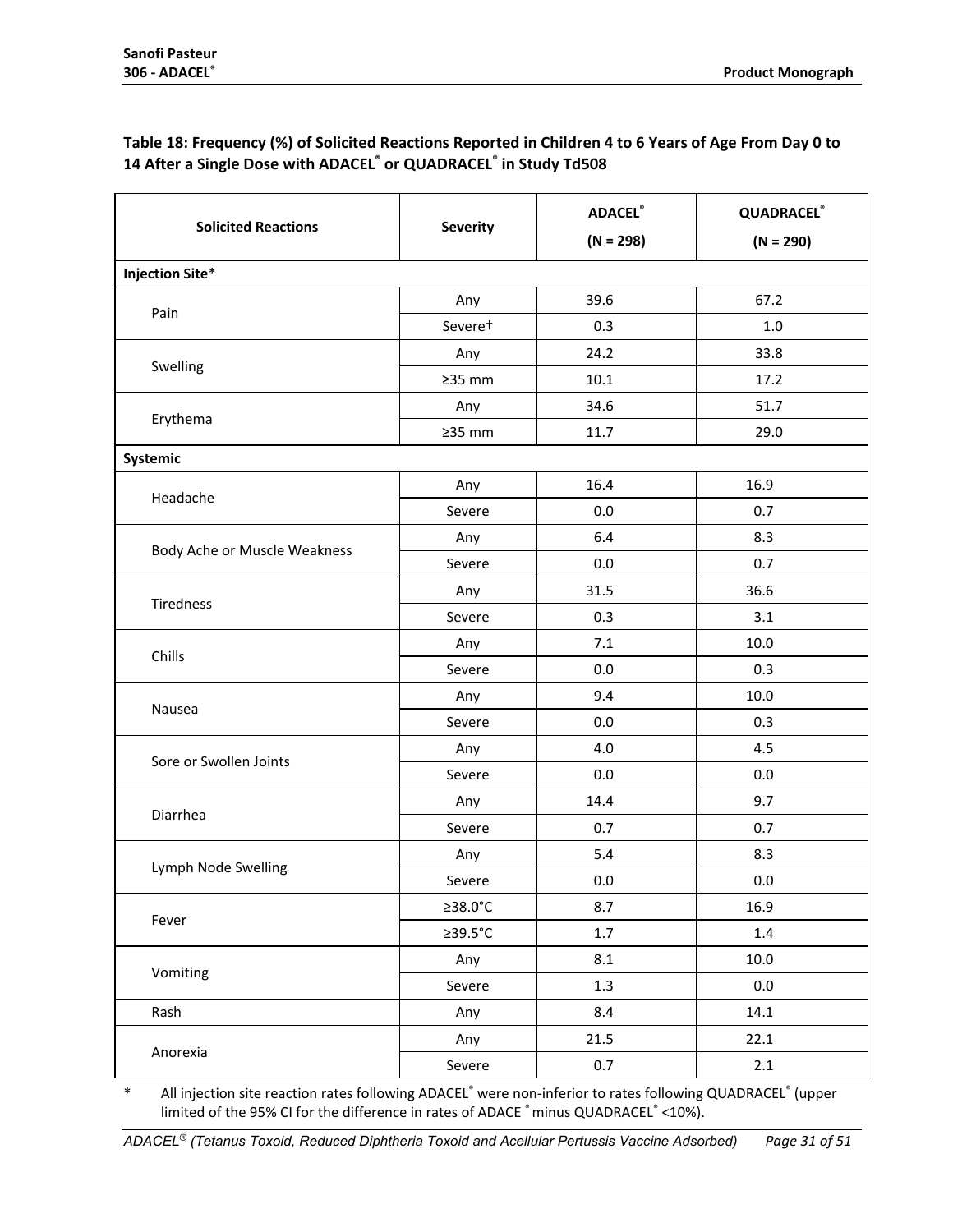† Incapacitating, prevented the performance of usual activities, may have or did necessitate medical care or absenteeism.

#### **Td515: Comparison of ADACEL® with Tetanus and Diphtheria Toxoids Adsorbed for Adult Use**

Study Td515 was conducted in order to evaluate the safety and immunogenicity of ADACEL® in adults ≥65 years of age. This comparative, multi-center, randomized, double-blind controlled trial enrolled 1,563 participants, including 519 aged ≥75. Enrollment was stratified by age to ensure adequate representation across the entire age range. Participants in study Td515 had not received a tetanus or diphtheria toxoid containing vaccine within the previous 5 years and were considered not to have received any previous pertussis vaccination. Participants in study Td515 had no documented history of previous tetanus, diphtheria or pertussis diseases. After enrollment participants were randomized to receive one dose of either ADACEL® or Td vaccine. The per-protocol immunogenicity subset included 1,094 ADACEL® recipients and 371 Td vaccine recipients. Sera were obtained before and approximately 35 days after vaccination. Demographic characteristics were similar between the vaccine groups.

#### **Immunogenicity**

As in adolescents and younger adults, anti-tetanus and anti-diphtheria seroprotection rates (≥0.1 IU/mL) and booster response rates in adults ≥65 years of age were at least as high in ADACEL® recipients as in Td vaccine recipients. (See [Table 19](#page-31-0) ). When compared to pertussis antibody levels observed in infants after a 3- or 4-dose primary vaccination series with TRIPACEL®, older adults ≥65 years of age vaccinated with a single dose of ADACEL® achieved lower GMCs for some of the pertussis antigens. Nevertheless, the serum level of all four pertussis antibodies increased by at least 4.4-fold compared to the pre-immunization levels, suggesting an improved degree of protection against pertussis. (See [Table 20](#page-32-0)). ADACEL® elicited booster responses in acceptable proportions (criterion: ≥60%) of participants for all pertussis antigens (70.0 to 76.7%), with the exception of PT, for which 52.9% of participants achieved a booster response.

|                                    |                |                 | <b>Pre-Vaccination</b> |                   | <b>Post-Vaccination</b> |                    |
|------------------------------------|----------------|-----------------|------------------------|-------------------|-------------------------|--------------------|
| <b>Vaccine</b><br><b>Antitoxin</b> |                | N               | % ≥0.10<br>(IU/mL)     | % ≥1.0<br>(IU/mL) | % ≥0.10<br>(IU/mL)      | % ≥ 1.0<br>(IU/mL) |
|                                    | <b>ADACEL®</b> | $1,075 - 1,089$ | 79.9                   | 47.4              | 98.4                    | 93.8               |
| <b>Tetanus</b>                     | Td             | 368             | 78.8                   | 43.2              | 98.1                    | 91.8               |
|                                    | <b>ADACEL®</b> | $1,092 - 1,093$ | 38.7                   | 10.6              | 77.4                    | 52.7               |
| <b>Diphtheria</b>                  | Td             | $370 - 371$     | 41.4                   | 12.2              | 79.2                    | 47.4               |

## <span id="page-31-0"></span>**Table 19: Tetanus and Diphtheria Seroprotection Rates Observed in Adults ≥65 Years of Age Following a Single Dose of ADACEL® or Td Vaccine in Study Td515**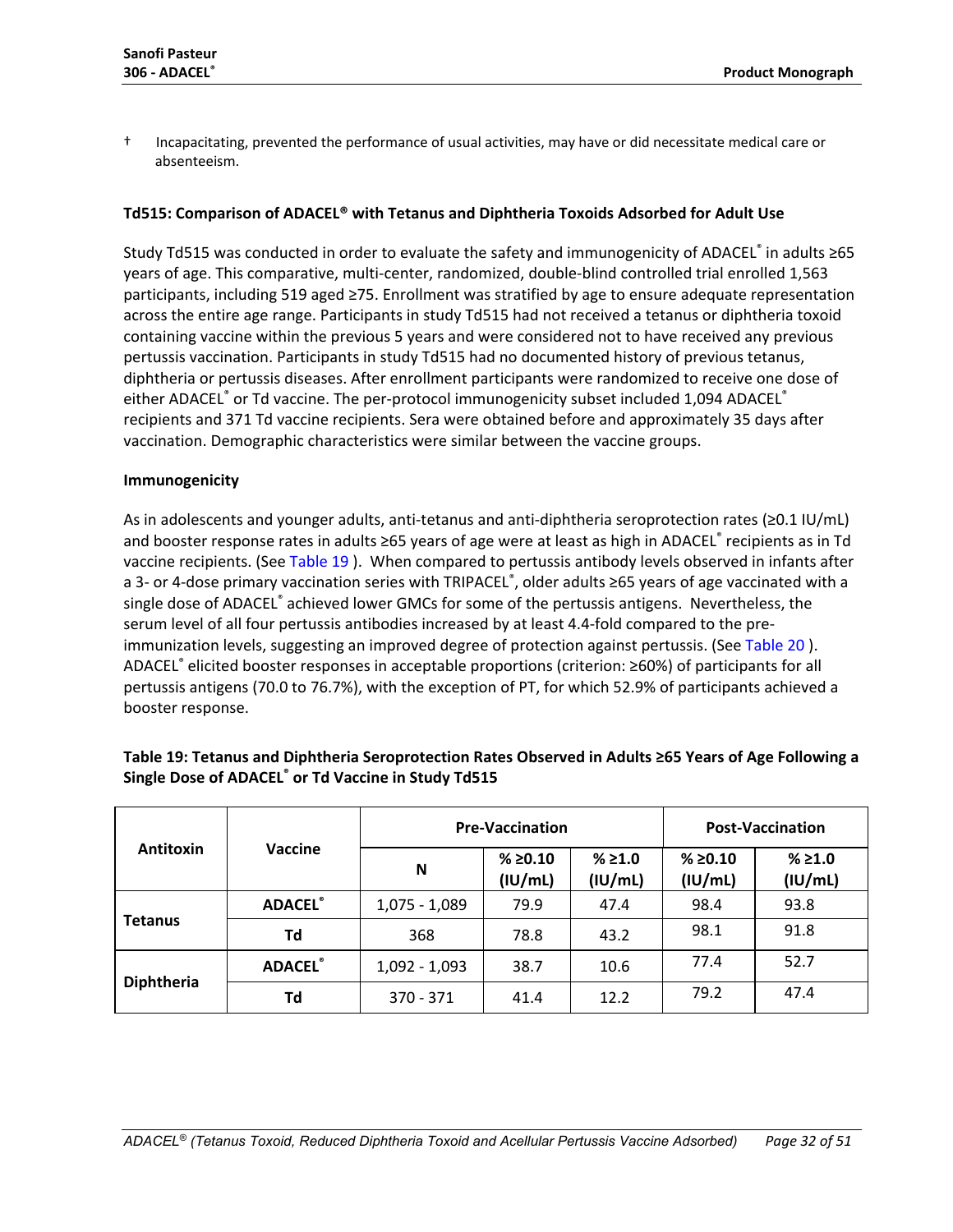| Antigen    | <b>Pre-Vaccination</b> |         | <b>Post-Vaccination</b> |         |                |                   |              |
|------------|------------------------|---------|-------------------------|---------|----------------|-------------------|--------------|
| (EU/mL)    | N                      | $GMC^*$ | 95% CI                  | $GMC^*$ | 95% CI         | GMFR <sup>+</sup> | 95% CI       |
| <b>PT</b>  | 957                    | 11.7    | (10.8; 12.6)            | 59.8    | (55.4; 64.5)   | 4.4               | (4.1; 4.7)   |
| <b>FHA</b> | 1,091                  | 25.5    | (23.9; 27.1)            | 195.9   | (184.7; 207.7) | 7.6               | (7.1; 8.1)   |
| <b>PRN</b> | 1,090                  | 4.6     | (4.3; 4.9)              | 69.5    | (61.8; 78.1)   | 10.4              | (9.3; 11.5)  |
| <b>FIM</b> | 1,021                  | 8.7     | (7.8; 9.6)              | 182.0   | (162.3; 204.1) | 15.1              | (13.5; 16.8) |

## <span id="page-32-0"></span>**Table 20: Geometric Mean Fold Rise (GMFR) for Pertussis Antigens Observed in Adults ≥65 Years of Age Following a Single Dose of ADACEL® in Study Td515**

\* For GMCs, values below LLOQ were imputed to be 0.5 x LLOQ, where LLOQ is 3 EU/mL for FHA and 4 EU/mL for PT, PRN and FIM.

† For fold-rises, a pre-vaccination value below LLOQ was imputed to be LLOQ and a post vaccination value below LLOQ was imputed to be 0.5 x LLOQ.

## **Safety**

Solicited injection site and systemic reactions were monitored for 14 days post-vaccination using a diary card. Participants were monitored for 6 months for unsolicited adverse events, for visits to an emergency room, unexpected visits to an office physician, hospitalization and serious adverse events.

The observed rates for both the injection site reactions and the systemic reactions were comparable between ADACEL<sup>®</sup> and Td vaccines. (See [Table 21](#page-33-0)).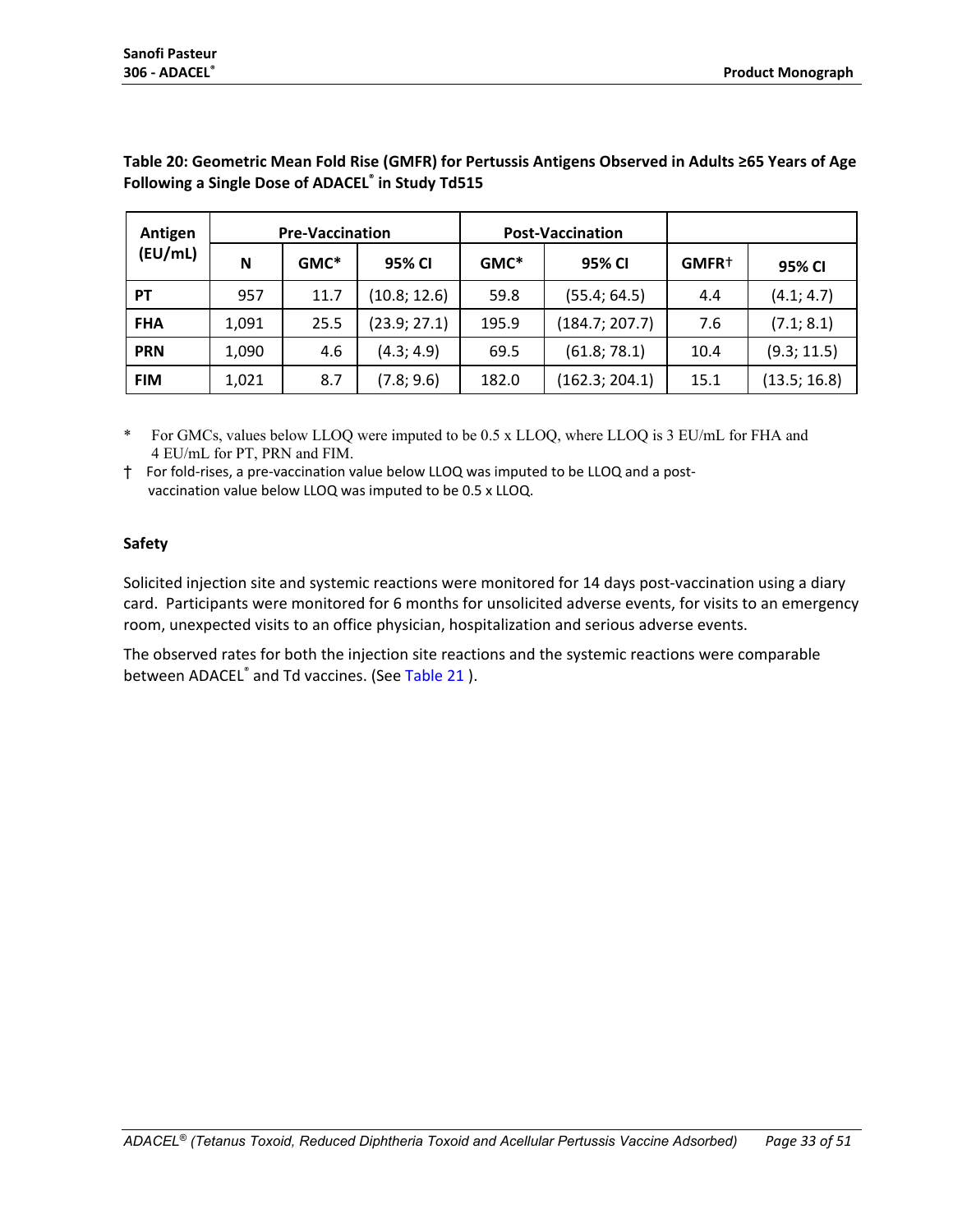| <b>Solicited Reactions</b> | <b>Severity</b> | <b>ADACEL®</b><br>$(N = 1, 153)$ | Td<br>$(N = 387)$ |
|----------------------------|-----------------|----------------------------------|-------------------|
| <b>Injection Site*</b>     |                 |                                  |                   |
| Pain                       | Any             | 43.0                             | 42.1              |
|                            | Severet         | 0.5                              | 0.3               |
|                            | Any             | 24.3                             | 22.2              |
| Erythema                   | $\geq$ 35 mm    | 4.5                              | 4.9               |
|                            | Any             | 18.1                             | 15.2              |
| Swelling                   | $\geq$ 35 mm    | 3.5                              | 4.4               |
| Systemic                   |                 |                                  |                   |
|                            | Any             | 28.4                             | 27.9              |
| Myalgia                    | Severe          | 1.5                              | 1.6               |
|                            | Any             | 18.2                             | 19.6              |
| Headache                   | Severe          | 0.6                              | $1.0\,$           |
| Malaise                    | Any             | 17.2                             | 16.3              |
|                            | Severe          | 1.1                              | 1.6               |
|                            | Any             | 0.5                              | 0.5               |
| Fever                      | Severe          | < 0.1                            | $0.0\,$           |

#### <span id="page-33-0"></span>**Table 21: Frequency (%) of Solicited Reactions Reported in Adults ≥65 Years of Age From Day 0 to 14 After a Single Dose with ADACEL® or Td Vaccine in Study Td515**

\* All injection site reaction rates following ADACEL® were non-inferior to rates following Td (upper limit of the 95% CI for the difference in rates of ADACEL® minus Td <10%).

† Incapacitating, prevented the performance of usual activities, may have or did necessitate medical care or absenteeism.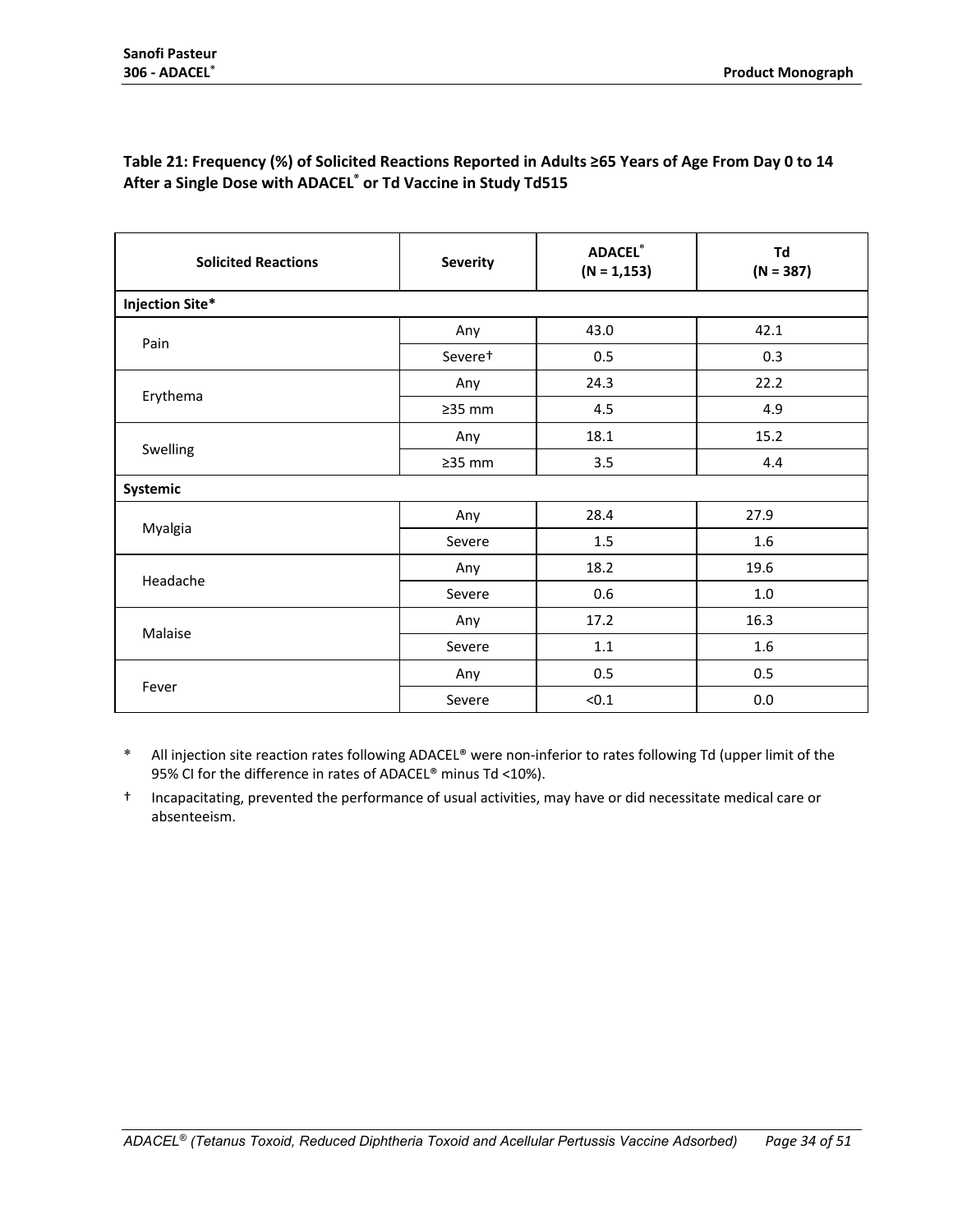#### **TD9805: Concomitant Hepatitis B Vaccine**

In Clinical Trial TD9805, 269 adolescents 11 to 12 years of age were randomized to two treatment groups. A total of 269 participants were vaccinated as follows: 135 received a single 0.5 mL dose of ADACEL® given alone (followed by the first dose of hepatitis B [Recombivax HB<sup>®</sup>, manufactured by Merck and Co., Inc.] one month later); 134 were given a single 0.5 mL dose of ADACEL® concurrently with the first dose of a 3dose primary series (0, 1 and 6 months) with hepatitis B vaccine.

#### **Immunogenicity**

Seroprotection rates for Tetanus or Diphtheria serum antitoxin at 1 month post-vaccination were 100% in the 2 vaccine groups. (See [Table 22\)](#page-34-0).

## <span id="page-34-0"></span>**Table 22: Tetanus and Diphtheria Seroprotection Rates Observed in Adolescents 1 Month Following A Single Dose with ADACEL® alone or Concomitantly with Hepatitis B Vaccine in Study TD9805**

|                             |       | <b>Tetanus Antitoxin</b> | Diphtheria Antitoxin |                 |  |
|-----------------------------|-------|--------------------------|----------------------|-----------------|--|
| <b>Vaccine</b>              | $N^*$ | % ≥0.10 (EU/mL)          | $N^*$                | % ≥0.10 (IU/mL) |  |
| <b>ADACEL®</b>              | 118   | 100.0                    | 118                  | 100.0           |  |
| ADACEL <sup>®</sup> + Hep B | 129   | 100.0                    | 129                  | 100.0           |  |

Per-Protocol population

At 1 month post-vaccination antibody responses to pertussis antigen were comparable between the 2 groups and the GMCs were several fold higher than those observed in the Sweden I Efficacy Trial. (See [Table 23](#page-35-0) ).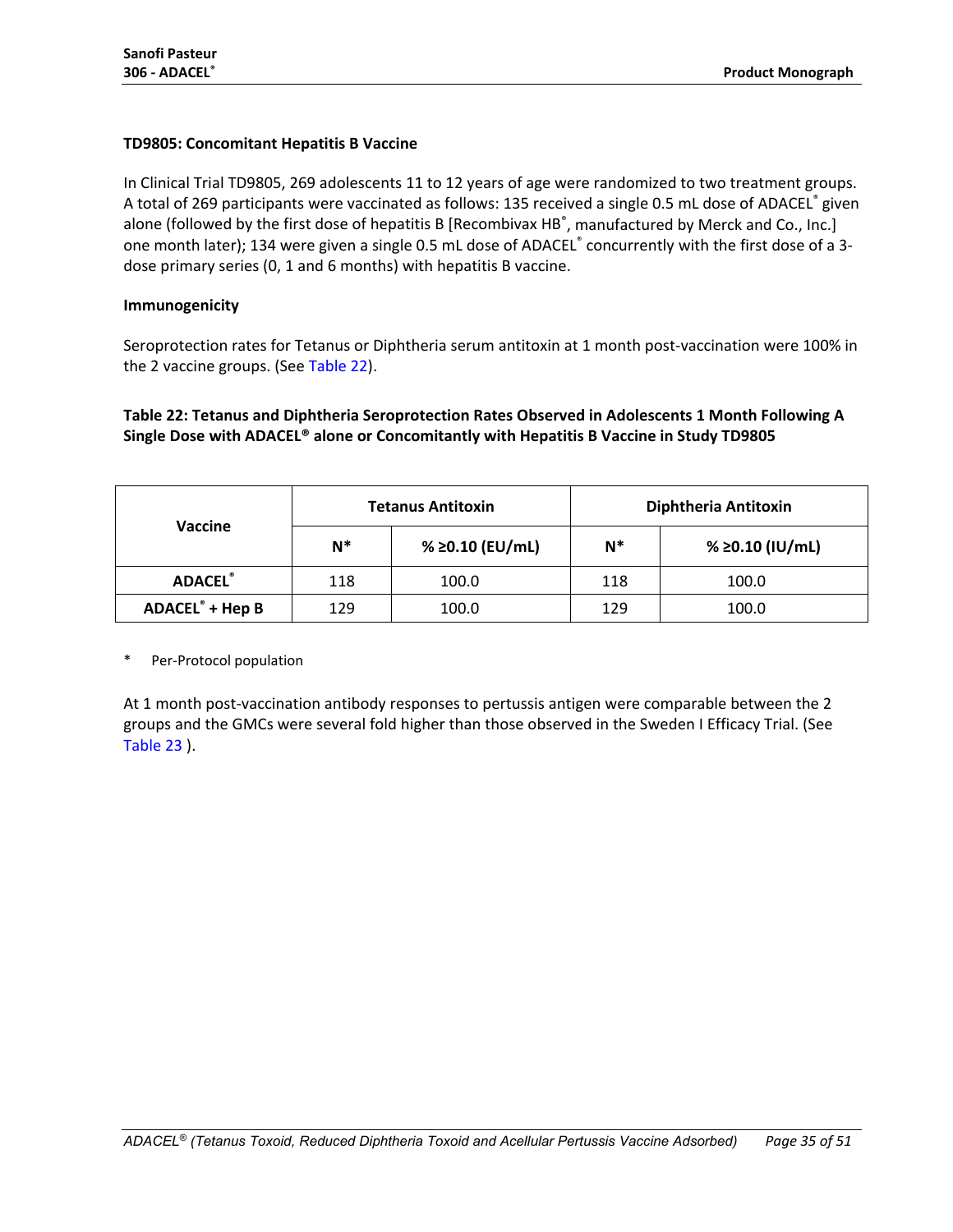|                 |                                   |     | <b>Pre-Vaccination</b> | <b>Post-Vaccination</b> |                        |
|-----------------|-----------------------------------|-----|------------------------|-------------------------|------------------------|
|                 | Vaccine                           | N   | <b>GMCs</b><br>(EU/mL) | N                       | <b>GMCs</b><br>(EU/mL) |
|                 | <b>ADACEL®</b>                    | 118 | 12.1                   | 118                     | 169                    |
| Anti-PT         | <b>ADACEL<sup>®</sup> + Hep B</b> | 129 | 10.4                   | 129                     | 144                    |
|                 | <b>ADACEL®</b>                    | 118 | 32.7                   | 118                     | 445                    |
| Anti-FHA        | <b>ADACEL<sup>®</sup> + Hep B</b> | 129 | 33.8                   | 129                     | 375                    |
| <b>Anti-PRN</b> | <b>ADACEL®</b>                    | 118 | 9.5                    | 118                     | 280                    |
|                 | <b>ADACEL<sup>®</sup> + Hep B</b> | 129 | 7.9                    | 129                     | 303                    |
|                 | <b>ADACEL®</b>                    | 118 | 45.0                   | 118                     | 1,033                  |
| <b>Anti-FIM</b> | <b>ADACEL<sup>®</sup> + Hep B</b> | 129 | 44.6                   | 129                     | 1,130                  |

## <span id="page-35-0"></span>**Table 23: Pertussis Antibody GMCs Observed in Adolescents with ADACEL® Alone or Concomitantly with Hepatitis B Vaccine in Study TD9805**

Virtually all participants (100% in the sequential versus 99.2% in the concomitant vaccine group) achieved seroprotective levels (≥10 mIU/mL) for hepatitis B antibody. Concurrent administration with ADACEL® therefore did not appear to interfere with the immunogenicity of hepatitis B vaccine.

#### **Antibody Persistence**

In Study TD9805, 267 adolescents aged 11 - 14 years at the beginning of the study provided serum samples at 1 (N = 154), 3 (N = 165), 5 (N = 165), and 10 years (N=150) after vaccination with ADACEL<sup>®</sup>, for assessment of antibody persistence. [Table 24](#page-36-0) summarizes the findings for diphtheria and tetanus, and [Table 25](#page-37-0) , the findings for pertussis. The long-term antibody profile suggested that seroprotection against diphtheria and tetanus is maintained for at least 5 years following a booster with ADACEL® administered either alone or concurrently with Hepatitis B Vaccine in adolescents. The pertussis response to ADACEL® was robust and antibodies persisted at levels 2 to 5-fold higher than pre-vaccination. At 10 years postvaccination, GMCs further declined, in particular for PT and FHA antigens for which antibody levels almost decreased to pre-vaccination levels.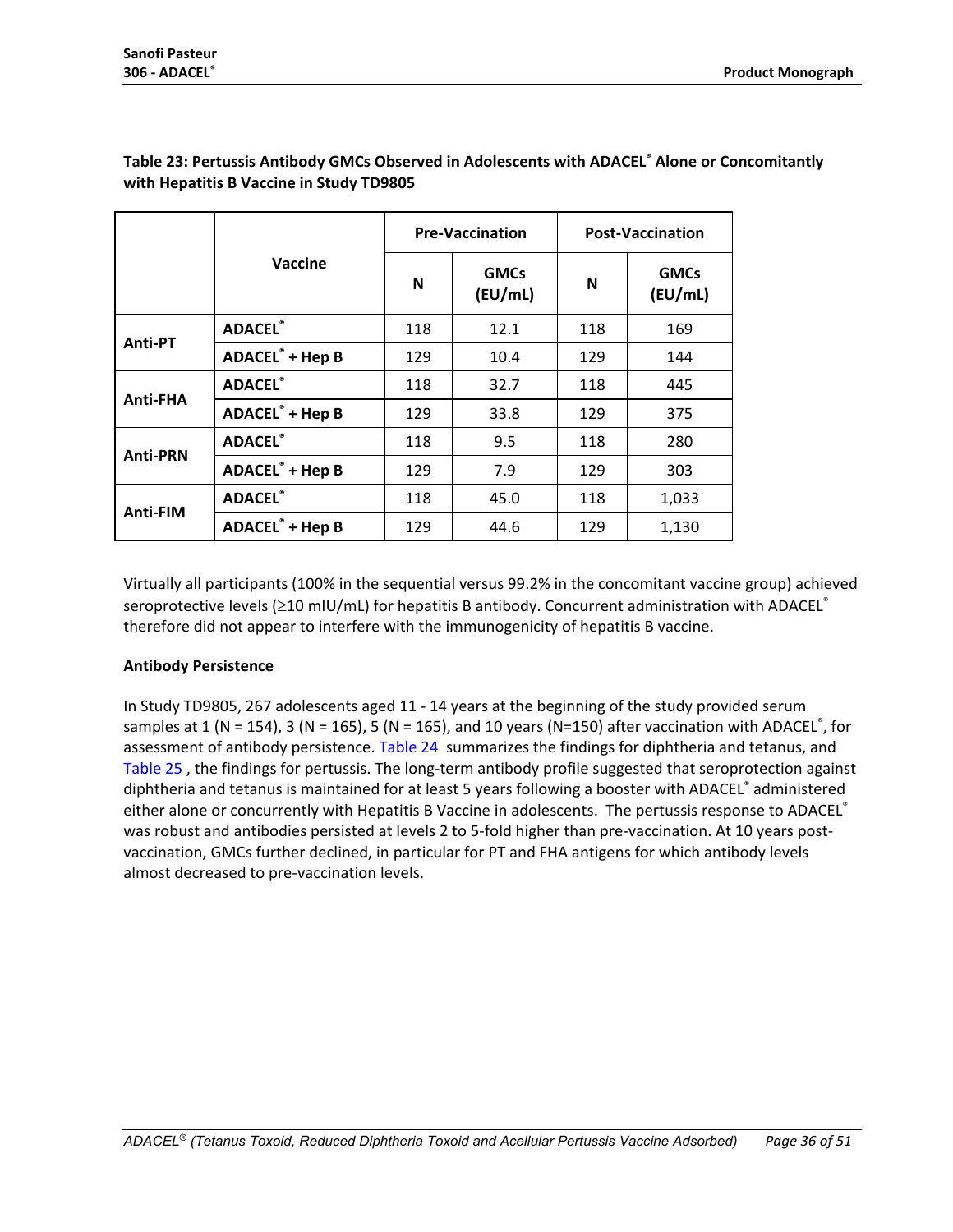|                   |                      |      | ≥0.01 (IU/mL)* | % ≥0.10 (IU/mL)* |       |
|-------------------|----------------------|------|----------------|------------------|-------|
| Antigen           | <b>Visit</b>         | $N+$ | %              | $N^+$            | %     |
|                   | Pre-                 | 267  | 100.0          | 267              | 82.8  |
|                   | 1 Month Post         | 267  | 100.0          | 267              | 100.0 |
|                   | 1 Year Post          | 154  | 100.0          | 154              | 98.7  |
| <b>Diphtheria</b> | <b>3 Years Post</b>  | 165  | 100.0          | 165              | 98.8  |
|                   | <b>5 Years Post</b>  | 163  | 100.0          | 163              | 75.5  |
|                   | <b>10 Years Post</b> | 149  | 99.3           | 149              | 66.4  |
|                   | Pre-                 | 267  | 99.3           | 267              | 98.9  |
|                   | 1 Month Post         | 267  | 100.0          | 267              | 100.0 |
| <b>Tetanus</b>    | 1 Year Post          | 154  | 100.0          | 154              | 100.0 |
|                   | <b>3 Years Post</b>  | 164  | 100.0          | 164              | 100.0 |
|                   | <b>5 Years Post</b>  | 161  | 100.0          | 161              | 100.0 |
|                   | 10 years Post        | 148  | 100.0          | 148              | 99.3  |

## <span id="page-36-0"></span>**Table 24: Diphtheria and Tetanus - Persistence of Seroprotection Rates at Levels ≥0.01 IU/mL and ≥0.10 IU/mL, in Study TD9805**

\* IU/mL for diphtheria; EU/mL for tetanus

† Per-Protocol population – pooled groups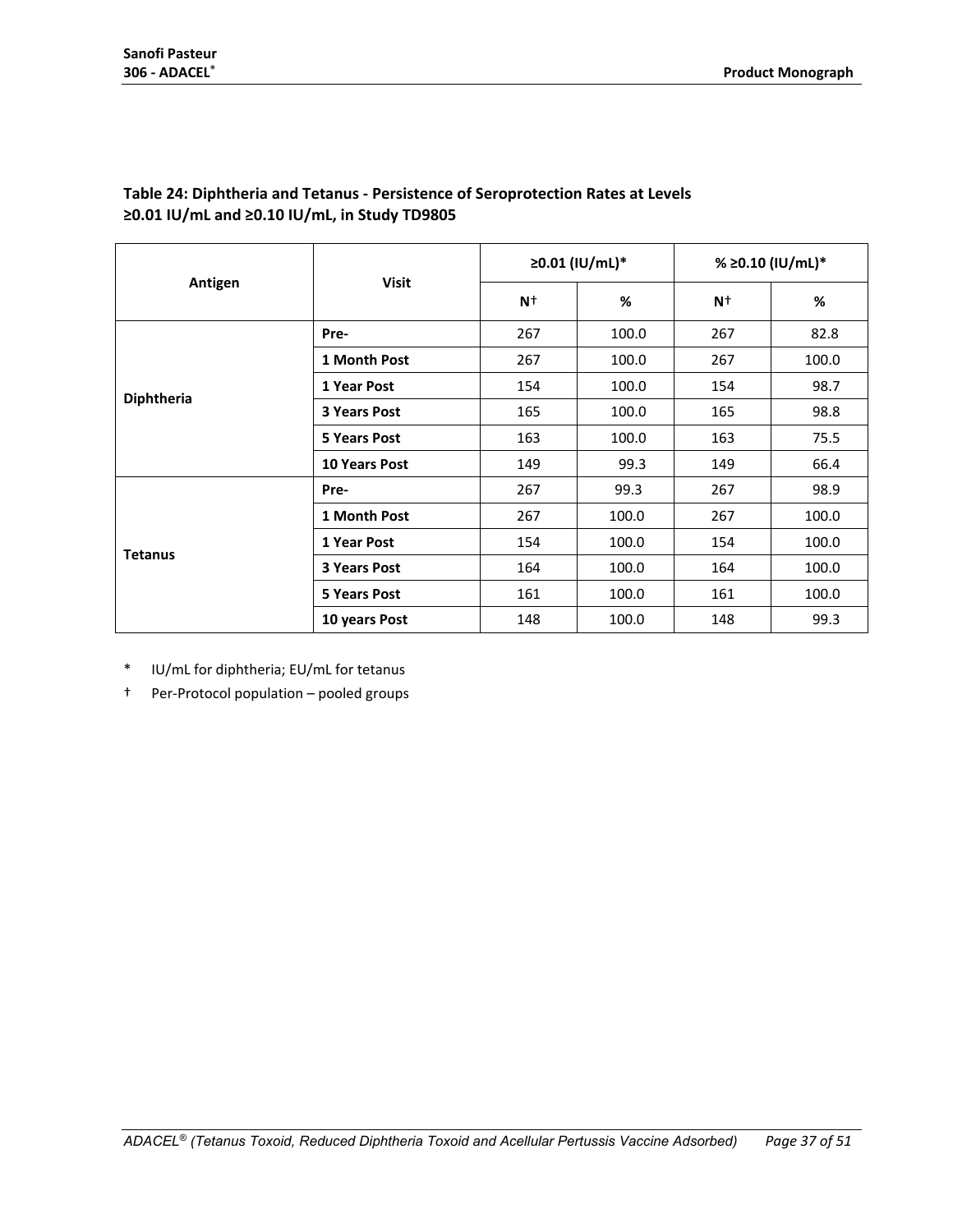| Antigen    | <b>Visit</b>         | $\mathsf{N}^*$ | <b>GMC</b> |
|------------|----------------------|----------------|------------|
| PT         | Pre-                 | 267            | 11.13      |
| (EU/mL)    | 1 Month Post         | 267            | 153.32     |
|            | 1 Year Post          | 154            | 51.70      |
|            | 3 Years Post         | 165            | 36.40      |
|            | <b>5 Years Post</b>  | 165            | 28.24      |
|            | <b>10 Years Post</b> | 139            | 12.38      |
| <b>FHA</b> | Pre-                 | 267            | 33.02      |
| (EU/mL)    | 1 Month Post         | 267            | 396.74     |
|            | 1 Year Post          | 154            | 106.71     |
|            | 3 Years Post         | 165            | 80.84      |
|            | <b>5 Years Post</b>  | 165            | 64.74      |
|            | 10 Years Post        | 150            | 40.39      |
| <b>PRN</b> | Pre-                 | 267            | 8.36       |
| (EU/mL)    | 1 Month Post         | 267            | 285.40     |
|            | 1 Year Post          | 154            | 75.95      |
|            | 3 Years Post         | 165            | 54.36      |
|            | <b>5 Years Post</b>  | 165            | 45.74      |
|            | 10 Years Post        | 150            | 26.44      |
| <b>FIM</b> | Pre-                 | 267            | 45.48      |
| (EU/mL)    | 1 Month Post         | 267            | 1,058.62   |
|            | 1 Year Post          | 154            | 324.84     |
|            | 3 Years Post         | 165            | 181.93     |
|            | <b>5 Years Post</b>  | 165            | 157.79     |
|            | 10 Years Post        | 150            | 116.41     |

## <span id="page-37-0"></span>**Table 25: Pertussis Antigens - Geometric Mean Concentrations (GMCs) Persistence in ADACEL® Recipients in Study TD9805**

\* Per-Protocol population – pooled groups

## **Safety**

There were no clinically important differences in the rates of injection site or systemic reactions at 0 to 24 hr, 24 to 72 hr and 3 to 14 days after immunization with ADACEL® alone or ADACEL® given concurrently with hepatitis B vaccine. There was a trend for slightly increased injection site reaction rates when ADACEL<sup>®</sup> was administered concurrently with Hepatitis B vaccine. (See [Table 26](#page-38-0)).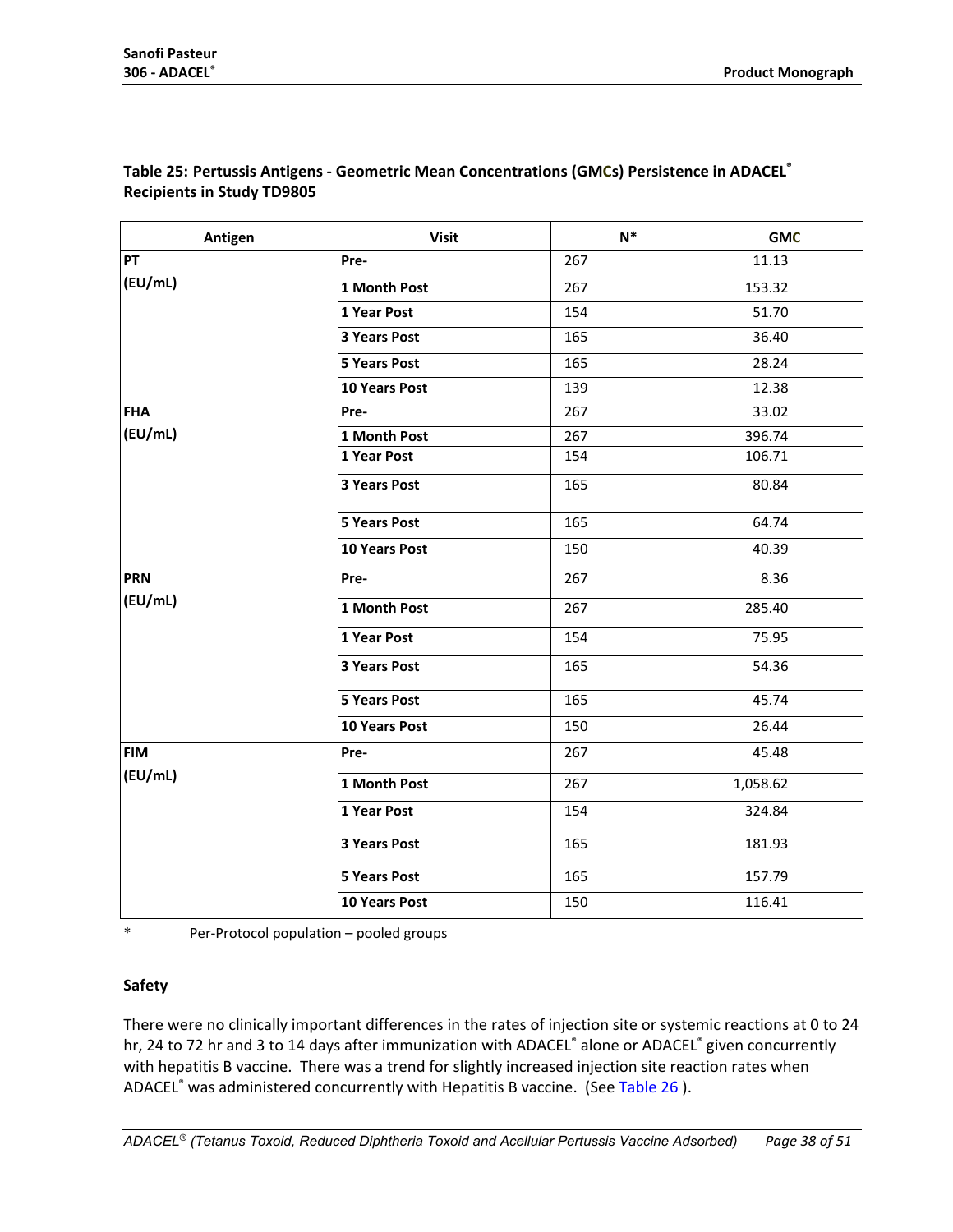|                                    | $0 - 24$ hours                |                                   | 24 - 72 hours                 |                                     | 3 - 14 days                   |                                   |
|------------------------------------|-------------------------------|-----------------------------------|-------------------------------|-------------------------------------|-------------------------------|-----------------------------------|
| <b>Solicited Reactions</b>         | <b>ADACEL®</b><br>$(N = 135)$ | ADACEL® +<br>Hep B<br>$(N = 134)$ | <b>ADACEL®</b><br>$(N = 135)$ | $ADACEL° +$<br>Hep B<br>$(N = 134)$ | <b>ADACEL®</b><br>$(N = 135)$ | ADACEL® +<br>Hep B<br>$(N = 134)$ |
| <b>Injection Site</b>              |                               |                                   |                               |                                     |                               |                                   |
| Pain                               | 69.6                          | 75.4                              | 44.0                          | 52.2                                | 8.2                           | 15.7                              |
| Swelling                           | 15.6                          | 20.1                              | 11.9                          | 18.8                                | 5.2                           | 9.7                               |
| Redness                            | 9.6                           | 12.7                              | 7.5                           | 14.2                                | 2.2                           | 0.7                               |
| Systemic                           |                               |                                   |                               |                                     |                               |                                   |
| <b>Tiredness</b>                   | 37.0                          | 31.3                              | 16.3                          | 15.7                                | 13.3                          | 12.7                              |
| Headache                           | 28.1                          | 23.9                              | 17.0                          | 17.9                                | 22.2                          | 17.2                              |
| Sore or Swollen<br>Joints          | 19.3                          | 12.7                              | 9.6                           | 7.5                                 | 4.4                           | 5.2                               |
| Body Ache or<br>Muscle Weakness    | 18.5                          | 19.4                              | 9.6                           | 10.4                                | 9.6                           | 8.2                               |
| Chills                             | 12.6                          | 13.4                              | 3.0                           | 5.2                                 | 5.2                           | 4.5                               |
| Nausea                             | 12.6                          | 12.7                              | 5.2                           | 2.2                                 | 8.9                           | 8.2                               |
| Diarrhea                           | 4.4                           | 3.0                               | 4.4                           | 3.7                                 | 6.7                           | 9.7                               |
| Axillary<br>Lymph Node<br>Swelling | 2.2                           | 0.0                               | 2.2                           | 3.7                                 | 0.7                           | 1.5                               |
| Fever                              | 0.7                           | 1.5                               | 0.7                           | 1.5                                 | 4.4                           | 1.5                               |
| Vomiting                           | 0.0                           | 1.5                               | 0.0                           | 0.0                                 | 4.4                           | 5.2                               |

## <span id="page-38-0"></span>**Table 26: Frequency (%) of Solicited Reactions of Any Severity Reported in Adolescents in Study TD9805 Day 0 to 14 After ADACEL® Given Alone or Concomitantly with Hepatitis B Vaccine (Hep B)**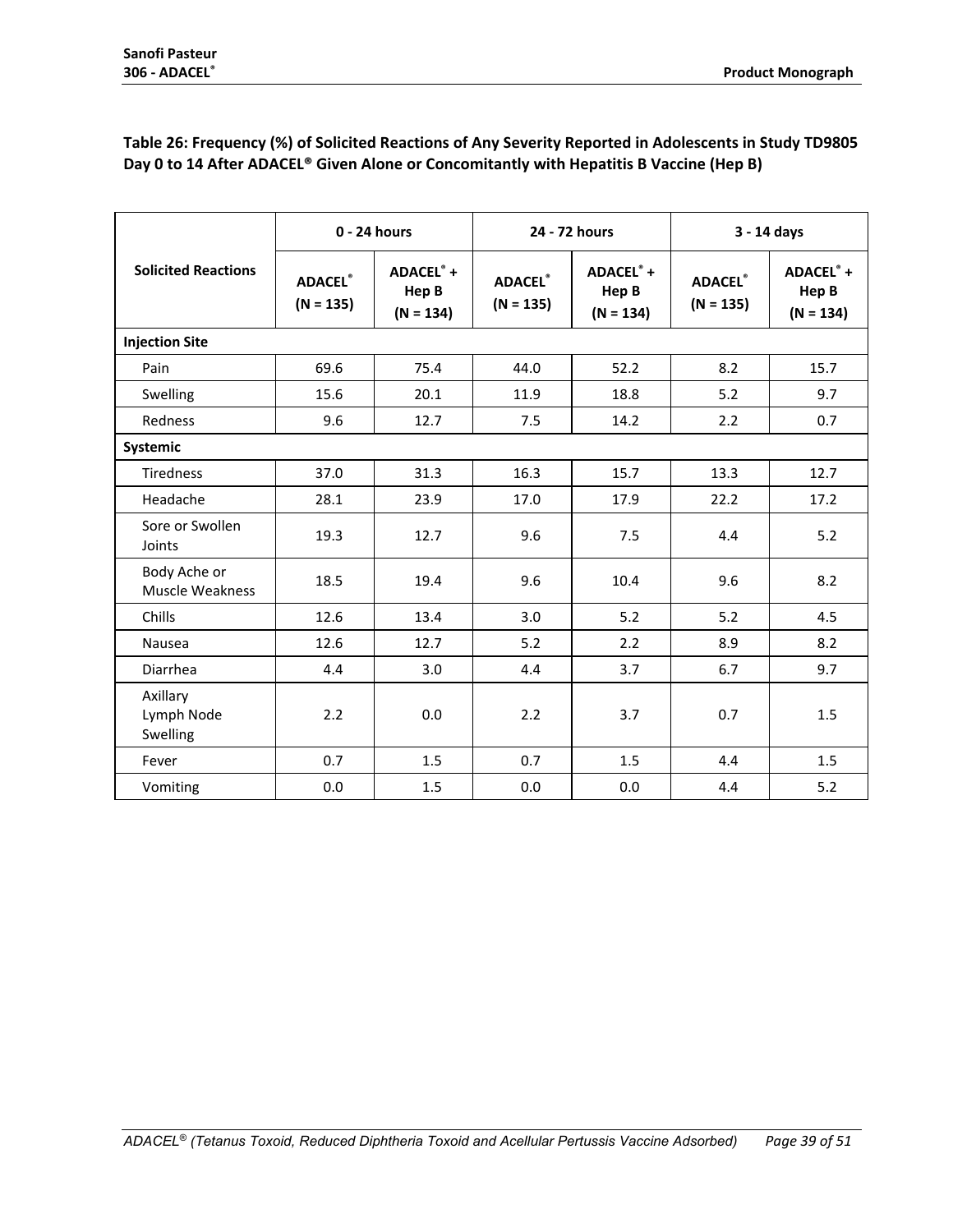#### **Td502: Concomitant Inactivated Influenza Vaccine**

In Td502, the concomitant use of ADACEL<sup>®</sup> and trivalent inactivated influenza vaccine (FLUZONE<sup>®</sup>, Influenza Virus Vaccine Trivalent Types A and B, Zonal Purified, Subvirion, manufactured by Sanofi Pasteur Inc., Swiftwater, PA) was evaluated in a multi-centre, open-labeled, randomized, controlled study involving 696 adult vaccinees, 19 to 64 years of age inclusive. In one group, participants received ADACEL $^{\circ}$  and influenza vaccines concurrently (N = 356). The other group received influenza vaccine at the first visit, followed by ADACEL<sup>®</sup> (N = 340) at the second visit, 4 to 6 weeks later.

## **Immunogenicity**

The concomitant vaccine administration diphtheria and tetanus seroprotection rates (% serum antitoxin ≥0.1 IU/mL) were shown to be non-inferior to ADACEL® administration alone in adults 19 to 64 years. The post-vaccination rates demonstrated a substantial rise over the pre-vaccination levels. (See [Table 27\)](#page-39-0). Booster response rates for diphtheria were non-inferior when ADACEL® was administered concurrently with influenza vaccine compared to separate administration. Although tetanus booster response rates did not meet the non-inferiority criterion, greater than 98% of participants in both groups achieved seroprotective levels of ≥0.1 IU/mL.

<span id="page-39-0"></span>

| Table 27: Tetanus and Diphtheria Seroprotection Rates in Adults with ADACEL® Alone or Concomitantly |
|-----------------------------------------------------------------------------------------------------|
| with Trivalent Inactivated Influenza Vaccine in Study Td502                                         |

| Antitoxin         | Vaccine                          |     | <b>Pre-Vaccination</b> | <b>Post-Vaccination</b> |                 |  |
|-------------------|----------------------------------|-----|------------------------|-------------------------|-----------------|--|
|                   |                                  | N   | % ≥0.10 (IU/mL)        | N                       | % ≥0.10 (IU/mL) |  |
|                   | <b>ADACEL®</b>                   | 323 | 86.1                   | 324                     | 98.1            |  |
| <b>Tetanus</b>    | <b>ADACEL</b> <sup>®</sup> + Flu | 353 | 89.5                   | 354                     | 99.7            |  |
|                   | <b>ADACEL®</b>                   | 323 | 32.5                   | 324                     | 87.0            |  |
| <b>Diphtheria</b> | <b>ADACEL</b> <sup>®</sup> + Flu | 354 | 36.4                   | 354                     | 86.2            |  |

Post-vaccination pertussis antibody GMCs for both vaccine groups were robust, and non-inferiority was achieved for PT, FHA and FIM. For PRN, the lower limit of the 90% CI of the GMC ratio was slightly lower (0.61) as compared to the non-inferiority criterion of >0.67. The GMC values for all pertussis antigens [\(Table 28](#page-40-0) ), including PRN, exceeded those achieved after 3 doses of TRIPACEL® in the Sweden I Efficacy Trial.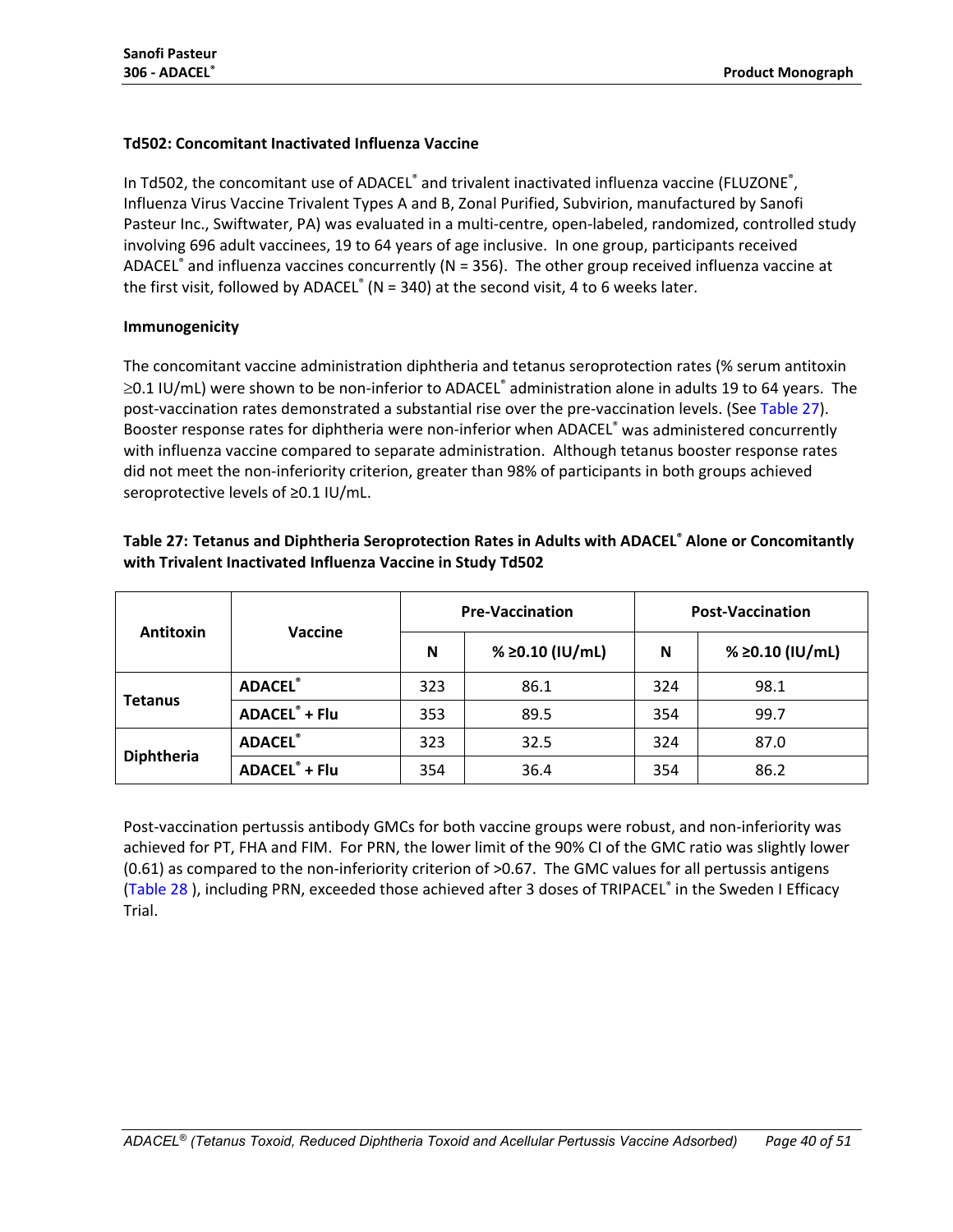## <span id="page-40-0"></span>**Table 28: Pertussis Antibody GMCs in Adults with ADACEL® Alone or Concomitantly with Trivalent Inactivated Influenza Vaccine in Study Td502**

|                 |                                  |     | <b>Pre-Vaccination</b> | <b>Post-Vaccination</b> |              |  |
|-----------------|----------------------------------|-----|------------------------|-------------------------|--------------|--|
|                 | Vaccine                          | N   | GMCs (EU/mL)           | N                       | GMCs (EU/mL) |  |
|                 | <b>ADACEL®</b>                   | 321 | 12.6                   | 322                     | 235          |  |
| Anti-PT         | <b>ADACEL</b> <sup>®</sup> + Flu | 354 | 12.8                   | 352                     | 186          |  |
|                 | <b>ADACEL®</b>                   | 322 | 15.7                   | 323                     | 242          |  |
| <b>Anti-FHA</b> | <b>ADACEL®</b> + Flu             | 354 | 16.7                   | 354                     | 201          |  |
| <b>Anti-PRN</b> | <b>ADACEL®</b>                   | 322 | 6.7                    | 323                     | 260          |  |
|                 | <b>ADACEL</b> <sup>®</sup> + Flu | 354 | 6.9                    | 354                     | 192          |  |
|                 | <b>ADACEL®</b>                   | 322 | 29.6                   | 323                     | 1,136        |  |
| Anti-FIM        | <b>ADACEL®</b> + Flu             | 354 | 30.9                   | 354                     | 926          |  |

Administration of ADACEL® concomitantly with trivalent inactivated influenza vaccine did not interfere with the influenza antibody responses.

## **Safety**

The rates of fever and injection site redness and swelling were similar for recipients of concurrent and separate administration. However, pain at the ADACEL® injection site occurred at a statistically higher rate during the 0 to 14 days following concurrent administration (66.6%) versus separate administration (60.8%). The incidence of other solicited adverse events were similar between the 2 study groups. (See [Table 29](#page-41-0) ).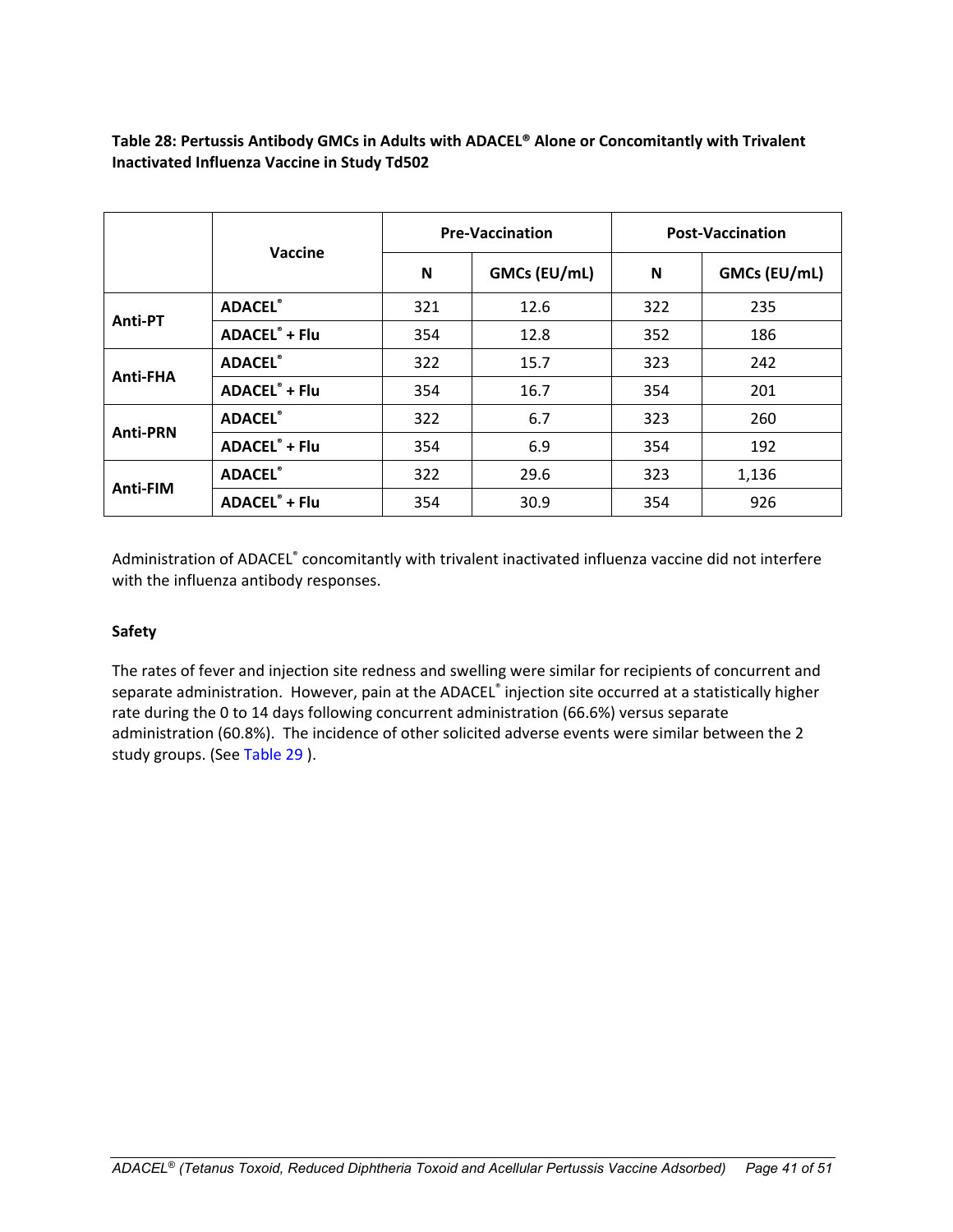## <span id="page-41-0"></span>**Table 29: Frequency (%) of Solicited Reactions of 'Any' Severity Reported in Adults Day 0 to 14 After ADACEL® Given Alone or Concomitantly with Trivalent Inactivated Influenza Vaccine in Study Td502**

| <b>Solicited Reactions</b>      | <b>ADACEL®</b><br>$(N = 340)$ | <b>ADACEL<sup>®</sup> + Flu</b><br>$(N = 356)$ |  |  |  |  |
|---------------------------------|-------------------------------|------------------------------------------------|--|--|--|--|
| <b>Injection Site</b>           |                               |                                                |  |  |  |  |
| Pain                            | 60.8                          | 66.6                                           |  |  |  |  |
| Erythema                        | 12.4                          | 10.8                                           |  |  |  |  |
| Swelling                        | 10.3                          | 15.3                                           |  |  |  |  |
| <b>Solicited Reactions</b>      | <b>ADACEL®</b><br>$(N = 340)$ | <b>ADACEL<sup>®</sup> + Flu</b><br>$(N = 356)$ |  |  |  |  |
| Systemic                        |                               |                                                |  |  |  |  |
| Headache                        | 37.8                          | 39.8                                           |  |  |  |  |
| <b>Tiredness</b>                | 31.6                          | 32.7                                           |  |  |  |  |
| Body Ache or Muscle Weakness    | 21.8                          | 29.3                                           |  |  |  |  |
| Nausea                          | 13.9                          | 13.4                                           |  |  |  |  |
| Chills                          | 13.6                          | 14.5                                           |  |  |  |  |
| Diarrhea                        | 11.5                          | 15.1                                           |  |  |  |  |
| Sore or Swollen Joints          | 9.4                           | 12.5                                           |  |  |  |  |
| Axillary Lymph Node<br>Swelling | 3.8                           | 5.7                                            |  |  |  |  |
| Vomiting                        | 3.8                           | 3.4                                            |  |  |  |  |
| Fever                           | 2.4                           | 4.3                                            |  |  |  |  |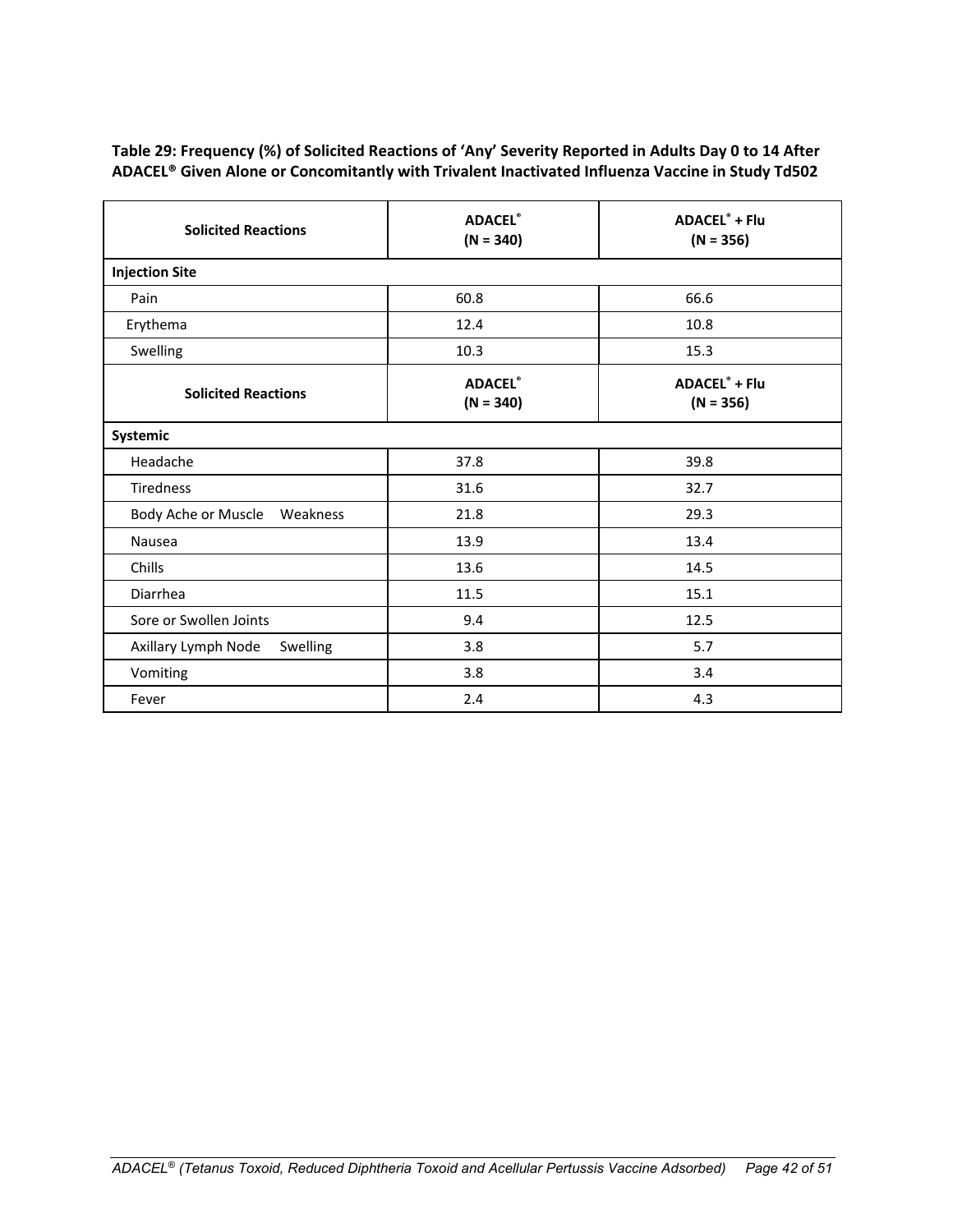## **Td526: Re-dosing with ADACEL® 10 years after a previous dose of a ADACEL® or ADACEL®-POLIO (Tdap-IPV) vaccine**

In an open-label, non-randomized clinical trial (Td526), 743 adults 20 to over 50 years of age were recruited and divided in two treatment groups for the evaluation of immunogenicity and safety following re-dosing with ADACEL $\degree$ . Group1 comprised 324 persons who previously received ADACEL $\degree$  or ADACEL® -POLIO vaccines as part of study TD9707 and TD9805. Group 2 consisted of age-balanced Tdap vaccine naïve subjects who had not received any tetanus, diphtheria or pertussis-containing vaccine in the past 10 years.

## **Immunogenicity**

Seroprotective tetanus antitoxin levels ≥ 0.10 IU/mL were achieved by 100% and 99.7% of ADACEL® vaccinees in Groups 1 and 2, respectively. Seroprotective diphtheria antitoxin levels ≥0.10 IU/mL were attained by 98.5% and 96.1% in Groups 1 and 2, respectively. (See [Table](#page-42-0) 30).

| IUI/mL                  |                      |            | Group 1<br>$(N=324)$ |                           | Group 2<br>$(N=381)$ |                       |
|-------------------------|----------------------|------------|----------------------|---------------------------|----------------------|-----------------------|
|                         |                      |            | $N^*$                | %<br>95%CI                | $N^*$                | %<br>95%CI            |
| Anti-<br><b>Tetanus</b> | Pre-<br>vaccination  | $\ge 0.10$ | 324                  | 97.5<br>(95.2; 98.9)      | 379                  | 93.1<br>(90.1, 95.5)  |
|                         |                      | $\geq 1.0$ | 324                  | 44.8<br>(39.3, 50.3)      | 379                  | 49.1<br>(43.9, 54.2)  |
|                         | Post-<br>vaccination | $\ge 0.10$ | 324                  | $100.0+$<br>(98.9, 100.0) | 381                  | 99.7<br>(98.5, 100.0) |
|                         |                      | $\geq 1.0$ | 324                  | 100.0<br>(98.9, 100.0)    | 381                  | 97.6<br>(95.6, 98.9)  |
| Anti-<br>Diphtheria     | Pre-<br>vaccination  | $\ge 0.10$ | 324                  | 73.5<br>(68.3, 78.2)      | 381                  | 65.9<br>(60.9, 70.6)  |
|                         |                      | $\geq 1.0$ | 324                  | 24.7<br>(20.1, 29.8)      | 381                  | 21.8<br>(17.7, 26.3)  |
|                         | Post-<br>vaccination | $\ge 0.10$ | 324                  | 98.5<br>(96.4, 99.5)      | 381                  | 96.1<br>(93.6, 97.8)  |
|                         |                      | $\geq 1.0$ | 324                  | 87.3<br>(83.2, 90.8)      | 381                  | 83.5<br>(79.3, 87.1)  |

## <span id="page-42-0"></span>**Table 30: Tetanus and Diphtheria Antitoxin Seroprotection Rates in Adults in Study Td526**

\* N: Number of subjects in the Per-Protocol Analysis Set

Non inferiority for seroprotection rates at ≥0.10 IU/mL was achieved (the lower bound of the two sided 95% CI is greater than -10% (-5% if P<sub>Group2</sub> > 95%))

GMCs and booster response rates for the pertussis antigens PT, FHA, PRN and FIM pre and post re-dosing with ADACEL® in adults are presented in [Table 31](#page-43-0). Non inferiority for Group 1 (Tdap redose) compared to Group 2 (Tdap standard of care) was achieved for PT, FHA and PRN. Although noninferiority was not achieved for FIM, the lower limit of the confidence interval was marginally inferior (0.66) to non-inferiority criterion.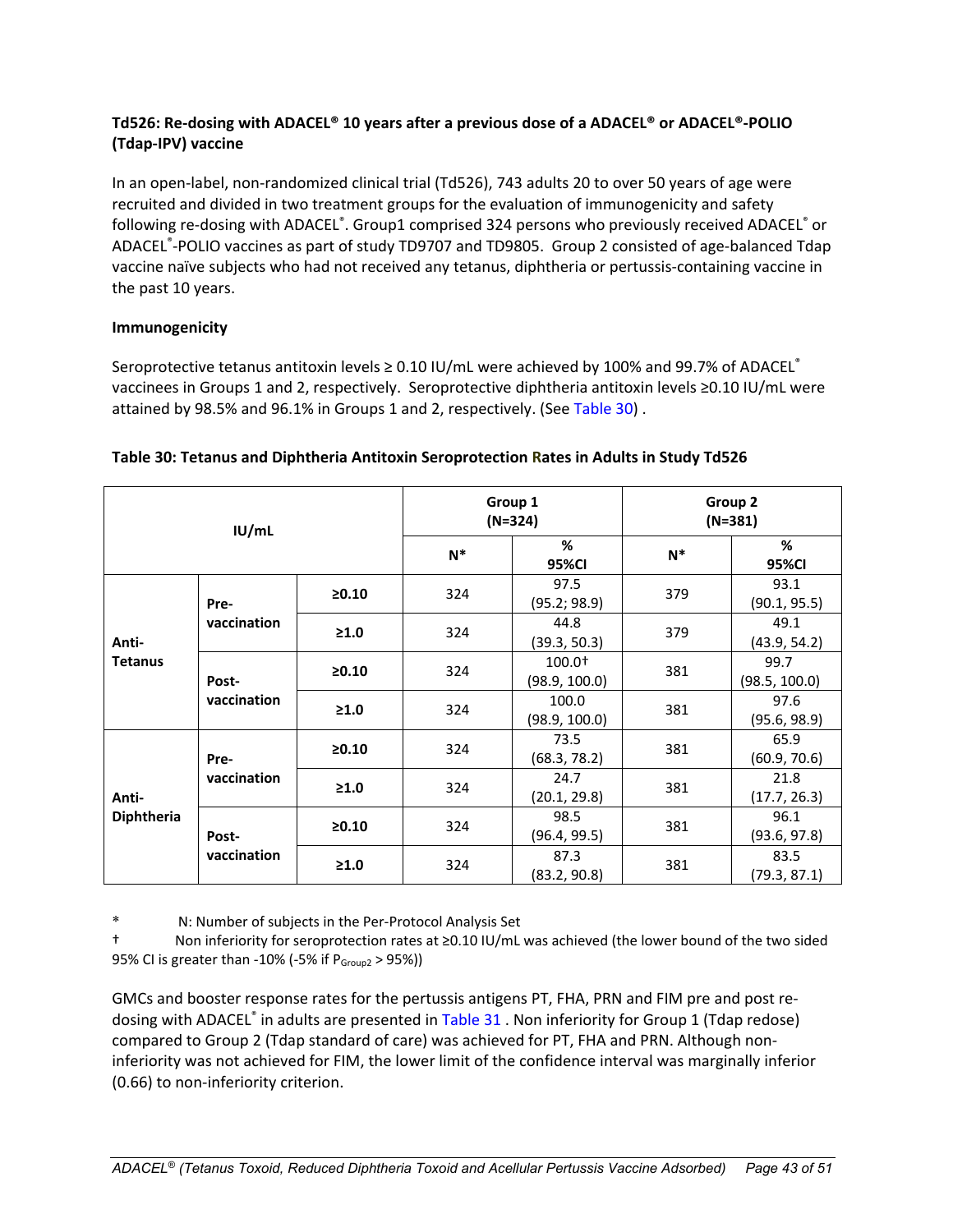| Group                      |                    | <b>Pre-Vaccination</b> |                         | <b>Post-Vaccination</b> |                         | Booster response rates* |                      |
|----------------------------|--------------------|------------------------|-------------------------|-------------------------|-------------------------|-------------------------|----------------------|
|                            |                    | $N+$                   | <b>GMCs</b><br>(95% CI) | $N+$                    | <b>GMCs</b><br>(95% CI) | $N+$                    | (%)                  |
| Anti-PT<br>(EU/mL)         | Group 1            | 291                    | 15.1<br>(12.9; 17.6)    | 318                     | 116‡<br>(105; 129)      | 285                     | 87.7<br>(83.3; 91.3) |
|                            | Group 2            | 353                    | 9.42<br>(8.20; 10.8)    | 357                     | 89.2<br>(80.2; 99.3)    | 330                     | 84.2<br>(79.9; 88.0) |
| <b>Anti-FHA</b><br>(EU/mL) | Group 1            | 324                    | 34.8<br>(31.2; 38.7)    | 324                     | 214‡<br>(199; 231)      | 324                     | 88.0<br>(83.9; 91.3) |
|                            | Group <sub>2</sub> | 380                    | 20.0<br>(17.7; 22.5)    | 380                     | 249<br>(229; 272)       | 379                     | 93.9<br>(91.0; 96.1) |
| <b>Anti-PRN</b><br>(EU/mL) | Group 1            | 324                    | 28.2<br>(24.4; 32.7)    | 324                     | 266‡<br>(243; 292)      | 324                     | 90.4<br>(86.7; 93.4) |
|                            | Group 2            | 381                    | 8.54<br>(7.41; 9.85)    | 381                     | 216<br>(188; 247)       | 381                     | 92.7<br>(89.6; 95.1) |
| Anti-FIM<br>(EU/mL)        | Group 1            | 324                    | 124<br>(111; 139)       | 324                     | 779<br>(720; 843)       | 324                     | 84.3<br>(79.8; 88.0) |
|                            | Group 2            | 374                    | 37.8<br>(32.7; 43.7)    | 378                     | 1015<br>(894; 1154)     | 371                     | 93.0<br>(89.9; 95.4) |

<span id="page-43-0"></span>**Table 31: Anti-pertussis GMCs and Booster Response Rates in Adults in Study Td526** 

Booster response is defined as subjects whose post-vaccination antibody concentrations are ≥ 4 xLLOQ, if the pre-vaccination concentration was <  $LLOQ$ ;  $\geq$  4 x the pre-vaccination antibody concentration, if the pre-vaccination concentration was ≥ LLOQ but < 4 x LLOQ; ≥ 2 x the pre-vaccination antibody concentration, if the pre-vaccination concentration was  $\geq 4$  x LLOQ.

LLOQ: PT=4 EU/mL; FHA=3 EU/mL; PRN=4 EU/mL; FIM=4 EU/mL.

† N: Number of subjects with available data

‡ Non inferiority for GMCs was achieved (the lower bound of the two sided 95% CI is greater than 0.67

## **Safety**

Solicited injection site reactions and systemic reactions were monitored within 7 days post vaccination. Unsolicited adverse events were reported up to 30 days post vaccination. The most frequently reported injection-site reaction was pain 87.8% in Group 1 and 84.4% in Group 2. The most frequently reported systemic reaction was myalgia, 60.1% in Group 1 and 53.5% in Group 2. The majority of the injectionsite reactions and systemic reactions were mild in intensity (Grade 1) and resolved within 3 days of vaccination. The frequency and intensity of the solicited injection-site and systemic reactions reported are presented in [Table 32](#page-44-0) .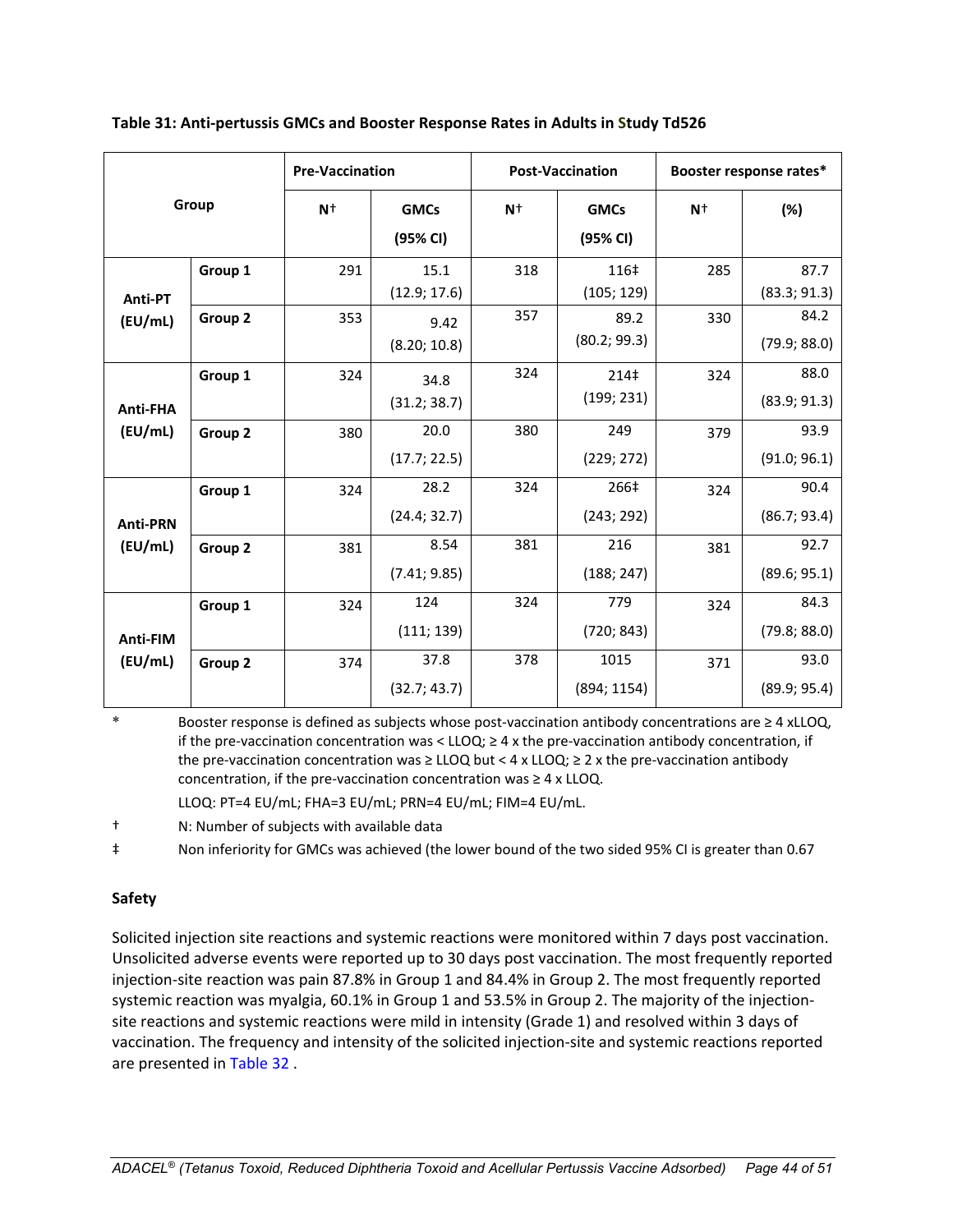| <b>Injection site reactions</b> | <b>Severity</b>      | Group 1<br>$N* = 361$ |              | Group 2<br>$N* = 407$ |              |
|---------------------------------|----------------------|-----------------------|--------------|-----------------------|--------------|
|                                 |                      | %                     | <b>95%CI</b> | %                     | 95%CI        |
| Pain                            | Any                  | 87.8                  | (83.9; 91.0) | 84.4                  | (80.5; 87.8) |
|                                 | Grade 3 <sup>+</sup> | 2.6                   | (1.2; 4.8)   | 1.7                   | (0.7; 3.5)   |
| Erythema                        | Any                  | 23.1                  | (18.8; 27.8) | 29.7                  | (25.3; 34.4) |
|                                 | Grade 3 <sup>+</sup> | 2.0                   | (0.8; 4.1)   | 1.7                   | (0.7; 3.5)   |
| Swelling                        | Any                  | 20.5                  | (16.4; 25.1) | 23.3                  | (19.3; 27.8) |
|                                 | Grade 3 <sup>+</sup> | 2.6                   | (1.2; 4.8)   | 1.7                   | (0.7; 3.5)   |
| <b>Systemic reactions</b>       |                      |                       |              |                       |              |
| Fever                           | Any                  | 4.2                   | (2.4; 6.9)   | 4.9                   | (3.0; 7.5)   |
|                                 | Grade 3 <sup>+</sup> | 0.0                   | (0.0; 1.0)   | 0.0                   | (0.0; 0.9)   |
| Headache                        | Any                  | 40.6                  | (35.4; 45.9) | 37.6                  | (32.9; 42.5) |
|                                 | Grade 3 <sup>+</sup> | 1.7                   | (0.6; 3.7)   | 2.0                   | (0.9; 3.9)   |
| Malaise                         | Any                  | 29.4                  | (24.7; 34.5) | 29.0                  | (24.6; 33.7) |
|                                 | Grade 3 <sup>+</sup> | 2.0                   | (0.8; 4.1)   | 2.0                   | (0.9; 3.9)   |
| Myalgia                         | Any                  | 60.1                  | (54.8; 65.3) | 53.5                  | (48.5; 58.4) |
|                                 | Grade 3 <sup>+</sup> | 2.3                   | (1.0; 4.4)   | $1.5\,$               | (0.5; 3.2)   |

<span id="page-44-0"></span>**Table 32: Frequency (%) of Solicited Injection Site and Systemic Reactions reported in Adults in study Td526 within 7 days after re-dosing with ADACEL®**

Total number of subjects who received the study vaccine (Full Analysis Set)

† Grade 3 definitions: Pain= Incapacitating, unable to perform usual activities, may have/or required medical care or absenteeism; Erythema = ≥ 5cm; Swelling = ≥ 5cm; Fever = > 39.0°C; Headache = Prevents daily activities; Malaise= Prevents daily activities; Myalgia= Prevents daily activities.

## **ADDITIONAL RELEVANT INFORMATION**

## **Tetanus and Diphtheria**

Tetanus is an acute and often fatal disease caused by an extremely potent neurotoxin produced by *C. tetani*. The organism is ubiquitous and its occurrence in nature cannot be controlled. Immunization is highly effective, provides long-lasting protection and is recommended for the whole population. Between 1980 and 2004, the number of cases reported annually in Canada ranged from 1 to 10, with an average of 4 per year.

Diphtheria is a serious communicable disease caused by toxigenic strains of *C. diphtheriae*. The organism may be harboured in the nasopharynx, skin or other sites of asymptomatic carriers, making eradication of the disease difficult. Routine immunization against diphtheria in infancy and childhood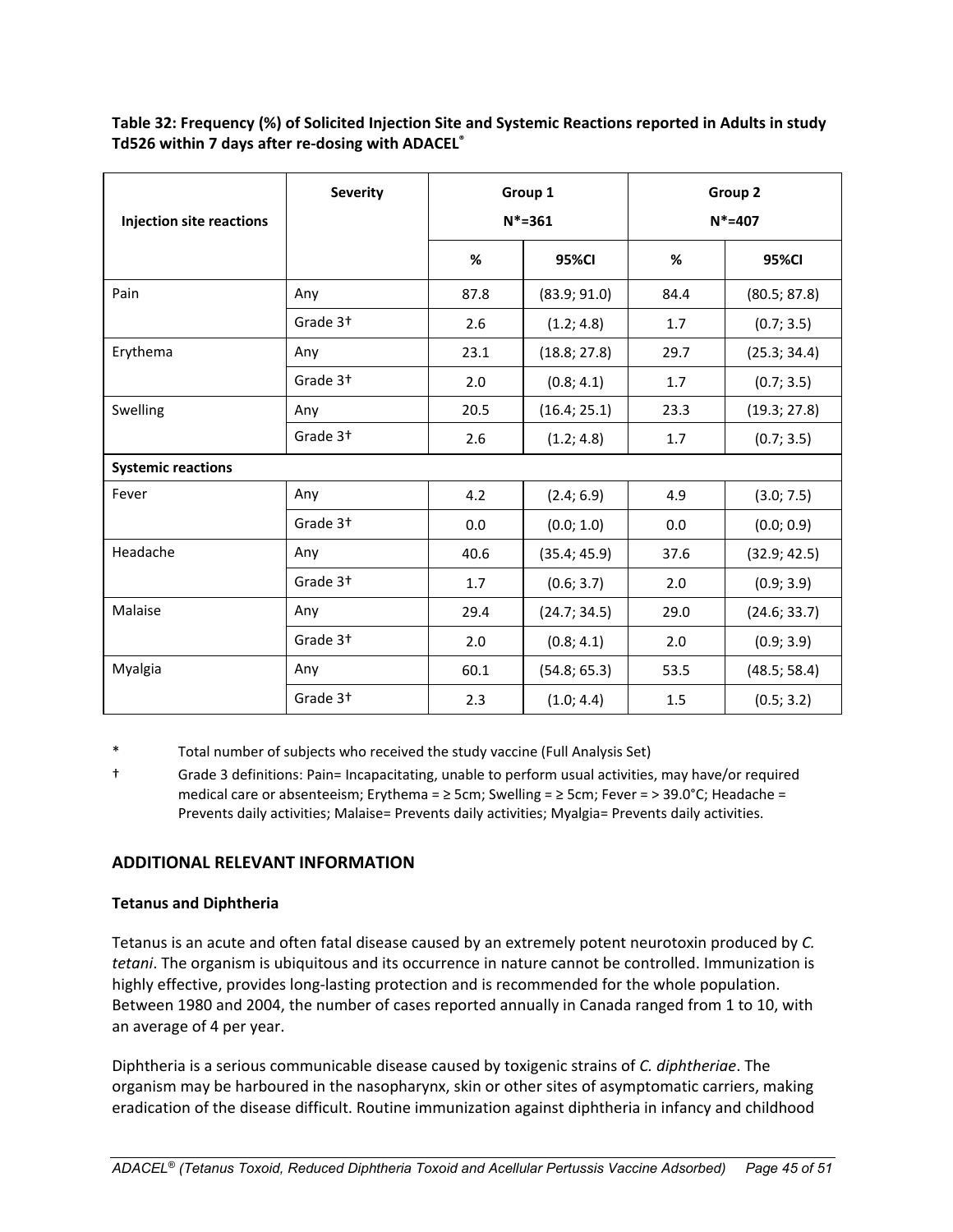has been widely practiced in Canada since 1930. In Canada, there are 0 to 5 cases reported each year. The case-fatality rate remains at 5 to 10%, with the highest death rates in the very young and elderly. The disease occurs most frequently in unimmunized or partially immunized persons.

## **Pertussis**

Pertussis (whooping cough) results from an acute infection of the respiratory tract by *B. pertussis*. The most serious complications and deaths occur in young infants, particularly those who have not yet had the opportunity to be immunized or are not yet fully immunized (e.g., 1 or 2 doses). Despite widespread use in Canada of pertussis vaccines in childhood, there was a resurgence in the incidence of pertussis disease in the 1990s. This resurgence was likely due to a combination of factors, including the low efficacy of the combined adsorbed diphtheria-tetanus-whole-cell pertussis whole-cell vaccine used in children in Canada between 1980 and 1997, waning immunity among adolescents and adults, as well as increased physician awareness and improved diagnosis and reporting of pertussis disease. A pattern of steadily increasing age of cases and higher incidence among adolescents and adults has been observed. Pertussis is a frequent cause of cough illness with significant morbidity in adolescents and adults who are a source of transmission to infants. In one study, household members were responsible for 76 – 83% of transmission of pertussis to infants; parents account for 55% of source cases. Sources of infection for adult cases of pertussis include work colleagues (32%), relatives (14%) and friends (6%). Therefore, adolescent and adult vaccination against pertussis may contribute to substantially reduce the burden of infant pertussis, if high average rates among those in contact with young infants can be achieved. According to NACI, pertussis vaccination of adolescents and adults will not only help to prevent the disease in these vaccinees, but may also provide indirect benefits for susceptible infants by reducing their potential exposure to infected adolescents or adults.

#### <span id="page-45-0"></span>**Immunogenicity in pregnancy**

The assessment of pertussis antibody responses in pregnant women and newborn infants is based on 4 published randomized controlled studies

Maternal antibody directed against pertussis antigens persists for at least 2 months after birth and may be associated with blunting of the infant immune response to active immunization against pertussis. The clinical relevance of the blunting of the immune response is unknown.

The effectiveness of vaccine in infants whose mothers were vaccinated with ADACEL® or ADACEL®- POLIO during pregnancy was evaluated in three published observational studies in UK and US. The vaccine was administered during the third trimester of pregnancy for passive protection against pertussis in infants below 3 months of age.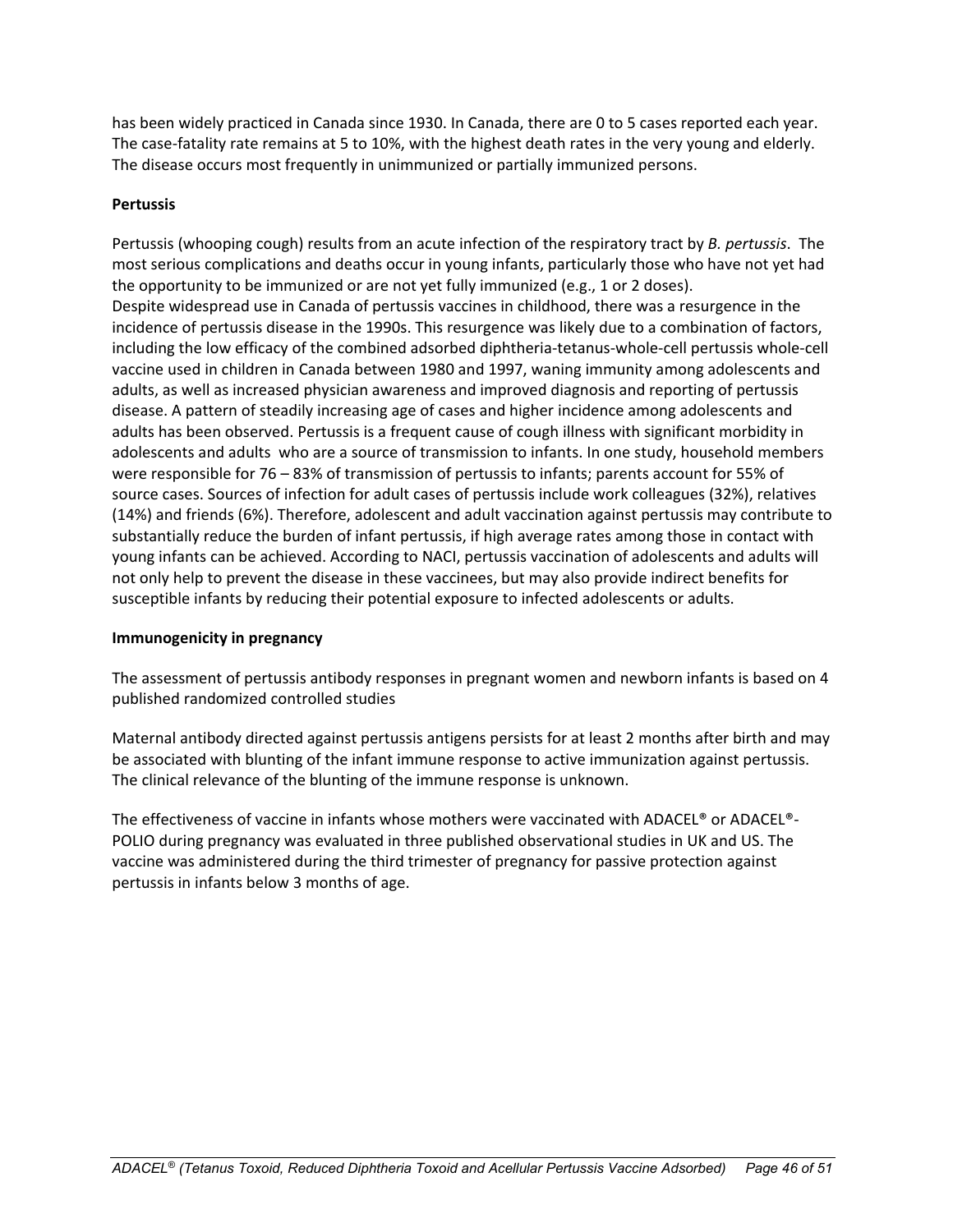#### <span id="page-46-0"></span>**14.4 Immunogenicity**

For information on Immunogenicity, refer to 1[4 CLINICAL TRIALS](#page-16-0) , 14.2 [Study Results](#page-17-0) of each clinical trial.

## <span id="page-46-1"></span>**15 MICROBIOLOGY**

No microbiological information is required for this drug product.

## <span id="page-46-2"></span>**16 NON-CLINICAL TOXICOLOGY**

Available data in animals revealed no unexpected findings and no target organ toxicity.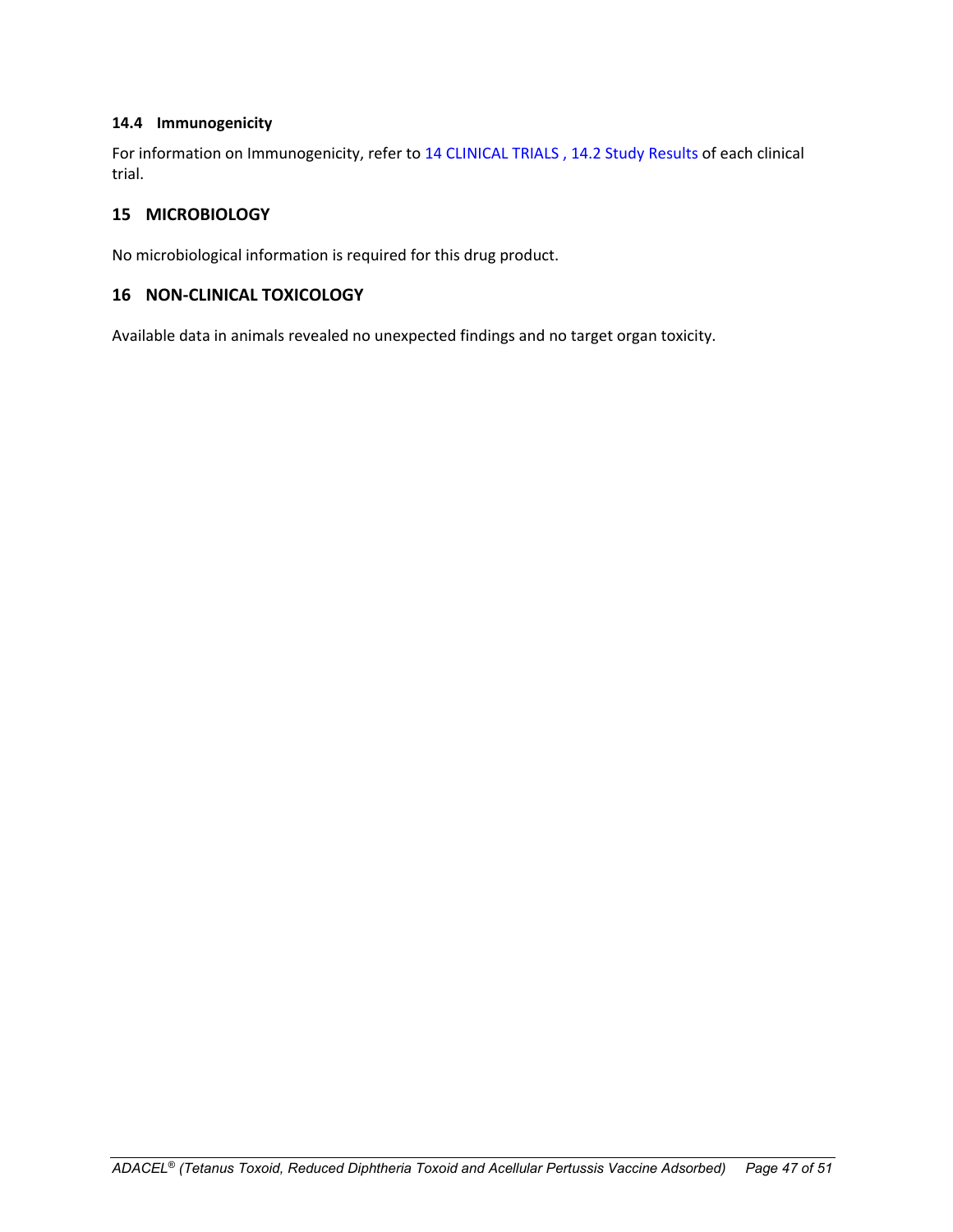## <span id="page-47-0"></span>**PATIENT MEDICATION INFORMATION**

## **READ THIS FOR SAFE AND EFFECTIVE USE OF YOUR MEDICINE**

#### **ADACEL®**

#### **Tetanus Toxoid, Reduced Diphtheria Toxoid and Acellular Pertussis Vaccine Adsorbed**

Read this carefully before you receive **ADACEL®**. This leaflet is a summary and will not tell you everything about **ADACEL®**. Talk to your doctor or pharmacist if you have any questions about this vaccine.

## **What is ADACEL® used for?**

ADACEL® is a vaccine that is used to boost the body's protection against tetanus, diphtheria, and pertussis (whooping cough). This vaccine may be given to children, adolescents and adults 4 years of age and older. ADACEL® may be used as an alternative to the usual paediatric vaccine in children 4 to 6 years of age who are due for their pre-school booster against diphtheria, tetanus and pertussis. These children should also receive a separate booster with inactivated polio vaccine, when a polio booster is routinely recommended for this age group.

The majority of persons who are vaccinated with ADACEL<sup>®</sup> will produce enough antibodies to protect them against these 3 diseases. However, as with all vaccines, 100% protection cannot be guaranteed.

ADACEL® may be given to a pregnant woman to help protect her baby against whooping cough.

## **How does ADACEL® work?**

ADACEL® causes your body to produce its own natural protection against tetanus, diphtheria and pertussis (whooping cough). After you receive the vaccine, your body begins to make substances called antibodies. Antibodies help your body to fight disease. If a vaccinated person comes into contact with one of the germs that cause these diseases, the body is usually ready to destroy it.

#### **What are the ingredients in ADACEL®?**

Medicinal ingredients:tetanus toxoid, diphtheria toxoid, pertussis toxoid, filamentous haemagglutinin, pertactin and fimbriae types 2 and 3.

Non-medicinal ingredients: Aluminum phosphate, 2-phenoxyethanol. Residual formaldehyde and glutaraldehyde are present in trace amounts.

#### **ADACEL® comes in the following dosage forms:**

ADACEL® is a liquid vaccine that is injected into a muscle. A single dose is 0.5 mL.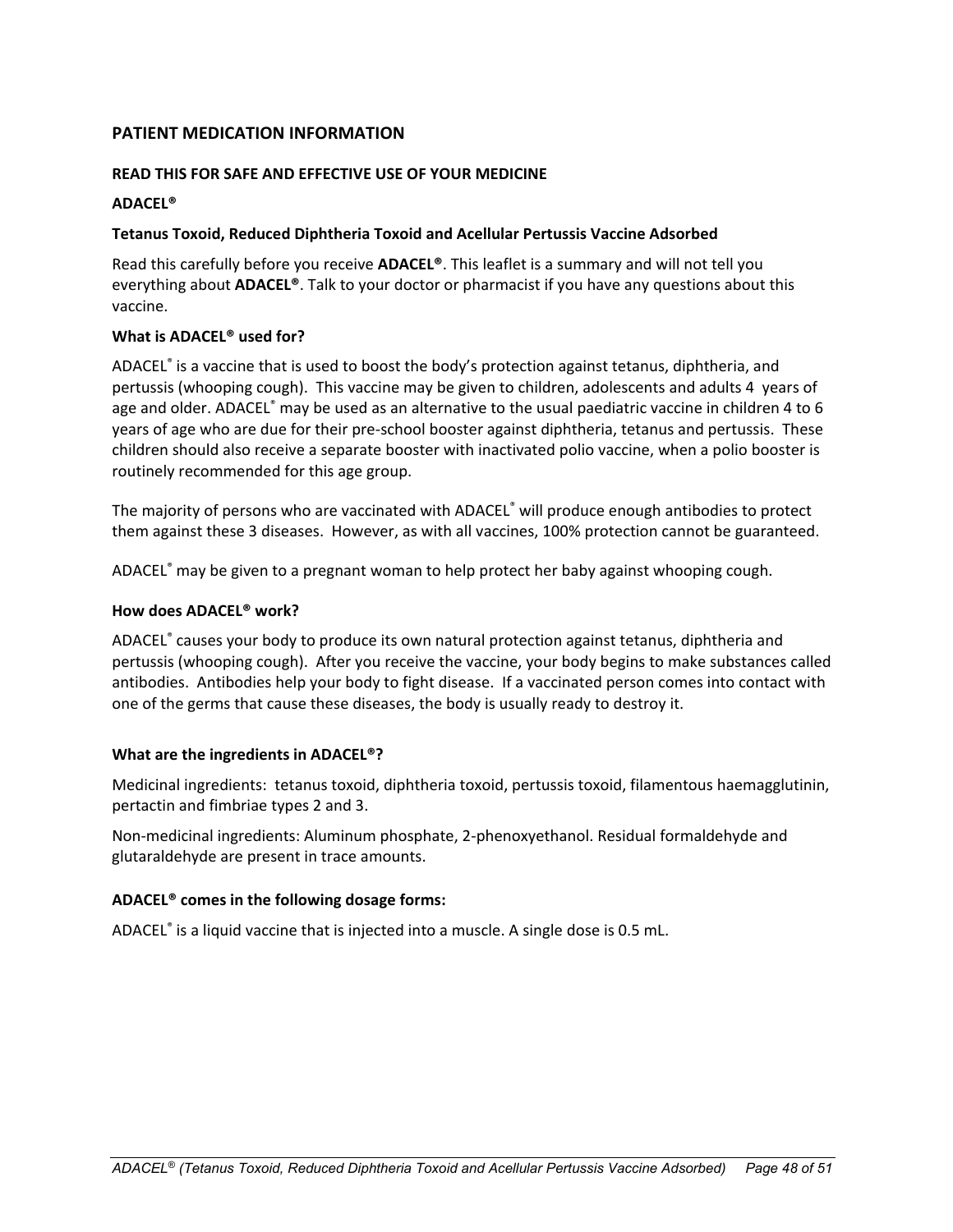#### **Do not use ADACEL® if:**

- You are known to have a severe allergy to any ingredient in the vaccine or its container, or have had a severe allergic reaction after receiving a vaccine that contained similar ingredients.
- You have had a serious nervous system disorder within 7 days after a previous pertussis vaccine.

**To help avoid side effects and ensure proper use, talk to your healthcare professional before you take ADACEL®. Talk about any health conditions or problems you may have, including:**

- **A high fever or serious illness.** Delay the vaccination until the person is better.
- **An allergy to any component of the vaccine or the container.**
- **A serious nervous system adverse event following a previous tetanus vaccination.**
- **A progressive nervous system disorder or uncontrolled epilepsy.** Vaccination may be considered only after a treatment has been established and the condition is stabilized.
- **Pregnant or nursing mothers.** It is important that you understand the risks and benefits of vaccination. Tell the person giving you the injection if you are pregnant or breast-feeding. The health care professional will recommend whether you should receive ADACEL®.
- **A weakened immune system**. The vaccine may provide you with a lower level of protection than it does for people with healthy immune systems. If possible, try to postpone the vaccination until after you have completed the treatment that affects your immune system.
- **A bleeding disorder or taking blood-thinning medications.** Tell the person giving you the injection about your condition. The injection must be done carefully to prevent excessive bleeding.
- **Have fainted with a previous injection.** Fainting can occur following vaccination. Appropriate measures should be taken to prevent falling injury.

## **Tell your healthcare professional about all the medicines you take, including any drugs, vitamins, minerals, natural supplements or alternative medicines.**

#### **The following may interact with ADACEL®:**

DO NOT mix ADACEL<sup>®</sup> with other vaccines or medicinal products in the same syringe.

ADACEL® may be given at the same time but at separate sites with:

- inactivated influenza vaccine
- hepatitis B vaccine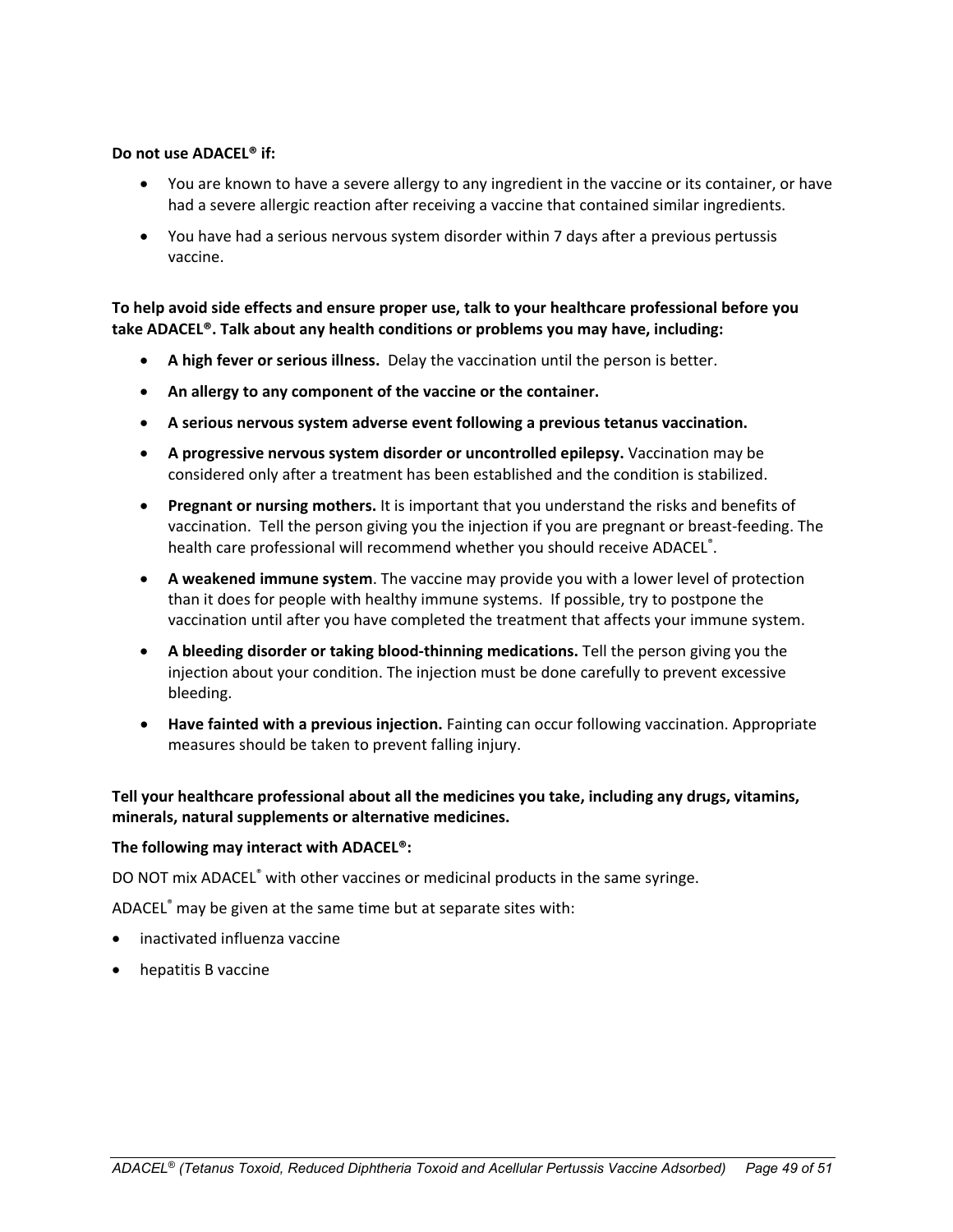#### **How to take ADACEL®:**

#### **Usual dose:**

For persons aged 4 years of age and older – recommended dose is 0.5 mL.

The vaccination should be given in the muscle, preferably in the deltoid (shoulder) region.

#### **Overdose:**

If you think you, or a person you are caring for, have taken too much ADACEL®, contact a healthcare professional, hospital emergency department, or regional poison control centre immediately, even if there are no symptoms.

#### **Missed Dose:**

Not applicable to this vaccine.

#### **What are possible side effects from using ADACEL®?**

These are not all the possible side effects you may have when taking ADACEL®. If you experience any side effects not listed here, tell your healthcare professional.

A vaccine, like any medicine, may cause serious problems, such as severe allergic reactions. The risk of ADACEL<sup>®</sup> causing serious harm is extremely small. The small risks associated with ADACEL<sup>®</sup> are much less than the risks associated with getting the diseases.

Serious side effects are extremely rare.

Some people who receive ADACEL<sup>®</sup> may have mild side effects such as redness, swelling or pain at the site of the injection. They may also feel tired, or have a headache, generalized body ache and sore or swollen joints. These side effects usually go away within a few days.

| Serious side effects and what to do about them                                                                                        |                                         |              |  |  |  |
|---------------------------------------------------------------------------------------------------------------------------------------|-----------------------------------------|--------------|--|--|--|
| Symptom / effect                                                                                                                      | Talk to your healthcare<br>professional |              |  |  |  |
|                                                                                                                                       | Only if severe                          | In all cases |  |  |  |
| Anaphylaxis and Hypersensitivity: severe allergic reaction with<br>symptoms that can include: angioedema, edema, rash,<br>hypotension |                                         |              |  |  |  |

If you have a troublesome symptom or side effect that is not listed here or becomes bad enough to interfere with your daily activities, talk to your healthcare professional.